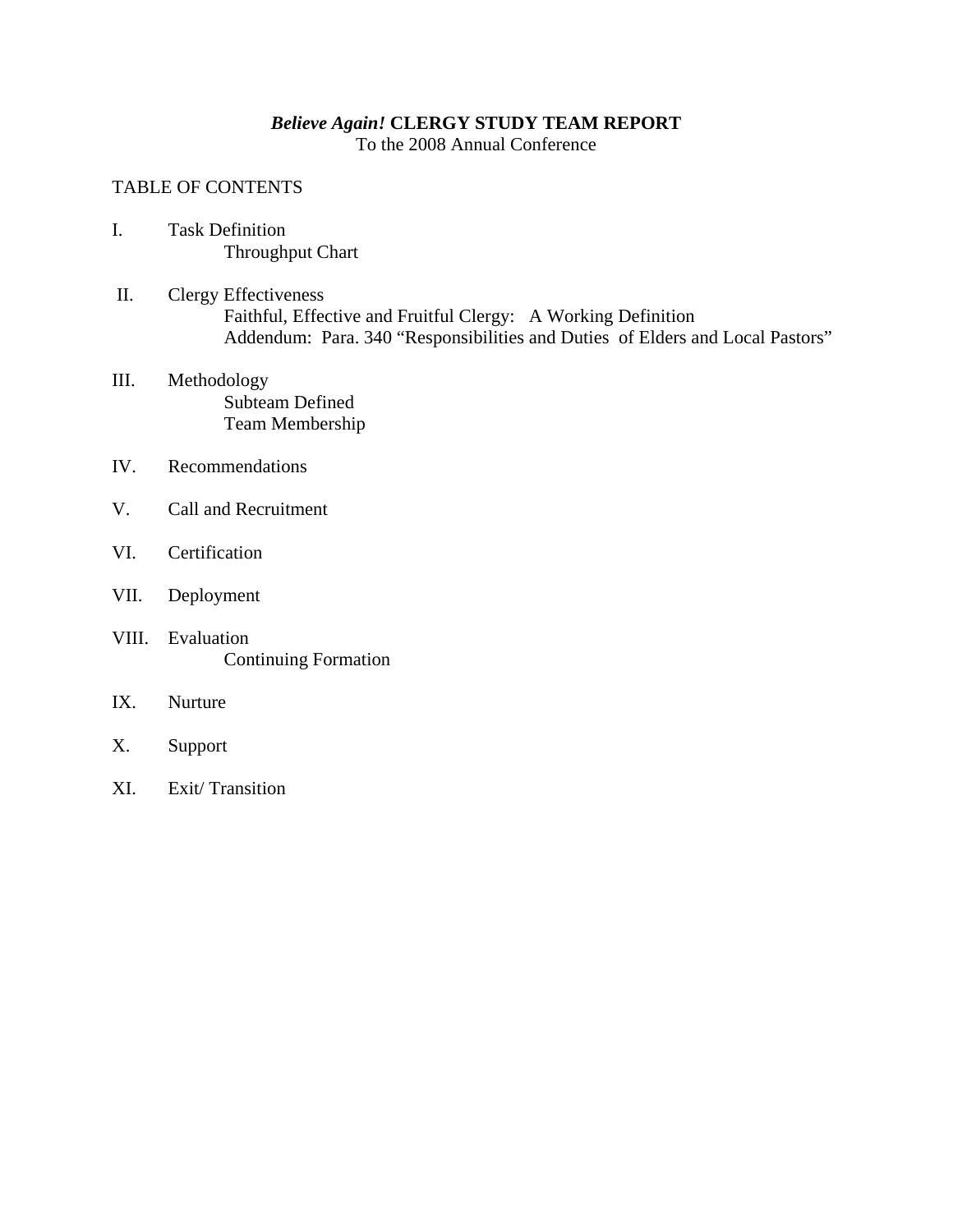### Clergy Study Team for *Believe Again* W. PA Annual Conference United Methodist Church PRELIMINARY REPORT January, 2008

This report reflects the work of the Clergy Study Team (CST) chartered by the Believe Again Strategic Plan of W. PA Annual Conference of the United Methodist Church. The task of the CST was to be directed and driven by the mission, vision, and core values of the Annual Conference.

### **The Mission of the WPAUMC is to provide leadership, resources and connection to make disciples of Jesus Christ for the transformation of the world.**

 **The Vision is of the WPAUMC is to ignite a passionate spiritual connection with Christ among all peoples in Western Pennsylvania.** 

### **The Core Value of WPAUMC is love.**

The role of the CST was to recommend and design a system for clergy leadership in the Annual Conference that would implement the mission, vision, and core values in the life of the Annual Conference. The CST met several times over the summer of 2006 and through the Spring of 2007 to define its task and responsibility. During this data-gathering period the CST examined a variety of leadership models, looked at sister Annual Conference structures and systems regarding clergy role and function, and sought best practices from social and business models. All of this was to glean information and background for developing a system of clergy leadership for W. PA. United Methodist Churches.

The mission, vision, and core values articulated by the Annual Conference have guided the parameters of the CST recommendations. The work of the CST was also framed by the requirements of the 2004 Book of Discipline of the United Methodist Church. The CST then determined that the desired outcomes of the Believe Again Clergy leadership system would be to produce faithful, effective, and fruitful clergy (FEF). These outcomes and definitions are found in Chapter II.

We then spent considerable amount of time defining FEF. The CST borrowed heavily from work that done in the Houston Area Annual Conference under Bishop Janice Huie. We are indebted to their leadership team for developing much of the FEF model in traditional Wesleyan and Discipline language. We then presented the FEF document to Bishop Bickerton and Cabinet, the Implementation Team, and the Annual Conference Board of Ordained Ministry. When all concurred on the concept, the FEF document was submitted for critique to the Clergy Session in June 2007. Responses were sought and received.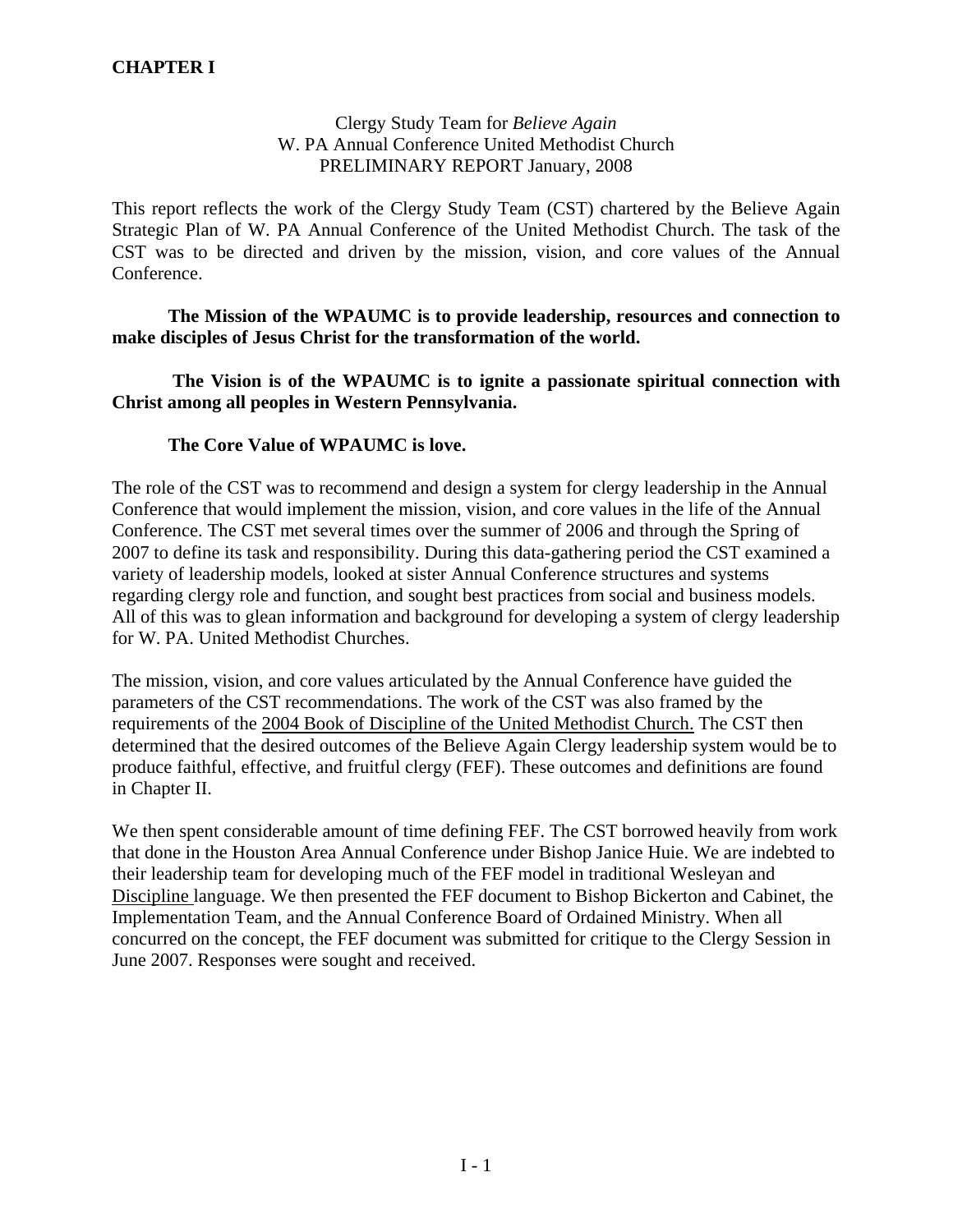A throughput design chart was developed based on The Book of Discipline required and guided processes. Chart One depicts the throughput image, desired outcomes of FEF, and a number of subteams representing each stage in clergy process toward FEF.



Once the FEF outcomes were crystallized work on each individual subteam began in the summer of 2007. Each subteam will eventually have a series of recommendations for their area of consideration. The CST and Bishop prioritized several of these. This preliminary report has recommendations under call, recruitment, evaluation, and continuing education. All other subteams are ongoing works in progress and precise recommendations are not yet defined. The total work of the CST is a work in progress. After the system is designed much of the ongoing perfection and development of the CST will have to reside in the work of BOOM and Cabinet.

Historically and functionally the primary task of the Annual Conference is to recruit, certify, deploy, evaluate, and exit clergy leadership. It is important to remember that this core process for clergy leadership needs to be built on a solid foundation. If the core process is not solid then all other systems and processes in the Annual Conference will be weakened. The Clergy Study Team recommendations must be considered in conjunction with the recommendations of the work of the District Superintendent and District study groups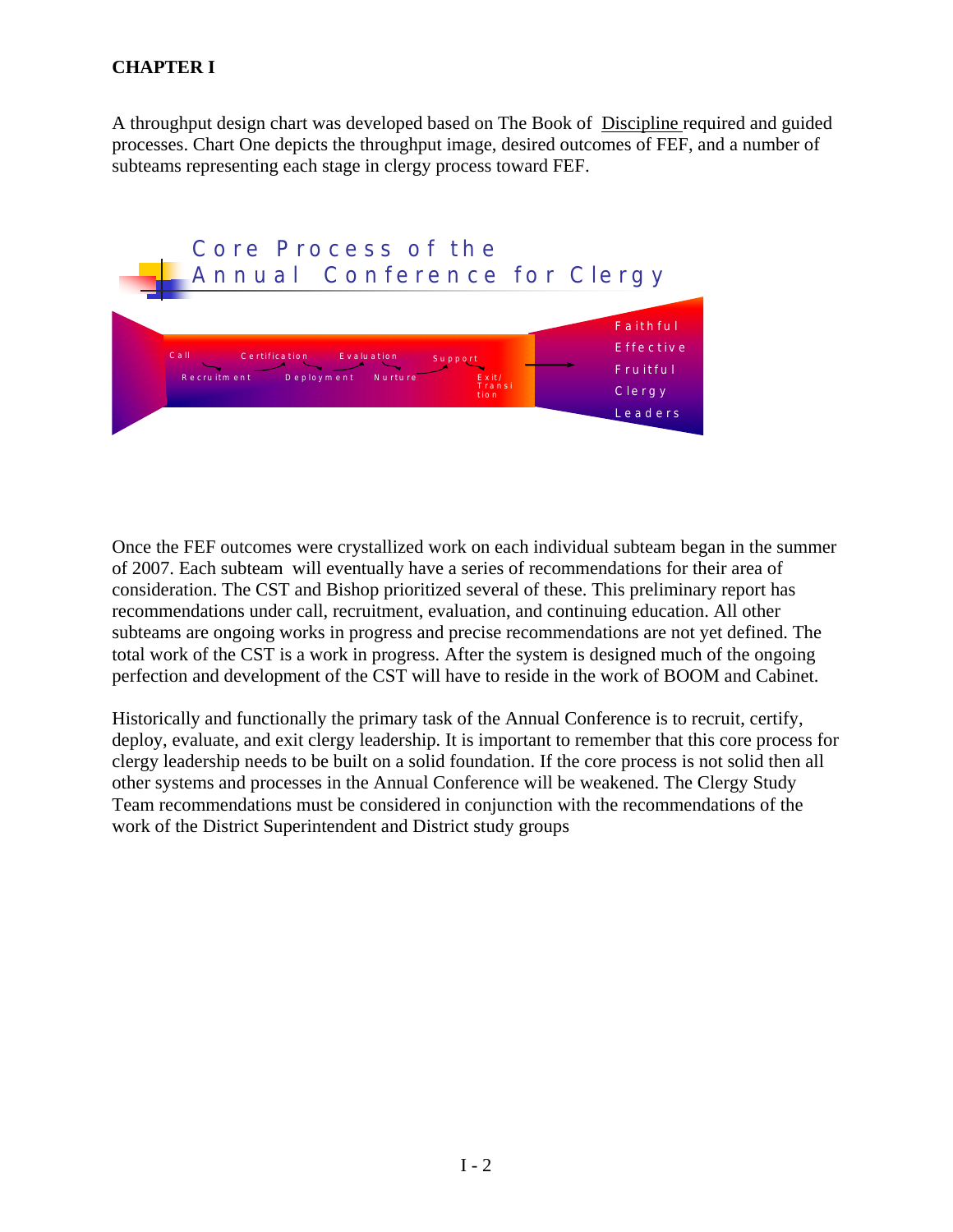## **CLERGY EFFECTIVENESS**

### Faithful, Effective, Fruitful Clergy: A Working Definition

(revised 11-28-07)

Out of shared commitment to enhancing clergy effectiveness in and beyond the local churches throughout the WPA Annual Conference, the *Believe Again! Clergy Study Team* offers the following definition and explanation of our understanding of clergy effectiveness. All references are to paragraphs in *The Book of Discipline 2004*. Clergy leadership and effectiveness encompass all aspects of a clergyperson's life and can be demonstrated by integrity of heart and life; wholeness in building and maintaining relationships; and competence in skills necessary for ministry. Such effective clergy leadership will produce the fruits of Christian ministry: disciples of Jesus Christ transforming the world. For the purpose of this document, 'clergy' is defined according to Paragraph 140.

Paragraph 304 of the 2004 United Methodist Book of Discipline describes 'Qualities for Ordination' in the following way:

*Those whom the Church ordains shall be conscious of God's call to ordained ministry, and their call shall be acknowledged and authenticated by the Church. God's call has many manifestations and the Church cannot structure a single test of authenticity. Nevertheless, the experience of the Church and the needs of its ministry require certain qualities of faith, life and practice from those who seek ordination as deacons and elders. In order that those persons who present themselves as candidates for ordained ministry are truly called of God, the Church expects persons seeking ordination to...* 

The paragraph then lists several qualifications and in 304.5 states that these requirements are 'minimum requirements only.' Therefore, we, the *Believe Again!* Clergy Study Team Propose this 'Working Definition of Clergy Effectiveness."

NOTE: As the candidacy process for persons seeking ordination and those desiring to be licensed as local pastors is identical, persons serving as licensed local pastors are expected to demonstrate these same qualities of faith, life, and practice as those who are ordained with the exception for part-time local pastors of the commitment to give themselves completely to ordained ministry (304.1.c)

### **I. Integrity of Heart and Life**

Persons who are seeking ordination or licensing or who are ordained or serving as local pastors will:

1. Have and demonstrate personal faith in God the Father, Son and Holy Spirit, be committed to Christ as Savior and Lord (304.1.a), accept that Scripture contains all things necessary f or salvation through faith in God through Jesus Christ (304.1.h) and live in such a manner that the love of God is incarnate in their daily activities.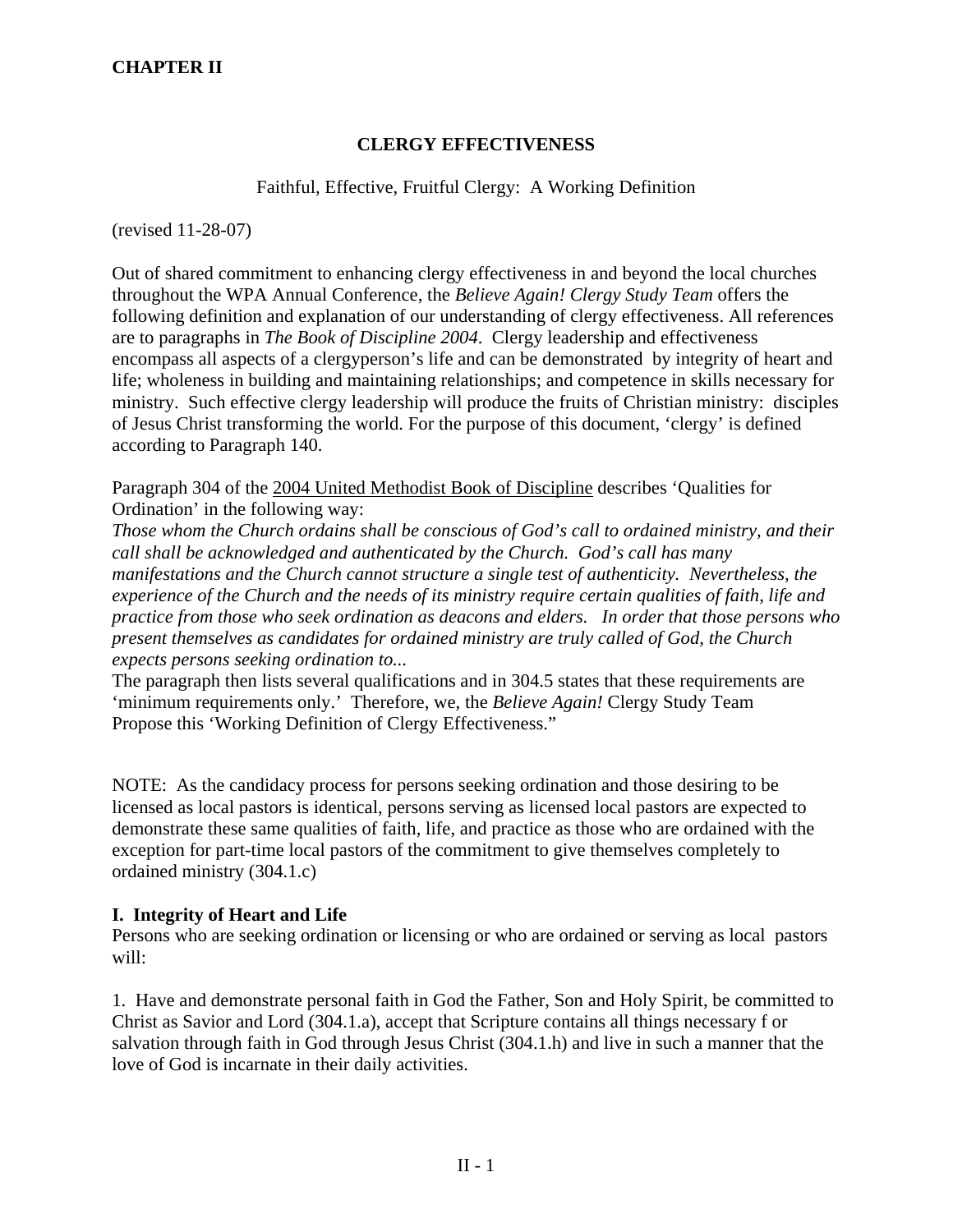2. Nurture and cultivate spiritual disciplines and patterns of holiness and follow these to promote personal spiritual formation. (304.1.b)

3. Acknowledge and regularly reaffirm a call by God to give themselves completely to ordained ministry following Jesus' pattern of love and service. (304.1.c)

4. Make a complete dedication of themselves to the highest ideals of the Christian life (304.2) including but not limited to:

 a) living balanced lives which demonstrate an appropriate work ethic regarding time and attention spent in work for the congregation or agency where appointed as well as appropriate time for family, recreation and self care.

 b) making holistic lifestyle choices and exercising responsible self-control by personal habits conducive to bodily health, mental and emotional maturity. (304.2)

c) being honest and forthright in all verbal and written communications (304.1.g)

 d) demonstrating the highest integrity in financial matters both within and outside congregational or agency life (304.1.g)

5. Be self reflective regarding all aspects of spiritual formation, ministry and personal life.

6. Will be involved in an ongoing process of personal development, spiritual formation and continuing education in consultation with the Pastor Parish Relations Committee (PPRC), District Superintendent and other ministry setting supervisors (351).

## **II Wholeness of Relationships**

Clergy with the UMC exercise their ministry within covenant relationships with God, other ordained clergy, members of the congregation or agency to which they are appointed, spouse, family and friends (303.3). Effective clergy demonstrate skills necessary to create and maintain healthy and nurturing relationships in all aspects of life.

## *Effective Clergy Will:*

1. Exercise leadership in such a way that ministry becomes the work of the entire congregation or agency and gifts for ministry among the laity are recognized and nurtured. (220, 303.4, 328)

2. Live in covenant with the ordained ministers of the UMC (304.1.j), holding themselves accountable to a group of peers for growth in discipleship and the exercise of ministry. It is expected that this group will meet regularly and deal with issues relevant to spiritual formation and growth in ministry.

3. Meet regularly with PPRC and participate openly and honestly with PPRC in the process of evaluation (350.1) and respond appropriately when either praise or criticism is offered. In appointments to extension ministry, clergy will engage in appropriate supervisory sessions with those to whom the clergy person is accountable.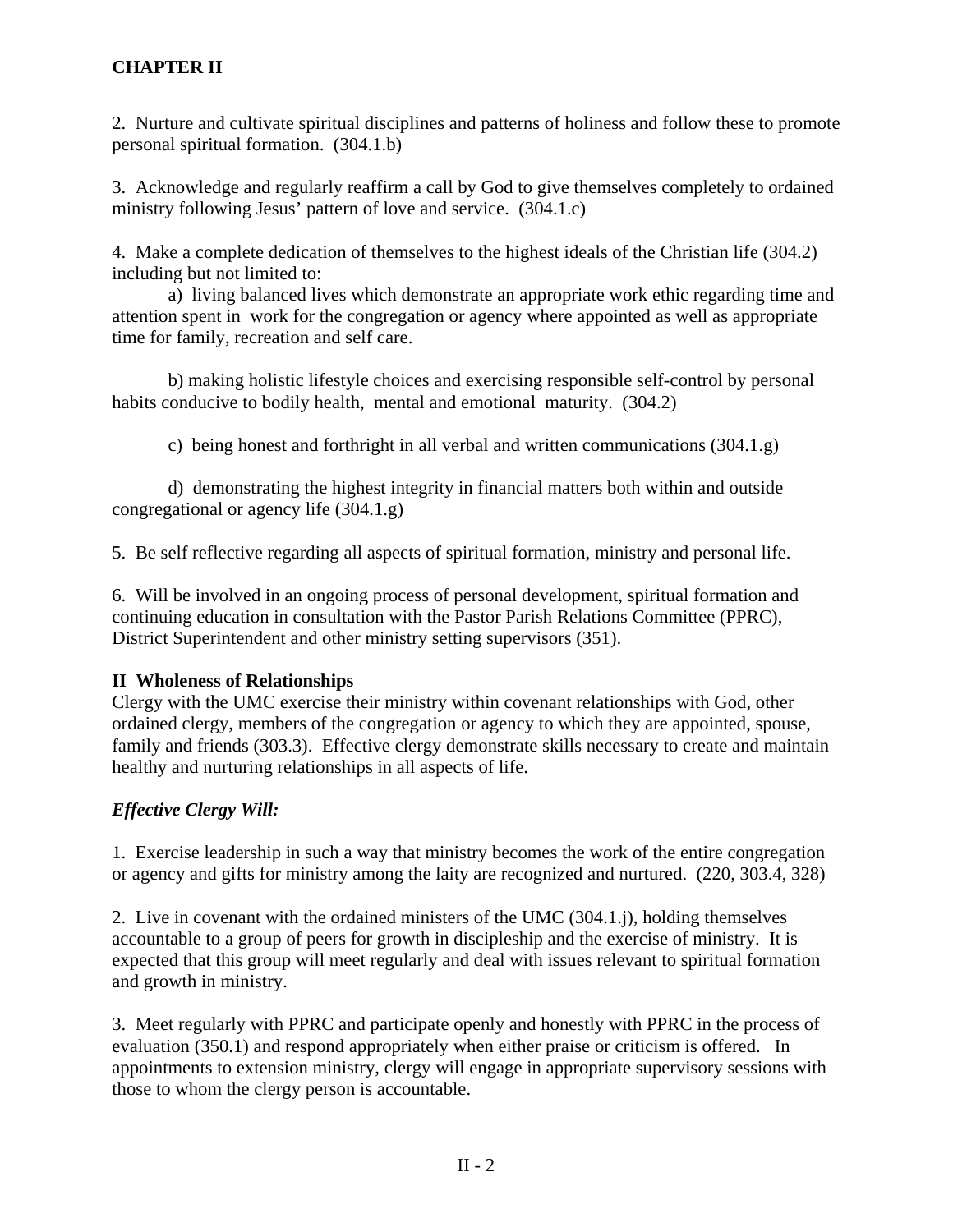4. Participate in annual performance review with PPRC and district superintendent. In appointments to extension ministry, yearly inventory documents will be provided by the district superintendent and will be completed by the clergyperson.

5. Exercise their ministry under appropriate supervision of the UMC through the office of the bishop and district superintendent. (421)

6. Demonstrate integrity in all personal relationships, fidelity in marriage and celibacy in singleness (304.2). Set boundaries so both single and married persons ensure that relationships are nurtured appropriately and do not become a detriment to ministry and that ministry does not have detrimental effects on relationships. Clergypersons will see that their families also are nurtured appropriately.

7. Seek out needed help when any relationship is strained or broken

8. Set appropriate boundaries in contacts with persons so that issues of sexual misconduct or harassment are never in question  $(2702.1.$ j & k)

9. Demonstrate sensitivity to issues of "race, ethnicity, gender, sexual orientation, religious affiliation, and economic status" (162)

### **III Competence in Skills Necessary for Ministry**

Faithful, effective, fruitful clergy working in the church demonstrate gifts for ministry that allow them to make disciples of Jesus Christ, oversee ministries appropriate to their appointment and connect with those beyond the local church.

### **A. Skills necessary for pastoral ministry (elders, licensed local pastors)**

### Responsibilities and duties of Elders and Licensed Pastors

*The responsibilities of elders and licensed pastors are derived from the authority given in ordination. Elders have a four-fold ministry of Word, Sacrament, Order and Service within the connection and thus serve in the church and the world. Licensed local pastors share with the elders the responsibilities and duties of a pastor for this four-fold ministry.* (340)

Effective pastors demonstrate skill and giftedness far beyond minimum expectations in fulfilling the duties and responsibilities as found in Paragraph 340 in the 2004 Book of Discipline (see attached).

*From among the duties listed in the Book of Discipline, we emphasize that, clergy will demonstrate skill in:* 

1. The servant leadership of guiding, supporting, training, and equipping laity for ministry in the world

2. Proclamation of the Word through preaching and teaching, demonstrating ability to think theologically and articulate the Wesleyan tradition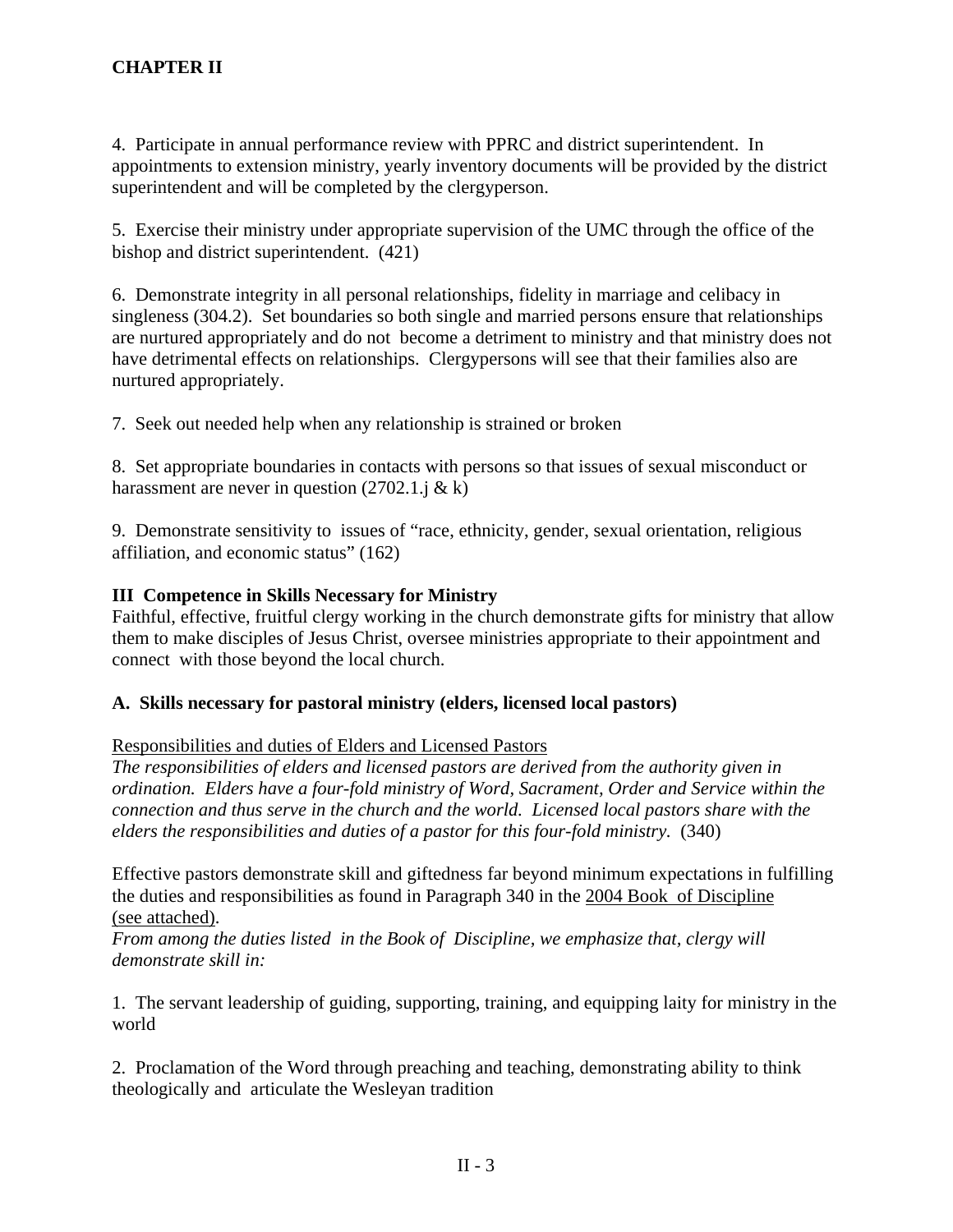3. Pastoral care in times of illness, crisis, or death; keeping confidentiality

4. Leadership in the planning of and participation in worship and sacramental authority in accordance with disciplinary requirements

5. Prophetic leadership that calls the congregation to mission beyond its walls and justice in society including but not limited to addressing locally and globally t he symptoms of poverty (including meeting short term needs of the poor) and the root causes of poverty (education, health, employment, etc.)

6. Administrative leadership in implementing the vision and purpose of the congregation, time management, supervision and management of staff and volunteers, and financial oversight

7. The use of current technology to enhance aspects of church programming and congregational life

8. Communicating what it means to be a United Methodist in the  $21<sup>st</sup>$  century, and in leading a congregation in a United Methodist manner

9. Maintaining the connection between the local church, district, annual conference and the specialized ministries of the UMC that exist beyond the local church

## **B. Skills necessary for ministry beyond the local church**

*Deacons are persons called by God, authorized by the Church, and ordained by a bishop to a lifetime ministry of Word and Service to both the community and the congregation in a ministry that connects the two. Deacons exemplify Christian discipleship and create opportunities for others to enter into discipleship. In the world, the deacon seeks to express a ministry of compassion and justice, assisting laypersons as they claim their own ministry. In the congregation, the ministry of the deacon is to teach and to form disciples, and to lead worship together with other ordained and lay persons. (329.1)* 

1. Leadership in accordance with the requirements of the specialized ministry setting including guiding, supporting, training, and equipping laity for ministry in the world

2. Proclamation of the Word through preaching and teaching, demonstrating ability to think theologically and articulate the Wesleyan tradition

3. Pastoral care in times of illness, crisis, or death; keeping confidentiality

4. Prophetic leadership that calls the congregation to mission beyond its walls and justice in society including but not limited to addressing locally and globally t he symptoms of poverty (including meeting short term needs of the poor) and the root causes of poverty (education, health, employment, etc.)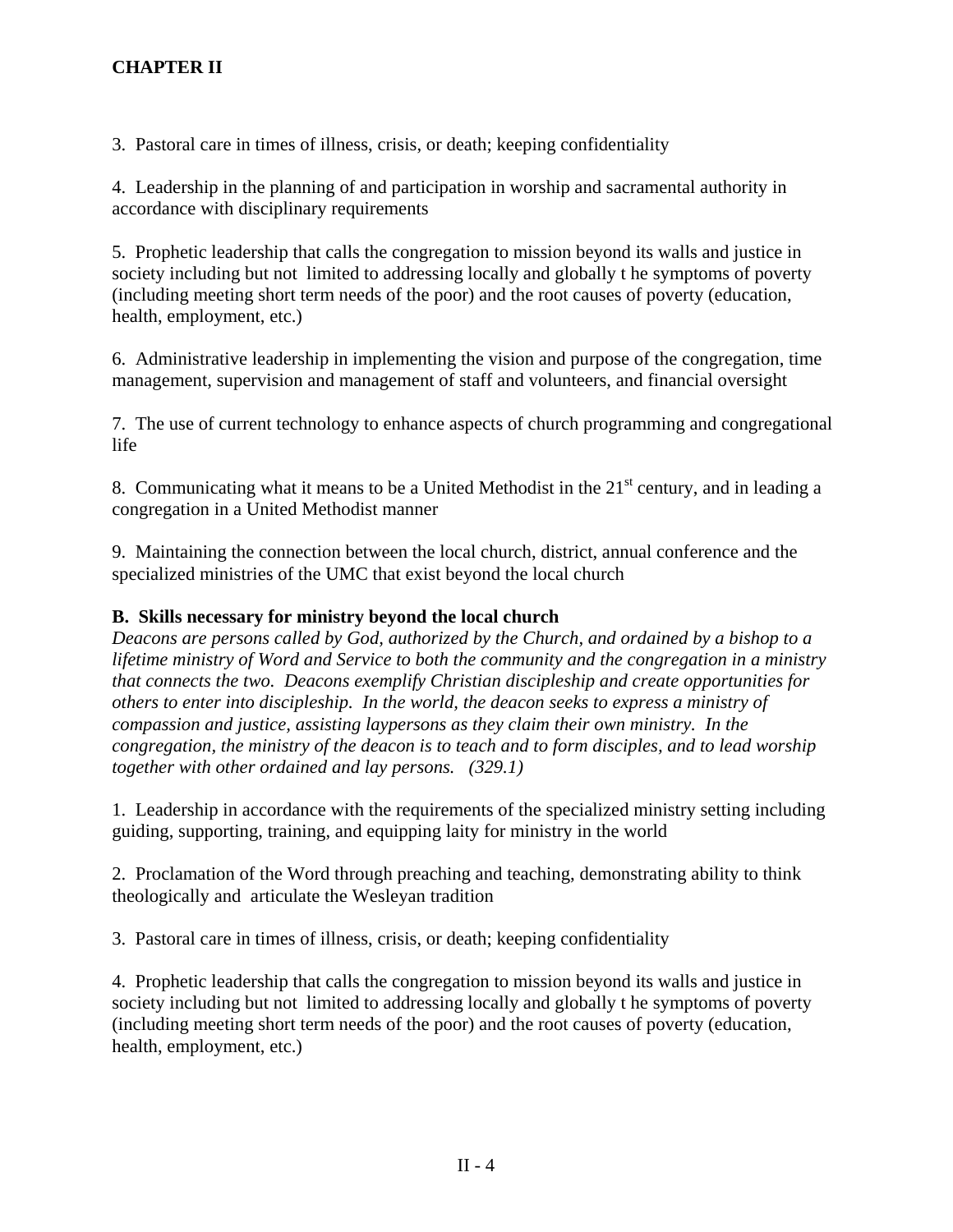5. Administrative leadership in implementing the vision and purpose of the congregation, time management, supervision and management of staff and volunteers, and financial oversight

6. The use of current technology to enhance ministry

7. Maintaining the connection between the local church, district, annual conference and the specialized ministries of the UMC that exist beyond the local church. This may include participation in worship (including weddings and funerals), sacramental assistance, and leadership in accordance with the guidelines of ordination and mission activities.

## **IV FRUITFULNESS: The results of faithful and effective ministry**

*The function of a local church, under the guidance of the Holy Spirit, is to help people to accept and confess Jesus Christ as their Lord and Savior and to live their daily lives in light of their relationship to God* (202)

*The local church shall be organized so that it can pursue its primary task and mission in the context of its own community - reaching out and receiving with joy all who will respond; encouraging people in their relationship with God and inviting them to commitment to God's love in Jesus Christ; providing opportunities for them to seek strengthening and growth in spiritual formation; and supporting them to live lovingly and justly in the power of the Holy Sprit as faithful disciples.* (243)

 Faithful and effective clergy lead the laity in ministry. Such ministry results in a local church which is guided by the Holy Spirit, fulfills its primary task and produces fruit which includes:

- 1. Clearly articulated mission and vision to guide all the activities in the congregation
- 2. Visitors participating in worship knowing that the church has welcomed them
- 3. Visitors returning as a result of 'radical hospitality'
- 4. Persons newly professing their faith in Jesus Christ and/or seeking baptism
- 5. Parents bringing their children for baptism and re-affirming their commitment to Christ

6. Diversity (age, race, socio-economic status, family make-up, etc.) in the worshipping community and ministry life of the congregation

7. A genuine celebration of 'the catholic spirit' (see John Wesley's sermon, "On a Catholic Spirit") and deepened understanding of our Wesleyan theological heritage

8. Church members renewing and revitalizing their commitment to God's love in Jesus Christ as evidenced by

- Healing of inner-church conflicts, reconciliation among members
- A renewed spirit of peace and joy in worship
- Shared leadership among the laity in all aspects of church life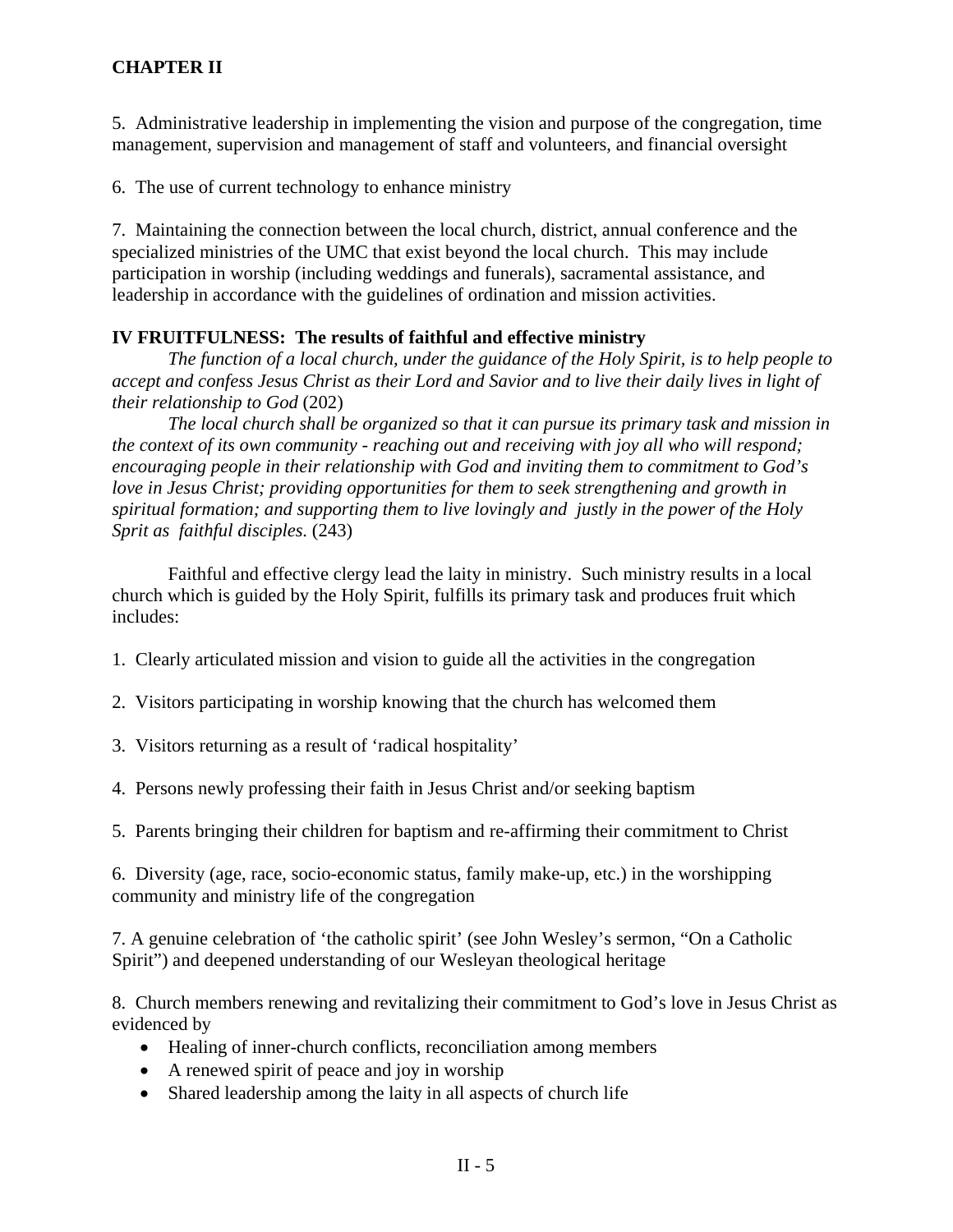- Passion for reaching out to the 'unchurched' and those often deemed culturally unacceptable
- More consistent attendance in worship and participation in Bible studies, etc.
- 9. Church members building relationships with persons in the community manifested in
	- restored standing of the church as a vital part of the community
	- new people participating in church ministries and being introduced to the gospel
	- discernment of the needs of people in the community and development of ministries that meet those needs
	- transformed lives as the needs of the people in the community are being holistically met

10. Increasing number of children and youth participating in Christian education and other gospel-centered programs/ ministries

11. Increasing number of laity participating in training/ formation events including Lay Ministry School.

12. Persons being called into ordained, licensed and certified lay ministry

13. More youth and young adults serving in leadership positions in all aspects of church life

14. Increasing numbers of adults committed to small groups that nurture spiritual formation

15. Financial stability in the church as commitment to and trust in God is lived out in giving and tithing as modeled by the pastor

16. Enthusiastic support of the broader mission of the United Methodist Church and its global mission including full payment of mission share.

17. New ministries developed by empowered laity according to their gifts

18. Ministry in collaboration with other United Methodist churches and ecumenically in the community

19. All activities, programs and events building on and supporting the vision of the gospel and the mission of the United Methodist Church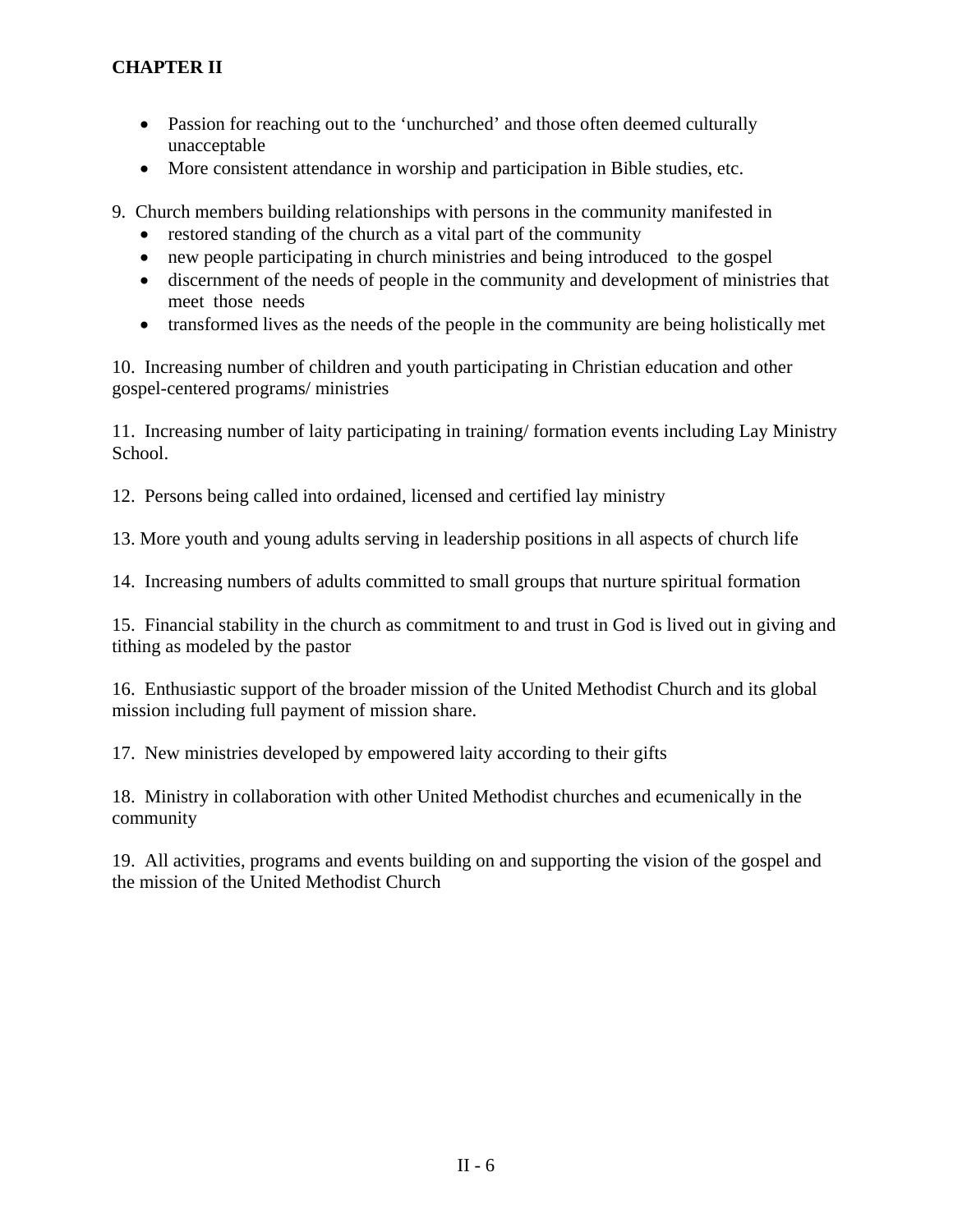Addendum

Duties and Responsibilities of Elders and Licensed Pastors Paragraph 340, *The Book of Discipline 2004* 

### **1.** *Word and ecclesial acts:*

*a)* To preach the Word of God, lead in worship, read and teach the Scriptures, and engage the people in study and witness.

(1) To ensure faithful transmission of the Christian faith.

 (2) To lead people in discipleship and evangelistic outreach that others might come to know Christ and to follow him.

b) To counsel persons with personal, ethical, or spiritual struggles.

c) To perform the ecclesial acts of marriage and burial.

 (1) To perform the marriage ceremony after due counsel with the parties involved and in accordance with the laws of the state and the rules of The United Methodist Church. The decision to perform the ceremony shall be the right and responsibility of the pastor.

 (2) To conduct funeral and memorial services and provide care and grief counseling. d) To visit in the homes of the church and the community, especially among the sick, aged, imprisoned, and others in need.

e) To maintain all confidences inviolate, including confessional confidences except in the cases of suspected child abuse or neglect, or in cases where mandatory reporting is required by civil law.

### **2.** *Sacrament:*

*a)* To administer the sacraments of baptism and the Supper of the Lord according to Christ's ordinance.

 (1) To prepare the parents and sponsors before baptizing infants or children, and instruct them concerning the significance of baptism and their responsibilities for the Christian training of the baptized child.

 (2) To encourage reaffirmation of the baptismal covenant and renewal of baptismal vows at different stages of life.

 (3) To encourage people baptized in infancy or early childhood to make their profession of faith, after instruction, so that they might become professing members of the church.

 (4) To explain the meaning of the Lord's Supper and to encourage regular participation as a means of grace to grow in faith and holiness.

 (5) To select and train deacons and lay members to serve the consecrated communion elements.

b) To encourage the private and congregational use of the other means of grace.

### **3.** *Order:*

*a)* To be the administrative officer of the local church and to assure that the organizational concerns of the congregation are adequately provided for.

 (1) To give pastoral support, guidance, and training to the lay leadership, equipping them to fulfill the ministry to which they are called.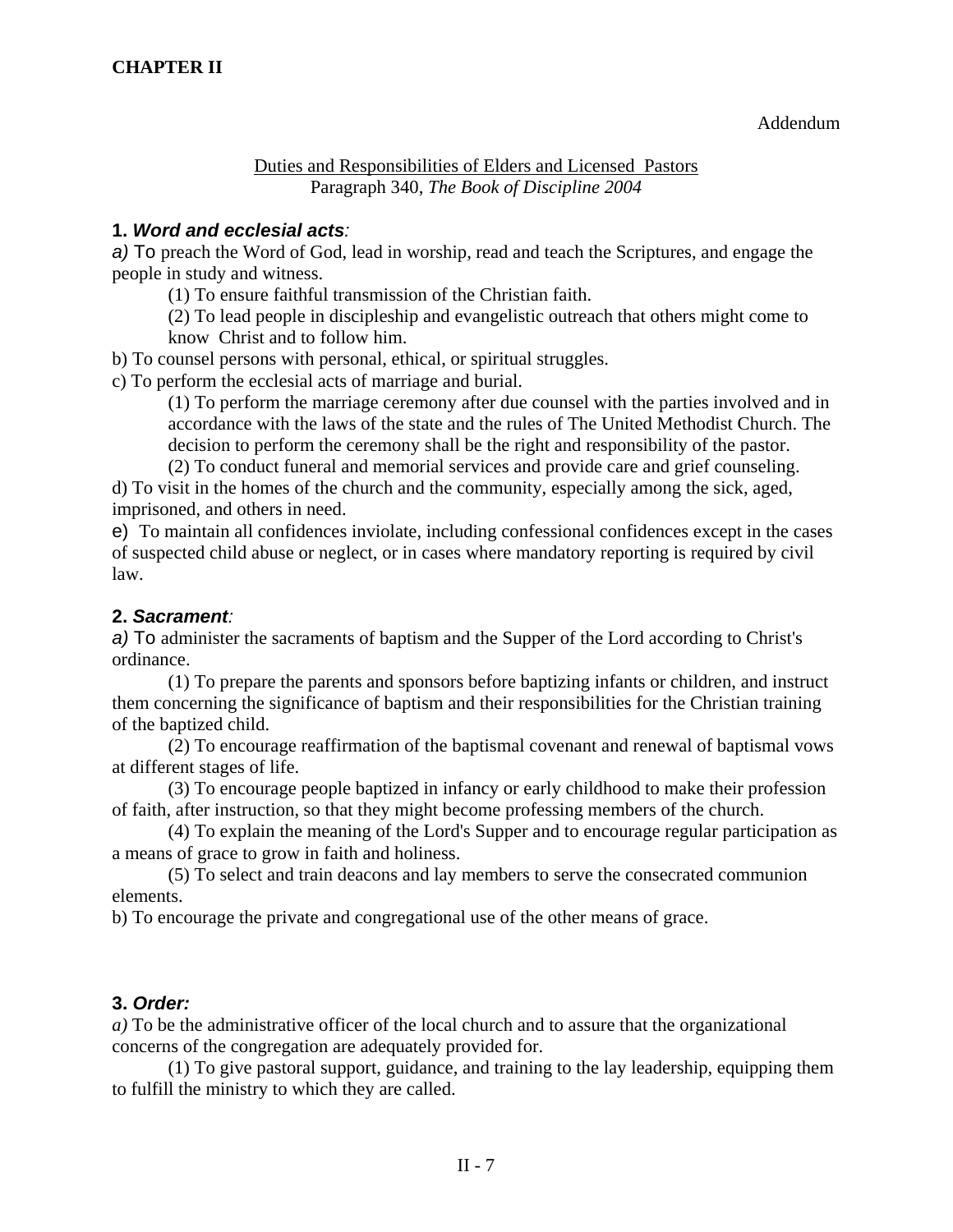(2) To give oversight to the educational program of the church and encourage the use of United Methodist literature and media.

To be responsible for organizational faithfulness, goal setting, planning and evaluation.

 (4) To search out and counsel men and women for the ministry of deacons, elders, local pastors and other church related ministries.

*b)* To administer the temporal affairs of the church in their appointment, the annual conference, and the general church.

(1) To administer the provisions of the *Discipline.* 

 (2) To give an account of their pastoral ministries to the charge and annual conference according to the prescribed forms.

(3) To provide leadership for the funding ministry of the congregation.

 (4) To promote faithful, financial stewardship and to encourage giving as a spiritual discipline.

 (5) To lead the congregation in the fulfillment of its mission through full and faithful payment of all apportioned ministerial support, administrative, and benevolent funds.

 (6) To care for all church records and local church financial obligations, and certify the accuracy of all financial, membership, and any other reports submitted by the local church to the annual conference for use in apportioning costs back to the church.

c) To participate in denominational and conference programs and training opportunities.

 (1) To seek out opportunities for cooperative ministries with other United Methodist pastors and churches.

 (2) To be willing to assume supervisory responsibilities within the connection. *d)* To lead the congregation in racial and ethnic inclusiveness.

### **4.** *Service:*

*a)* To embody the teachings of Jesus in servant ministries and servant leadership.

b) To give diligent pastoral leadership in ordering the life of the congregation for discipleship in the world.

c) To build the body of Christ as a caring and giving community, extending the ministry of Christ to the world.

d) To participate in community, ecumenical and inter-religious concerns and to encourage the people to become so involved and to pray for the unity of the Christian community.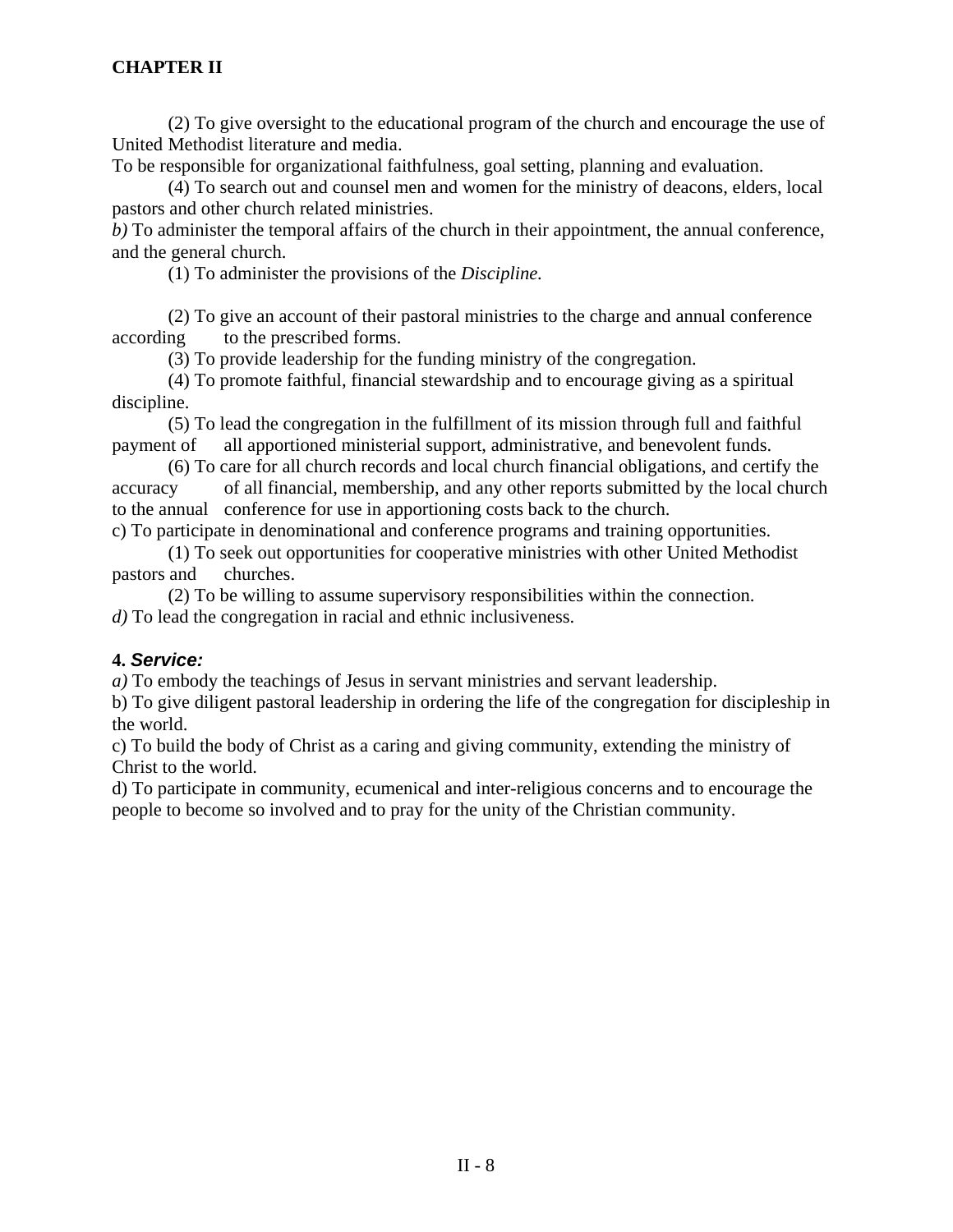### **METHODOLOGY**

### Subteam (Silo) Definition

In the throughput diagram presented in Chapter I the CST delineated processes required by The Book of Discipline and Western Pennsylvania Annual Conference policy. From these processes, the CST formed seven subteams to facilitate study in each of the following areas: Call and Recruitment, Certification, Deployment, Evaluation, Nurture, Support, and Exiting or Transition. Listed on the next page are some of the various processes or requirements assigned to each subteam.

The Clergy Study Team was divided into teams to examine, study, and make recommendations regarding their area of responsibility based on research, needs, best practices in the secular world, other Annual Conferences, and throughout other denominational traditions. The recommendations were then presented and decisions regarding the various recommendations based upon the mission, core values, and vision of the *Believe Again* plan.

The Clergy Study team working on this project have been: Ron Hoellein, Pat Harbison, Sally Ernst, Debra Flint, George Gerhart, Gary Grau, Skip Green, Don Henley, Tom Kennedy, David Morse, Terry Shaughnessy, Tom Strandburg, Aimee Twigg, Bret Probert, Duane Thompson, Kim Greeway, Nan Foltz, Tracy Merrick, Bishop Tom Bickerton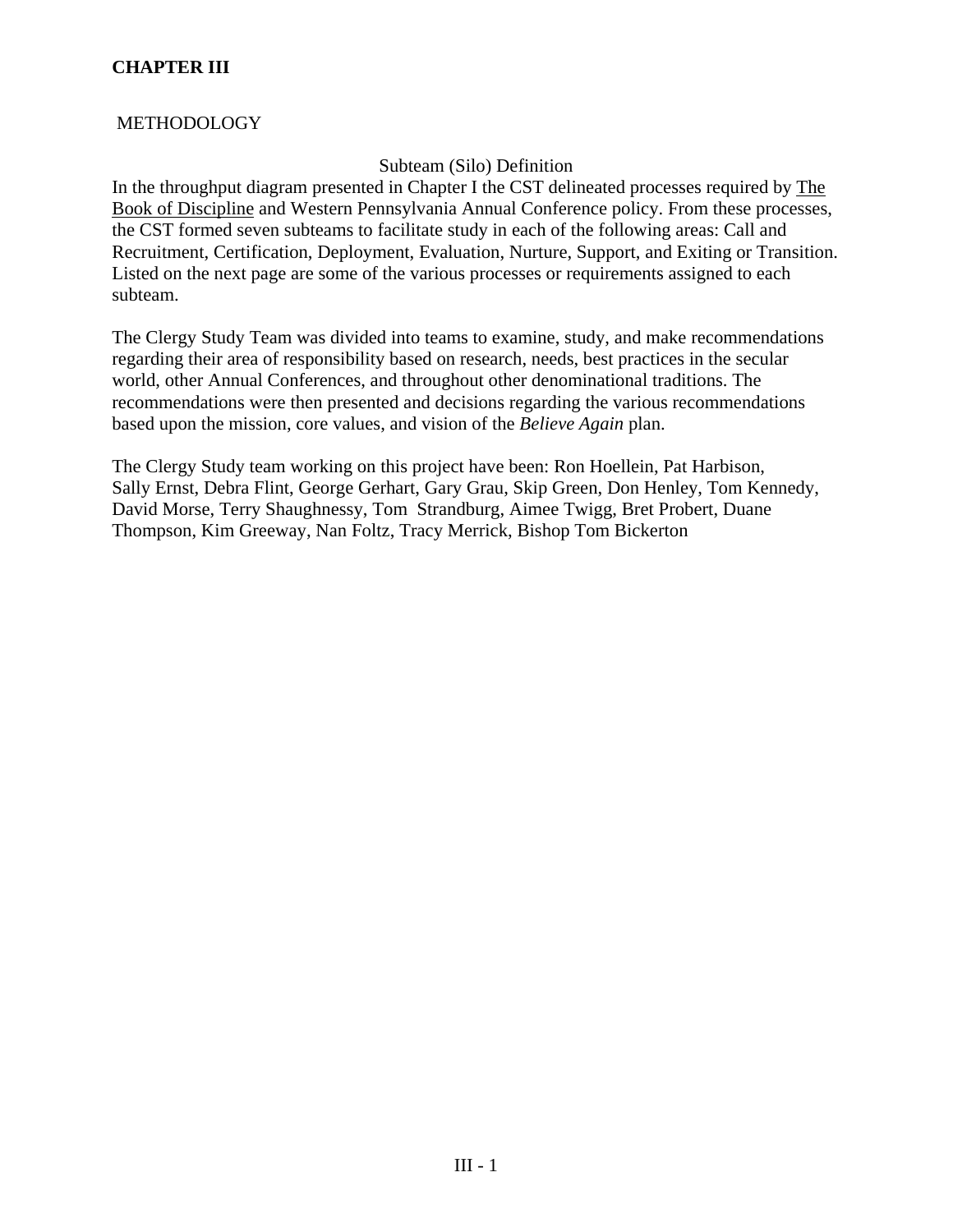Call and Recruitment: Discernment of God's call to ministry Identification of gifts Steps into ministry process Role of Pastor, DS, PPRC Disciplinary requirements Seminary selection Racial inclusion Student aid

Certification: SPRC and Charge Conference role District Committee function Seminary Guidelines and Annual Conference expectations Board of Ordained Ministry Mentoring Seminary guidelines & expectations Probationers Program Course of Study Local Pastors Deacons, Elders, Associate Members

Deployment: Open Itinerancy Deacon Elder Part Time, Full Time Guaranteed Appointment Extension Ministries **Itineracy** Appointment making process Tenure Specialist Minimum standards for full time Definition of part time pastor Specialists Bishop's expectations

Evaluation: PPRC, DS, and Pastor's role Annual One-on-one meetingso Continuing Formation Career Development Ministry plan Formal & informal evaluations Self-evaluation

Nurture: Funding Continuing education Spouse and Family Support Wellness Stewardship Lifestyle issues Mentoring intervention 'Partners in Minsitry' Stewardship Counseling and Therapy Financial Managment

Support: Student debt reduction Salary issues Housing issues Health Care Pension Travel

Exit: Retirement **Transition** Leave of Absence (Voluntary or Involuntary) Honorable Location Career Development Complaints and Charges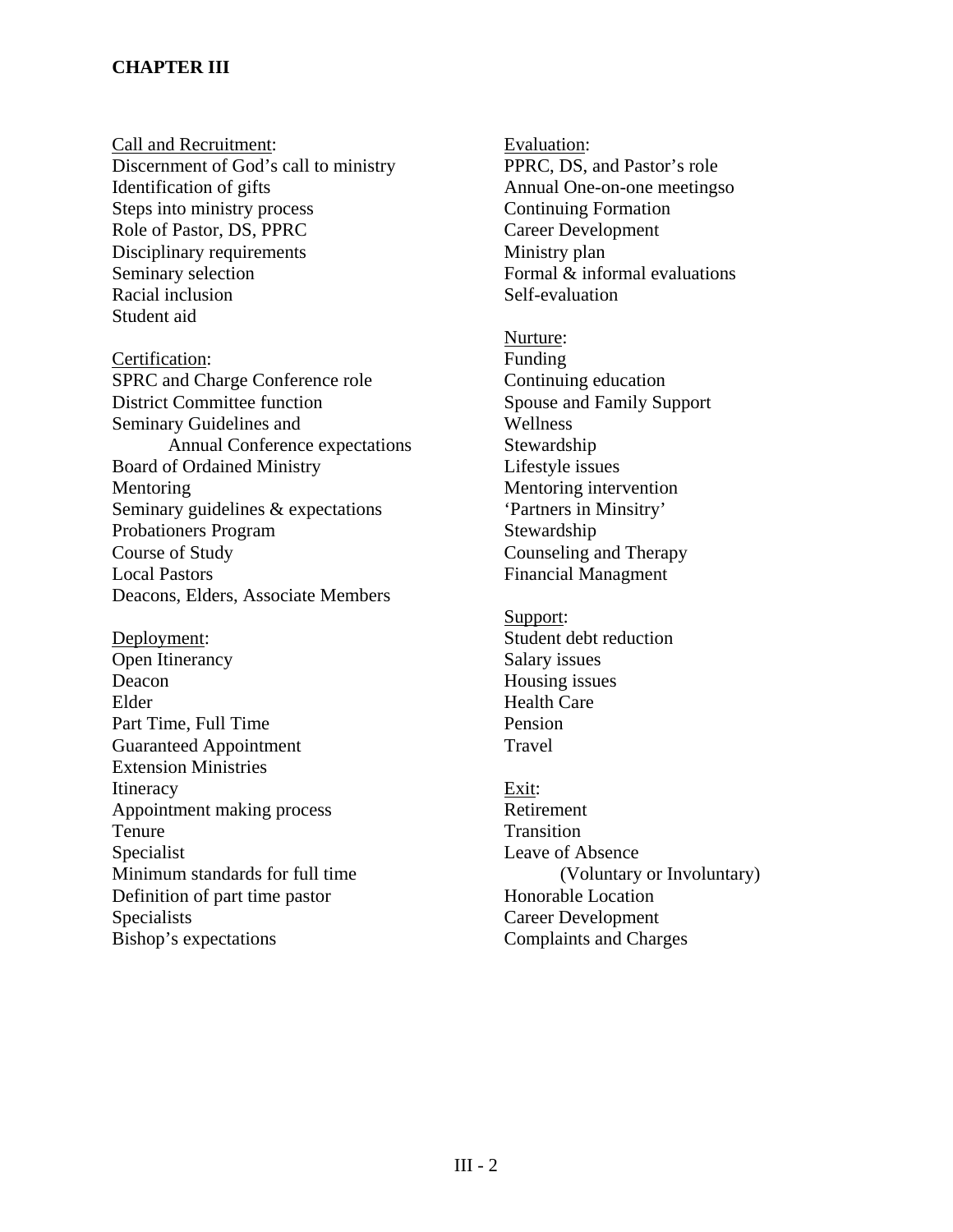## **CHAPTER IV**

## THE CLERGY STUDY TEAM RECOMMENDATIONS

| <b>SUBTEAM</b>  | <b>RECOMMENDATION</b>                                                     | A.C. RESPONSIBILITY         |
|-----------------|---------------------------------------------------------------------------|-----------------------------|
| Recruitment and | 1. Develop an intentional recruitment system for camps, youth groups,     | <b>Board of Ministry</b>    |
| Call            | and campus ministry - with attention to diversity based on the needs of   |                             |
|                 | the annual conference and the mandates of the United Methodist Church     |                             |
|                 | 2. Renew significant investment in campus ministry as outreach from       | Mission/outreach            |
|                 | Annual Conference as component of recruitment and call.                   | Nurture                     |
|                 |                                                                           | Young adult ministry        |
| Certification   | 3. Develop new models of mentoring systems beyond Discipline Reports      | <b>Board of Ministry</b>    |
|                 | with attention to the distinction between evaluative and supportive roles |                             |
|                 | 4. Articulate Seminary expectations to include leadership training and    | Board of Ministry &         |
|                 | Wesleyan background beyond history, polity, and doctrine                  | Cabinet                     |
|                 | 5. Expect that all Probationary Candidates clearly articulate Wesleyan    | <b>Board of Ministry</b>    |
|                 |                                                                           |                             |
|                 | theology, tradition, and polity                                           |                             |
|                 | 6. Develop regional DCom's to improve quality and consistency and         | Board of Ministry &         |
|                 | mandate BOM training for DCom members                                     | Cabinet                     |
| Nurture         | 7. Development of a 3 million dollar endowment for reducing graduate      | Supportive, Board of        |
|                 | student indebtedness or for scholarship support for graduate education    | Ministry                    |
|                 | 8. Implement C.E. requirements by making Olmsted Manor center for         | <b>Board of Ministry</b>    |
|                 | Pastoral Continuing Formation (with 'branch campuses' around the          | <b>Olmsted Manor</b>        |
|                 | conference - Allegheny College & Wesbury already have made                | Supportive                  |
|                 | proposals. Olmsted Manor will provide one half position for C.E.          |                             |
|                 | coordinator, plan C.E. events based upon needs of pastors and DS'. This   |                             |
|                 | position will account for recording accumulation of C.E.U.s.              |                             |
| Evaluation      | 9. DS will place focus upon management and accountability by changing     | Cabinet, Bishop             |
|                 | role of one on sessions for the purpose of evaluation. Emphasize DS role  |                             |
|                 | as Superintending for assessment of weaknesses, strengths, and vision or  |                             |
|                 | goal implementation                                                       |                             |
|                 | 10. De-emphasize DS as pastoral role by development of pastoral           | Cabinet, Bishop             |
|                 | support through area chaplaincies, peer support, or some other system.    |                             |
| Support         | 11. Assign a task team to examine clergy housing based upon pastoral      | Cabinet, Bishop, Board of   |
|                 | context where housing is to be provided via parsonage, rental, or housing | Ministry                    |
|                 | allowance. Develop a process to determine best housing situation for      |                             |
|                 | particular setting. Where parsonage is deemed essential all current       |                             |
|                 | parsonage standards are to be met                                         |                             |
|                 | 12. Revise and update current 'Living and Working Conditions'             | Board of Ministry, Cabinet  |
|                 | document                                                                  |                             |
|                 | 13. Examine the current health plan to ensure that pastors in northern or | <b>Board of Pensions</b>    |
|                 | rural areas to have access to medical and hospital care within a          |                             |
|                 | reasonable distance                                                       |                             |
|                 | 14. Study the process of setting salaries for pastors.                    | Cabinet, Board of Ministry, |
|                 |                                                                           | Equitable Comp. Comm.       |
| Exit            | 15. Utilize a consistent conference-wide evaluation process that will     | Cabinet, Bishop,            |
|                 | provide for specific remedies (including programs of continuing           |                             |
|                 |                                                                           | <b>Board of Ministry</b>    |
|                 | education and formation) when there is evidence of ineffectiveness. If    |                             |
|                 | proposed remedies are not followed, a process that leading to complaint   |                             |
|                 | procedures could be initiated.                                            |                             |
|                 | 16. Design an intentional strategy for funding transitions - line item in | Cabinet, Board of Ministry, |
|                 | BOM and/ or cabinet budget to include items such as career counseling;    | Supportive                  |
|                 | health care coverage, family counseling, housing issues                   |                             |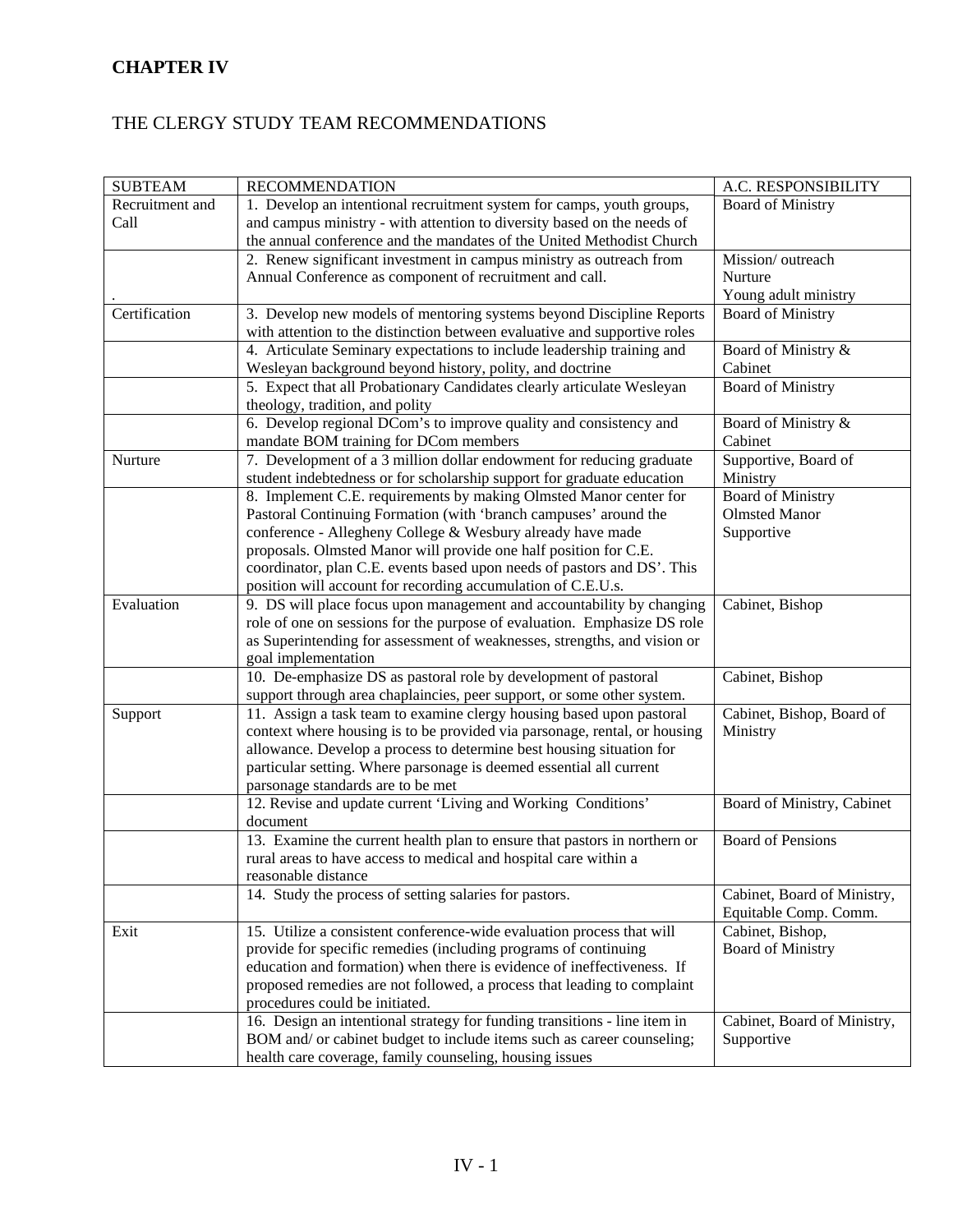## **CHAPTER IV**

From the *Believe Again* report to the 2008 Annual Conference:

These recommendations to the 2008 Annual Conference are based on recommendations listed on the previous page and were distilled from the Implementation Team retreat in February, 2008 and a checklist developed at a subsequent meeting of the CST conveners and Bishop Bickerton.

The numbers in [brackets] reference the CST recommendations on the previous page.

#### **Goal 3 - Lead Expect and achieve excellence in lay and clergy leadership**

#### **Recommendations**

**1 – Implement a clergy evaluation process involving the District Superintendent and SPRC with an outcome of faithful, effective, fruitful clergy leadership. The process will include a DS/pastor covenant to plan approaches for addressing areas of improvement.** 

Implementation Plan: Clergy Study Team will ensure that BOOM and the Cabinet implement the evaluation process which has been developed by 3/31/2009. [# 9 & # 5]

**2 – Develop a system for the District Superintendents to provide non-DS pastoral support for clergy and clergy families in need**

Implementation Plan: Clergy Study Team will ensure that the Bishop, BOOM and the Cabinet develop and implement this process by 6/30/2009.

[# 10]

**3 – Establish Olmsted Manor as a Center for clergy and lay Continuing Education. The Center will plan and coordinate Continuing Education courses recommended by the Cabinet, SPRCs, Orders of Elder and Deacon, and Lay Ministry groups. The Center will also track Continuing Education units.** 

Implementation Plan: Clergy Study team will track this process and with the target for hiring a Continuing Education Coordinator of September 2008.

[# 8]

#### **4 - Design and implement new mentoring models with BOOM and the Cabinet.**

Implementation Plan: Clergy Study Team will ensure that this process begins in the Fall of 2008 and will track its process.

[# 3]

#### **5 – Design and implement regional process for District Committees on Ministry including a joint meeting site for training, interviewing, and evaluating of the process**

Implementation Plan: Clergy Study Team will track this process with a goal of implementation in the Fall of 2008.

[# 6]

**6 – Increase investment in Campus Ministries as a feeder system for lay and clergy leaders**  Implementation Plan: Clergy Study Team will refer this recommendation to the Bishop, current campus ministers, and the Conference Connectional Network in May 2008 with the possibility of preparing a proposal for the 2009 Annual Conference.  $[# 2]$ 

#### **7 – Review and enhance United Methodist educational expectations of seminaries and seminary students. Develop and document expectations that all probationary candidates must be able to clearly articulate Wesleyan theology, doctrine, and tradition**

Implementation Plan: Clergy Study Team will ensure that this initiative is started and will track progress toward a completion date of September 2009.

 $[# 4 8 # 5]$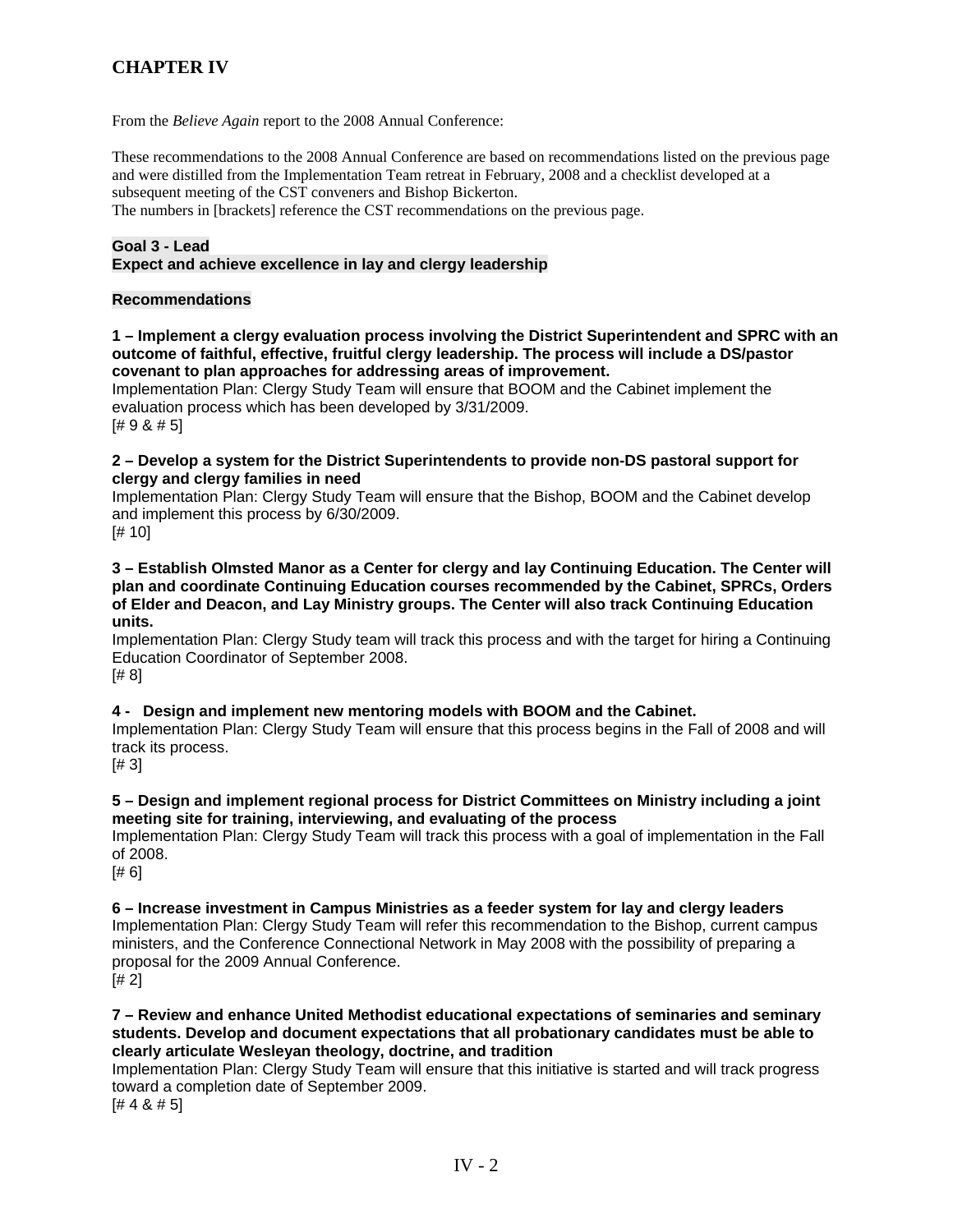#### **These have not been approved by the Implementation Team:**

#### **8 – Develop an intentional clergy recruitment system.**

Implementation Plan: BOOM will be responsible for developing the system and the Clergy Study Team will track its progress.

[# 1]

#### **9 - Develop a \$3 million endowment to help reduce clergy student indebtedness**.

Implementation Plan: BOOM to begin working on a proposal to be presented at Annual Conference in June 2009. Clergy Study Team will track its progress. [# 7]

#### **10 – Appoint a team to examine clergy housing models and to update the standards for clergy living and working conditions. This document was last updated in 1981.**

Implementation Plan: Bishop to appoint a team by June 2008. Clergy Study Team will provide its input to the team and will track its progress.

[# 11 & # 12]

#### **11 – Dismantling Racism: Provide the mandatory Dismantling Racism Training as required by the action of the 2007 Annual Conference**.

Implementation Plan: The Racial/Ethnic Inclusion Team has contracted with Rhymes Consulting, a group which specializes in conducting such training, to discern the issues of racism within the Annual Conference and to conduct the mandatory training inMay 2008. The Racial/Ethnic Inclusion Team will monitor progress. Funding is provided in the *Believe Again!* Funding Plan and the Conference Budget. The detailed plan is included in the Racial / Ethnic Inclusion Team Report in the Appendix.

#### **12 – Dismantling Racism: Organize and train a team which will work with Crossroads to develop a intentional long range plan for Dismantling Racism within the Annual Conference.**

Implementation Plan: The Racial/Ethnic Inclusion Team has begun conversations with Crossroads to assist the Annual Conference to accomplish these steps. At the appropriate step, coordination of this work will be turned over to the Commission on Religion and Race. The detailed plan is included in the Racial / Ethnic Inclusion Team Report in the Appendix.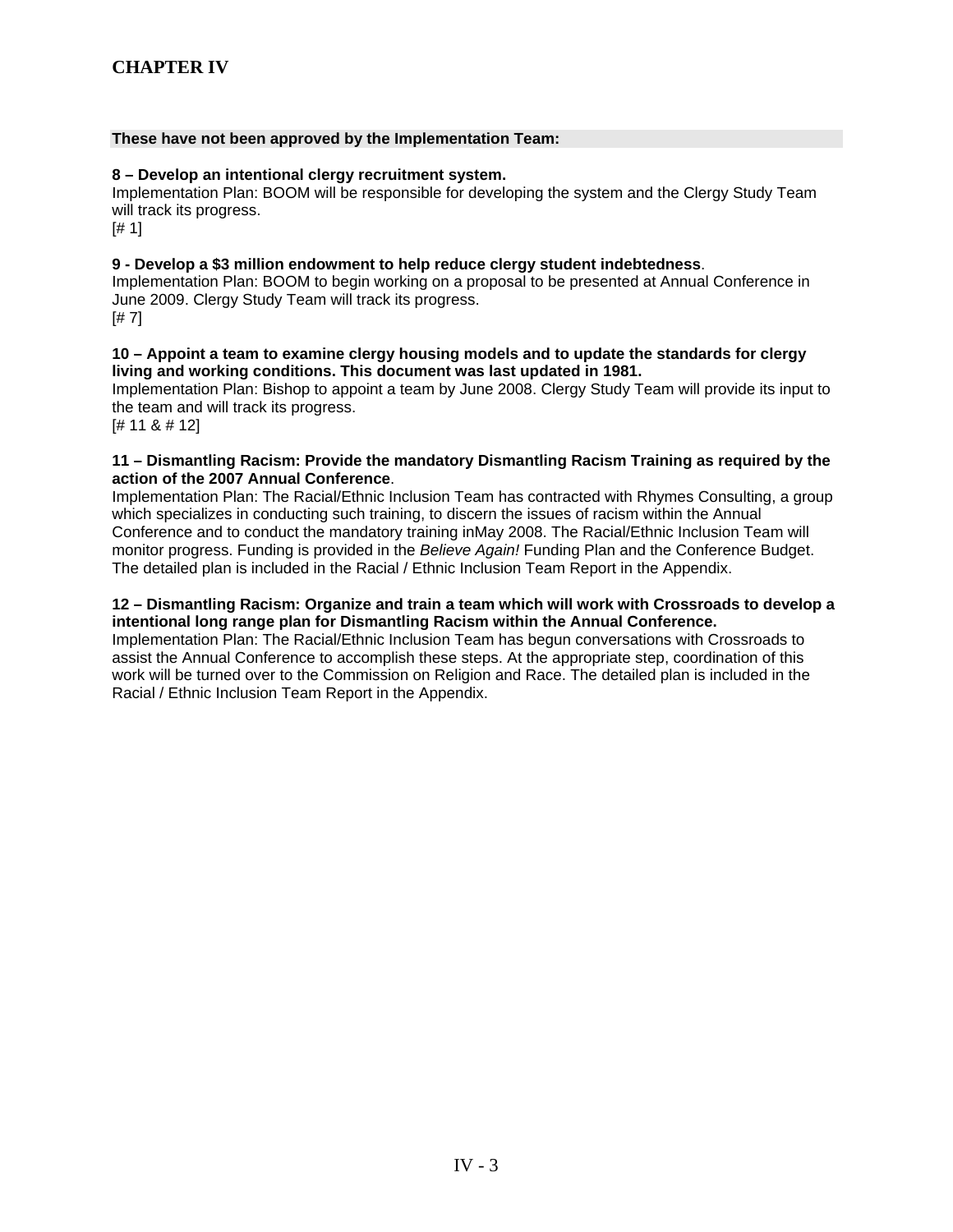## CHAPTER V

## CALL AND RECRUITMENT

Recommendations:

1. Develop an intentional system for recruitment of persons discerning a call to ordained ministry through conference camps, youth groups, and campus ministry with attention to diversity based on the needs of the annual conference and the mandates of the United Methodist Church.

2. Renew a significant investment in campus ministry as outreach from Annual Conference as a component of recruitment.

Research/ Background Data:

Questions and answers for discussion presented by this subteam:

- Q: Where does recruiting occur?
- A: Local church, camps, youth ministry, annual conference, colleges including Wesley Foundations and Chaplains, seminary
- Q: What issues matter to recruits:
- A: Call, location, salary, opportunities, family concerns including relatives near-by
- Q: How do you choose a seminary?
- A: Geographical location, theology, price, denominational affiliation, mentors & pastors
- Q: Why would someone choose to relocate?
- A: Family, opportunity, call, 'Get out of Dodge' invited
- Q: What assumptions exist?
- A: Guaranteed appointment, itineracy, opportunities exist, salary package with housing

Other Thoughts:

How can we get them to say 'yes' to WPA?

Are we trying to affirm their call, fill churches, or create outstanding churches?

Could we establish summer internships that run June 1 - August 15 and pay \$4,000?

40 - 60 % of students in seminary are denomination shopping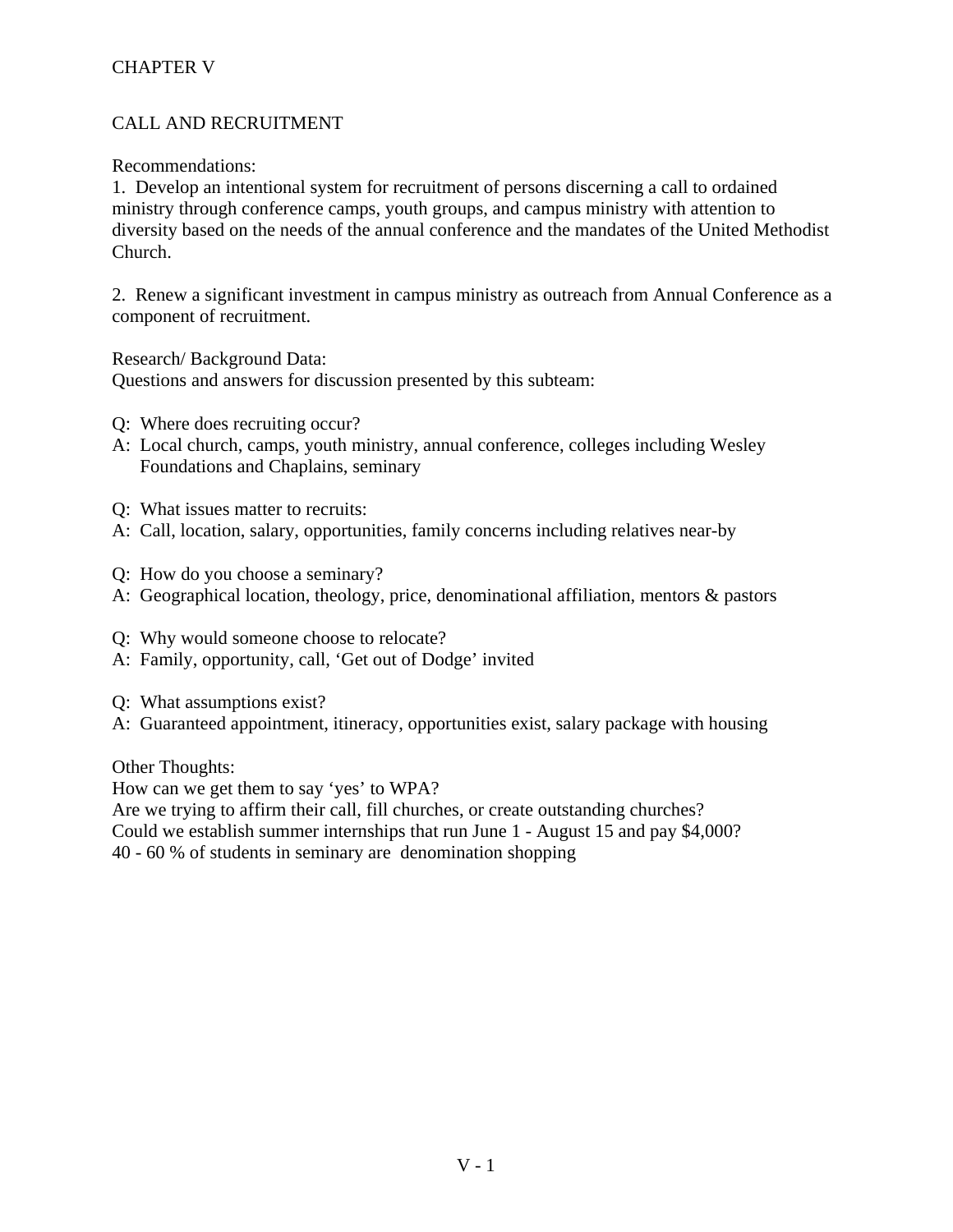### **CERTIFICATION**

Recommendations:

1. Develop new models of mentoring systems beyond Discipline Reports with attention to the distinction between evaluative and supportive roles

2. Articulate Seminary expectations to include leadership training and Wesleyan background beyond history, polity, and doctrine

3. Expect that all Probationary Candidates clearly articulate Wesleyan theology, tradition, and polity

4. Develop regional DCom's to improve quality and consistency and mandate BOM training for DCom members

5. Develop a Board of Ministry website that would serve as a centralized source of candidacy information, timelines and forms. The BOM would be responsible for setting up and maintaining this site.

Rationale:

Research/ Background Data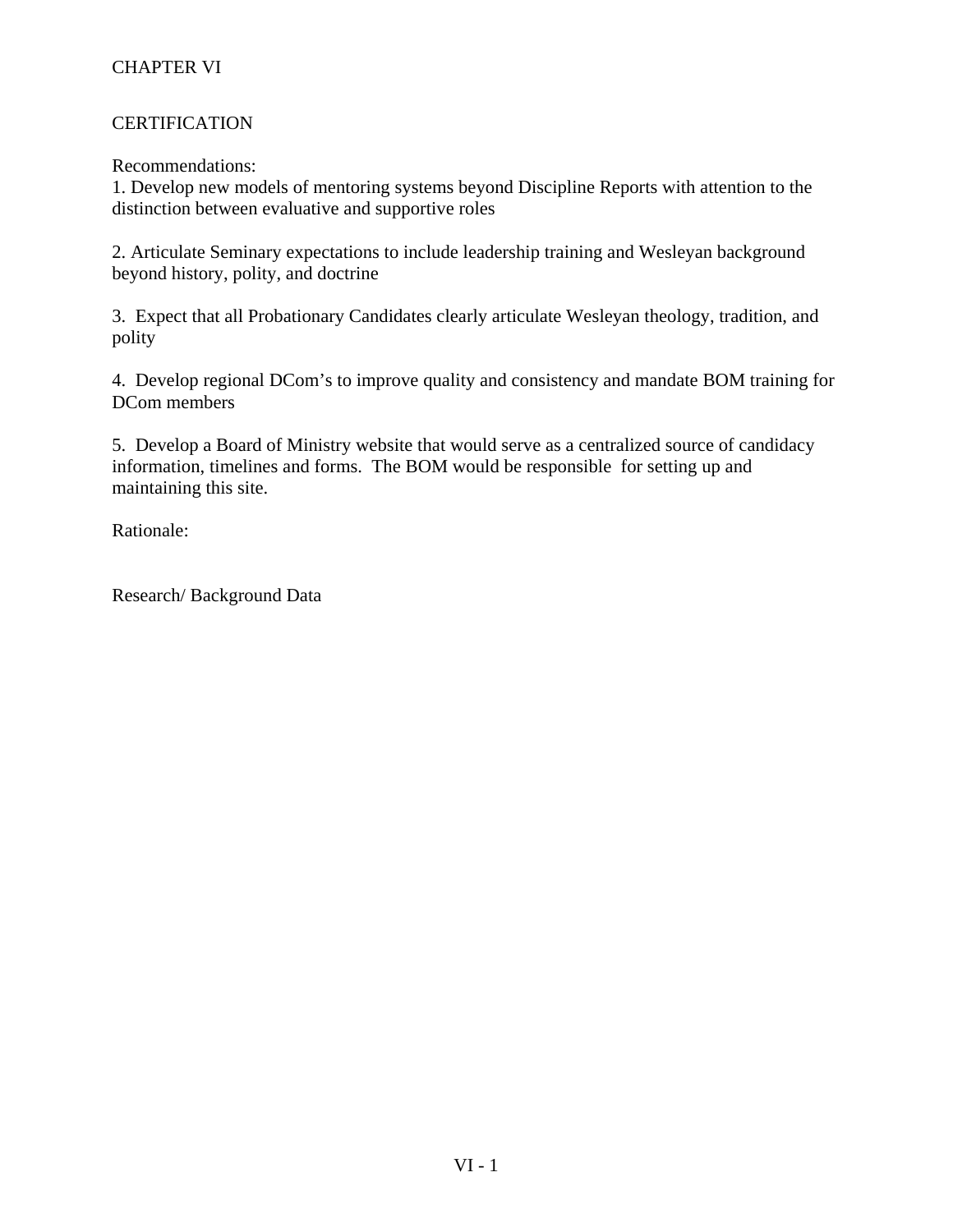DEPLOYMENT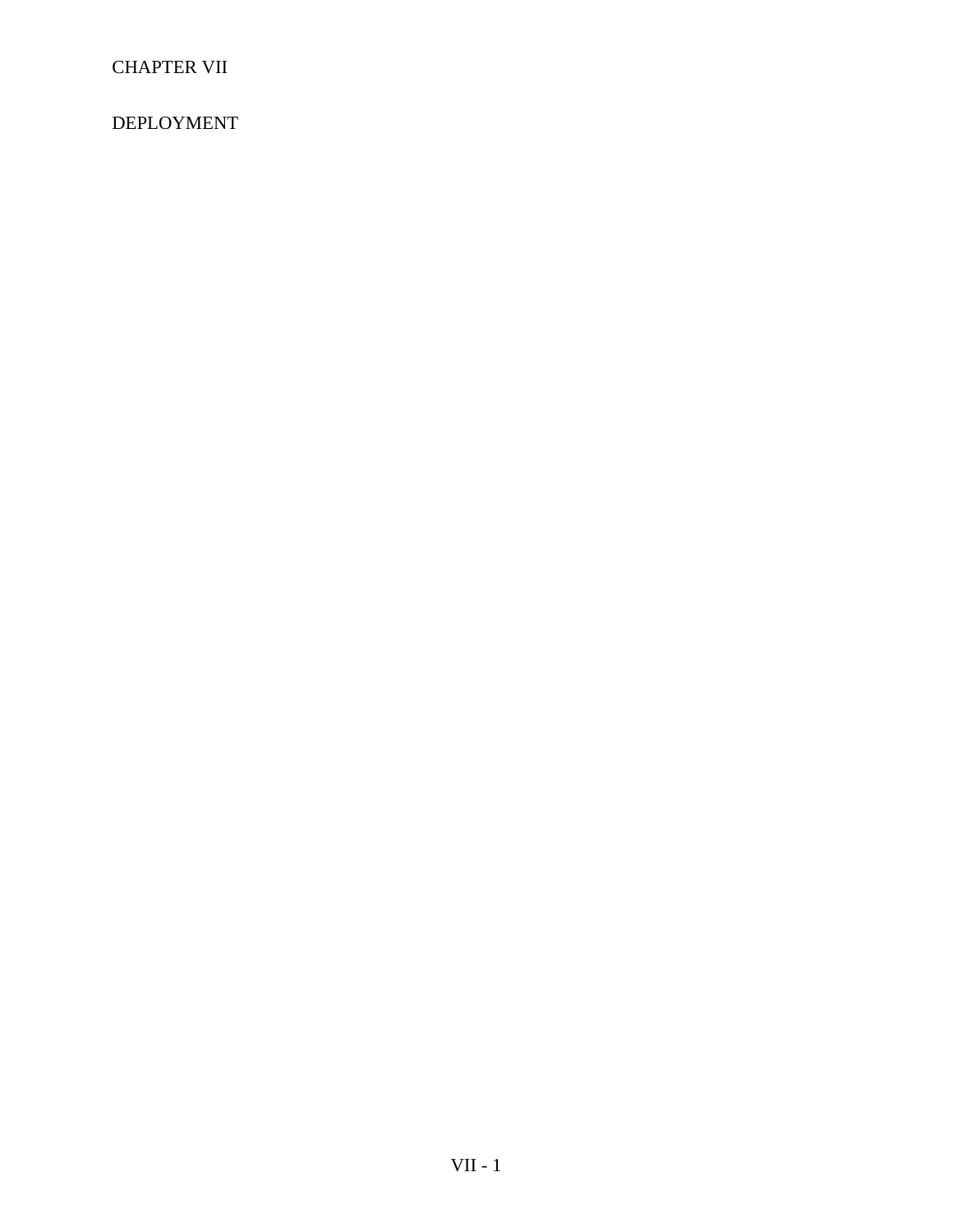### EVALUATION AND CONTINUING FORMATION

#### **EVALUATION OF CLERGY EFFECTIVENESS**

Measuring and Encouraging Faithful, Effective and Fruitful Clergy Leaders

#### Rationale

Understanding that the

 **Mission of the WPAUMC is to provide** *leadership***, resources and connection to make disciples for the transformation of the world,** 

that the

 **Vision is to ignite and sustain a passionate, spiritual connection with Christ among all people in Western Pennsylvania** 

and that our

#### **Core Value is love**,

this evaluation process under girded with love is designed to ensure that the annual conference provides *faithful, effective and fruitful clergy leaders* who are spiritually and passionately connected with Christ empowering them to ignite and sustain a passionate spiritual connection with Christ among all peoples in WPA.

Furthermore, The 2004 Book of Discipline states that the mission of the Church is to make disciples of Jesus Christ. (Para. 121)

Paragraph 122 continues; "We make disciples as we

- proclaim the gospel, seek, welcome and gather persons into the body of Christ;
- lead persons to commit their lives to God through baptism by water and the spirit and profession of faith in Jesus Christ;
- nurture persons in Christian living through worship, the sacraments, spiritual disciplines, and other means of grace, such as Wesley's Christian conferencing;
- send persons into the world to live lovingly and justly as servants of Christ by healing the sick, feeding the hungry, caring for the stranger freeing the oppressed, being and becoming a compassionate, caring presence, and working to develop social structures that are consistent with the gospel; and
- continue the mission of seeking, welcoming and gathering persons into the community of the body of Christ."

This evaluation process is designed to evaluate clergy's faithfulness to the mission of *making disciples of Jesus Christ* in the context of their ministry.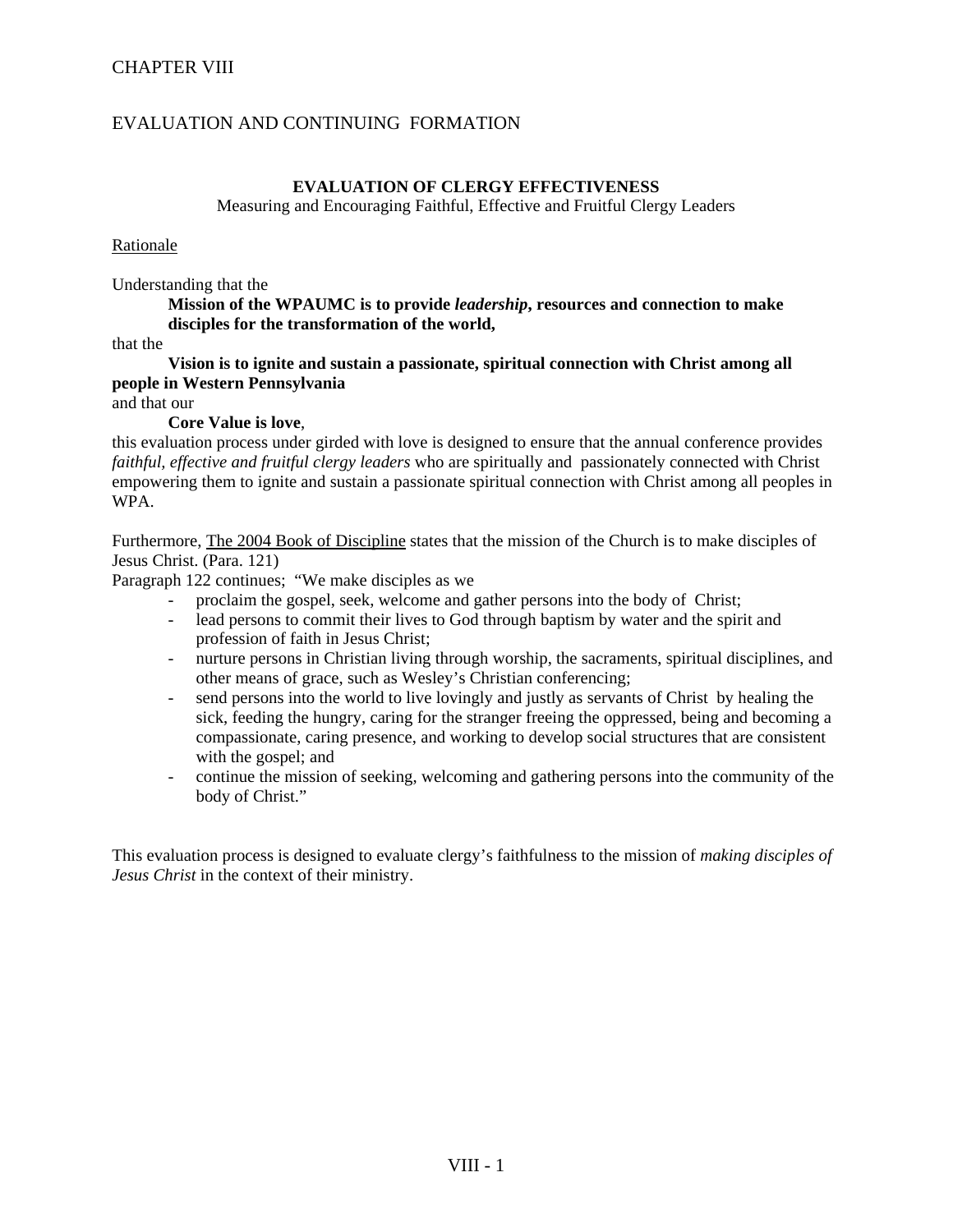#### Goals

Paragraph 350 states:

 "Evaluation is a continuous process for formation in servant ministry and servant leadership that must take place in a spirit of understanding and acceptance. Evaluation serves as a process for pastors to assess their effectiveness in ministry and to discern God's call to continue in ordained ministry."

Furthermore, Paragraph 351 states:

 "Throughout their careers, clergy shall engage in continuing education for ministry, professional development, and spiritual formation and growth in order to lead the church in fulfilling the mission of making disciples for Jesus Christ. This shall include carefully developed personal programs of study augmented periodically by involvement in organized educational and spiritual growth activities."

Therefore, the goal of this process is to measure the effectiveness of clergy in order to

- Encourage continued growth in areas of strength
- Identify areas of weakness
- Create a plan of continuing formation in order to move weaknesses to strengths and to develop new areas of strength
- Discern God's call to continue in ministry, affirming that call or beginning the process to answer God's call to a new direction in life
- Establish a culture of spiritual growth (sanctification) by means of evaluation, accountability, and continual formation as the normal experience of clergy leadership in the WPA Annual Conference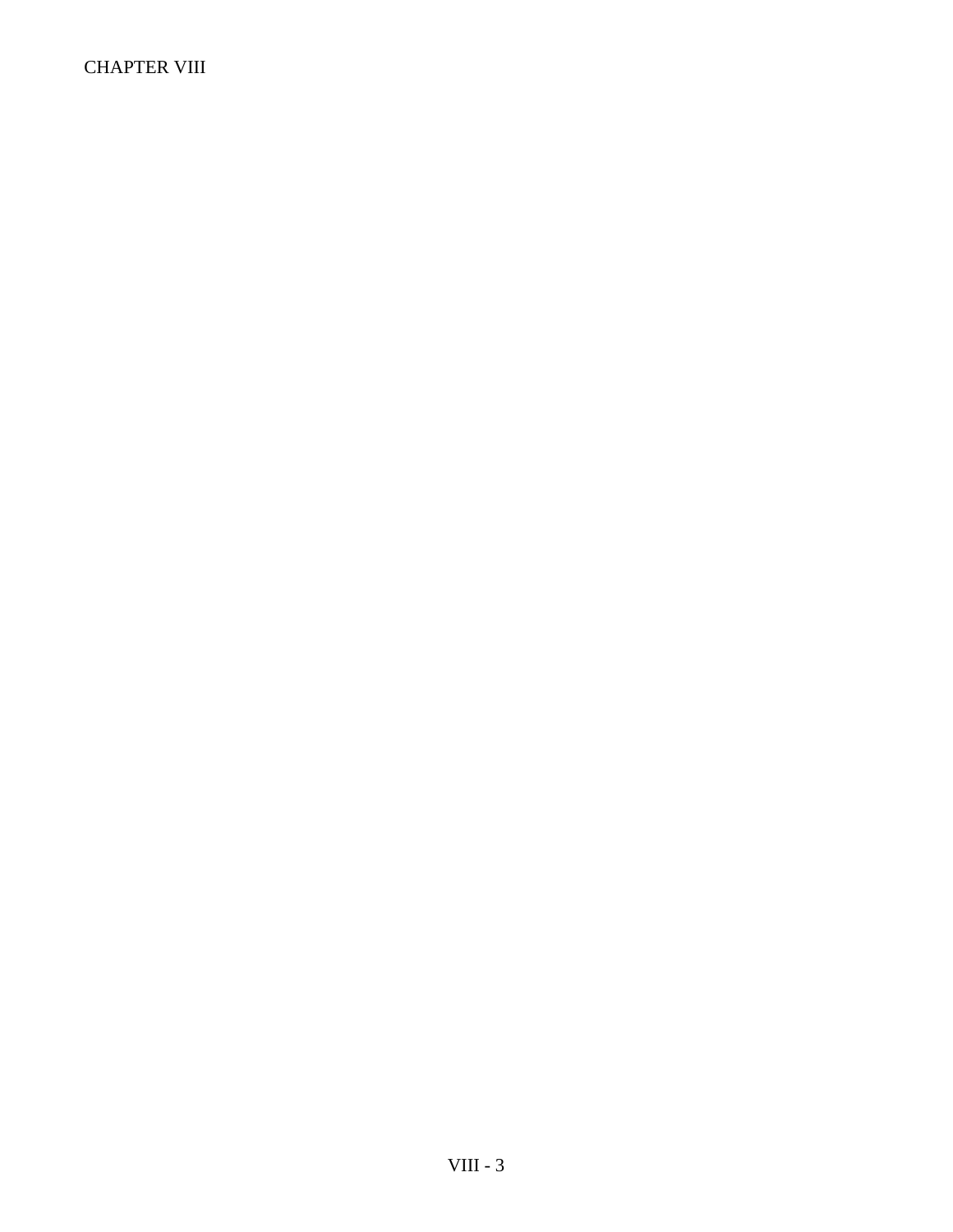**Process** 

According to Para. 350.1, "The district superintendent, in consultation with the pastor-parish relations committee, will evaluate annually the pastors' effectiveness for ministry. This process includes the clergyperson, the District Superintendent, the Staff Pastor Parish Relations Committee (SPPRC) or the Pastor Parish Relations Committee (PPRC).

Every  $3<sup>rd</sup>$  year, every pastor will be evaluated utilizing the process described below. One third of the clergy on a given district will be chosen by the district superintendent for this intensive process. In the 'off' years, each pastor will

- a) be evaluated by the SPPRC/ PPRC utilizing the instrument, PASTOR'S ANNUAL EVALUATION short form (Attachment E)
- b) be evaluated by the District Superintendent utilizing the applicable steps of DISTRICT SUPERINTENDENT EVALUATION OF THE PASTOR (Attachment D)
- c) report on his/ her progress in Continuing Education/ Formation utilizing the forms provided (Attachment F)
- d) meet with the district superintendent for a 'one-on-one' interview

Newly appointed pastors should be evaluated using the intensive process in the  $2<sup>nd</sup>$  year of appointment. Additionally, a district superintendent may require the intensive process of evaluation when he/ she deems it in the best interest of the pastor and/ or the church when pastoral effectiveness is in question in order to better identify the issues.

### INTENSIVE EVALUATION PROCESS:

- 1. SPPRC/ PPRC Self-evaluation (in order to clarify role of this committee).
- 2. Congregational Assessment by Church Council with pastor (in order to provide an accurate understanding of the context of ministry and as recommended by the *Believe Again* plan for ministry.
- 3. SPPRC/ PPRC Evaluates the pastor utilizing the tool provided and taking into consideration No. 2 above. SECTION I and the ALL CAPS questions in SECTION II should be completed by the committee without the pastor's presence or input.
- 4. Pastor completes his/her questions in Section II and reads through Section III. It is recommended that the PPR encourage the pastor to take a daylong retreat for the purpose of self-evaluation.
- 5. Pastor and PPR meet to discuss answers in Sections I and II and together complete Section III.
- 6. District Superintendent dialogues with pastor at annual one-on-one regarding 3-5.

7. District Superintendent creates plan for observation of pastor and conversation with SPPRC/ PPRC as needed based on Nos. 3 - 6 above.

- 8. District Superintendent develops continuing formation covenant utilizing the form, 'Continuing Formation Action Plan' which includes recommendations and requirements for continuing education and formation by established dates based on 3 - 7.
- 9. District Superintendent assures that the pastor abides by the Continuing Formation Covenant, fulfilling the recommendations and requirements. If the covenant is broken, a letter of reprimand is sent to the pastor and PPRC/ SPRC. If, after the second year, the covenant is not fulfilled, the complaint process (Para. 362) may be initiated by the district superintendent or the local church.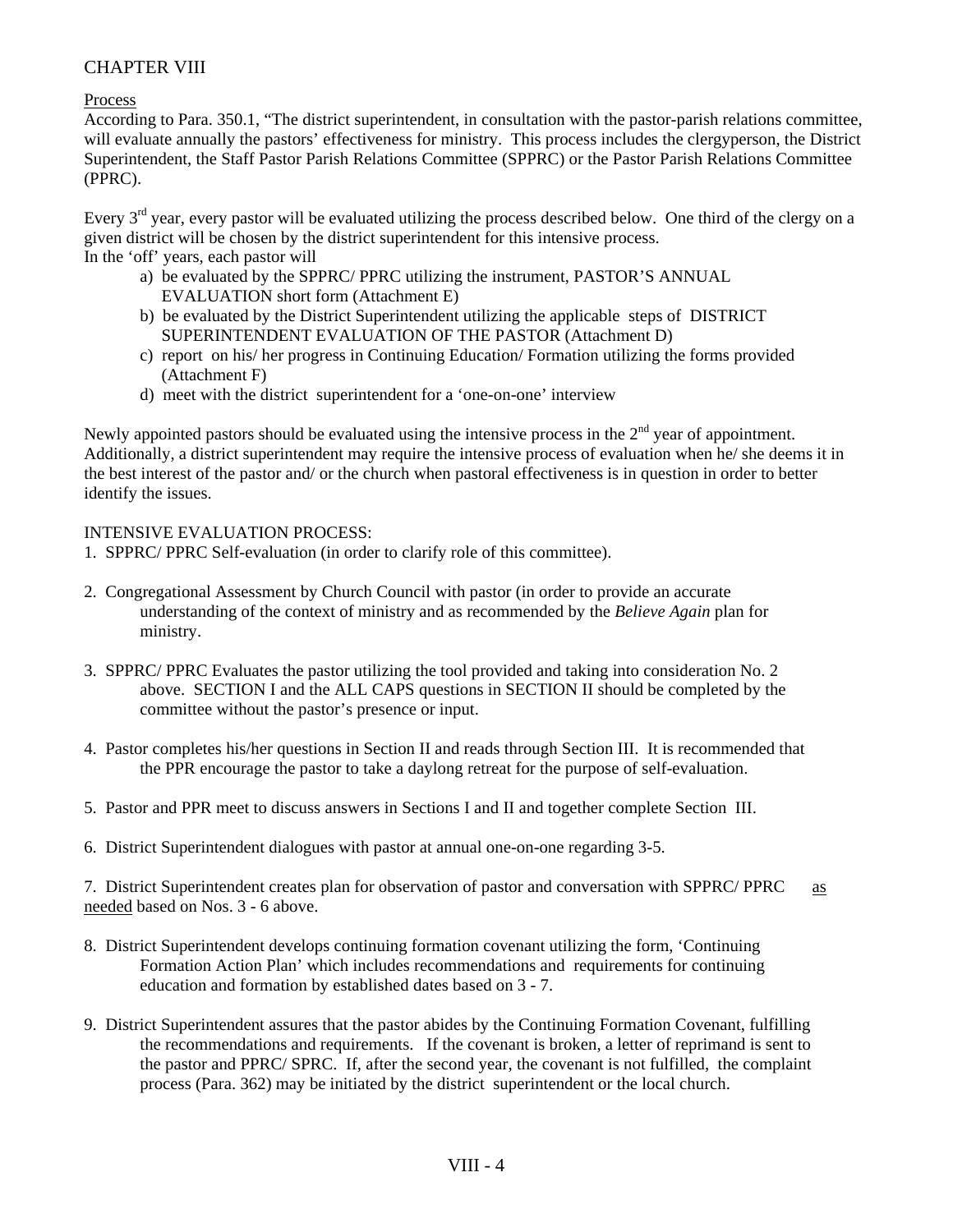## ATTACHMENTS:

A. Timeline for Evaluation Process

B. SPPRC/ PPR Self-Assessment Tool Based on paragraphs 259.2.g.1 - 259.2.g.16

C. Pastor's Intensive Evaluation Instruments

D. District Superintendent Evaluation Tool and Checklist

E. Short Form: Pastor Evaluation

F. Continuing Education and Spiritual Formation Covenant Continuing Formation Report Form Continuing Formation Action Plan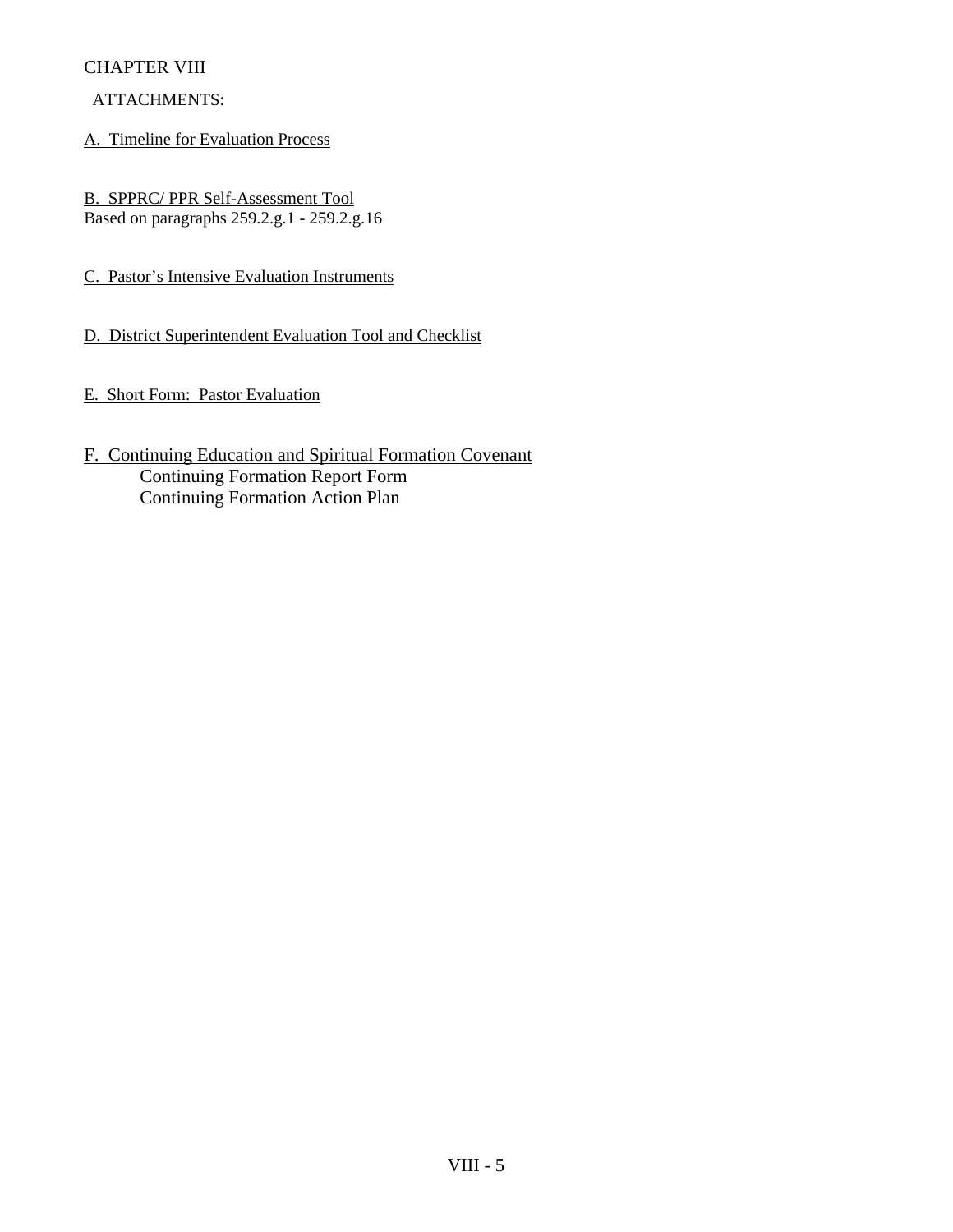### TIMELINE for EVALUATION PROCESS

NOTE: This 'intensive' evaluation is completed every 3 years. The superintendent will select 1/3 of the appointed clergy on the district for evaluation each year. Continuing Formation is to be evaluated every year utilizing the appropriate forms.

#### Throughout the Year

The **PPRC/ SPRC** observes all aspects of the pastor's ministry and congregational life

#### Fall (October/ November - before Church/ Charge Conference)

The **Church Council** utilizes a Congregational Assessment Tool to evaluate the strengths and weaknesses of the congregation, to establish goals and to evaluate the progress made in accomplishing the previous year's goals.

#### January

**PPRC/ SPRC** meets to learn the process and to complete the self evaluation

#### January/ February

The **PPRC/ SPRC** meets with the **Church Council** including the **pastor(s)** to discuss the 'State of the Church' based on the Congregational Assessment Tool utilized by the church.

#### February/ March

**PPRC/ SPRC** meets to complete SECTION I and the ALL CAPS questions in SECTION II without the pastor's presence or input.

In consultation with the SPPRC/ PPRC the **Pastor** schedules a day long retreat in order to complete his/ her questions in SECTION II and to complete the 'Continuing Formation Report' form (see Attachment F).

#### March/ April/ May

**PPRC/ SPRC** meets with the **pastor** to complete Section III and to discuss the entire evaluation including continuing formation.

#### May 15

The **completed signed evaluation is sent** to the district office to be reviewed by the superintendent

#### June through Early Fall

**District superintendent meets with each clergyperson** to review the Evaluation and to

Create a plan for observation as necessary

Establish time to meet with PPRC/ SPRC as necessary

Make recommendations/ set requirements for continuing education/ formation

Hold pastor accountable to previous requirements

Take appropriate supervisory action for unmet continuing formation requirements

#### Late Fall

Pastors complete **Appointment Request form** and meet with district superintendent as needed regarding request for change of appointment.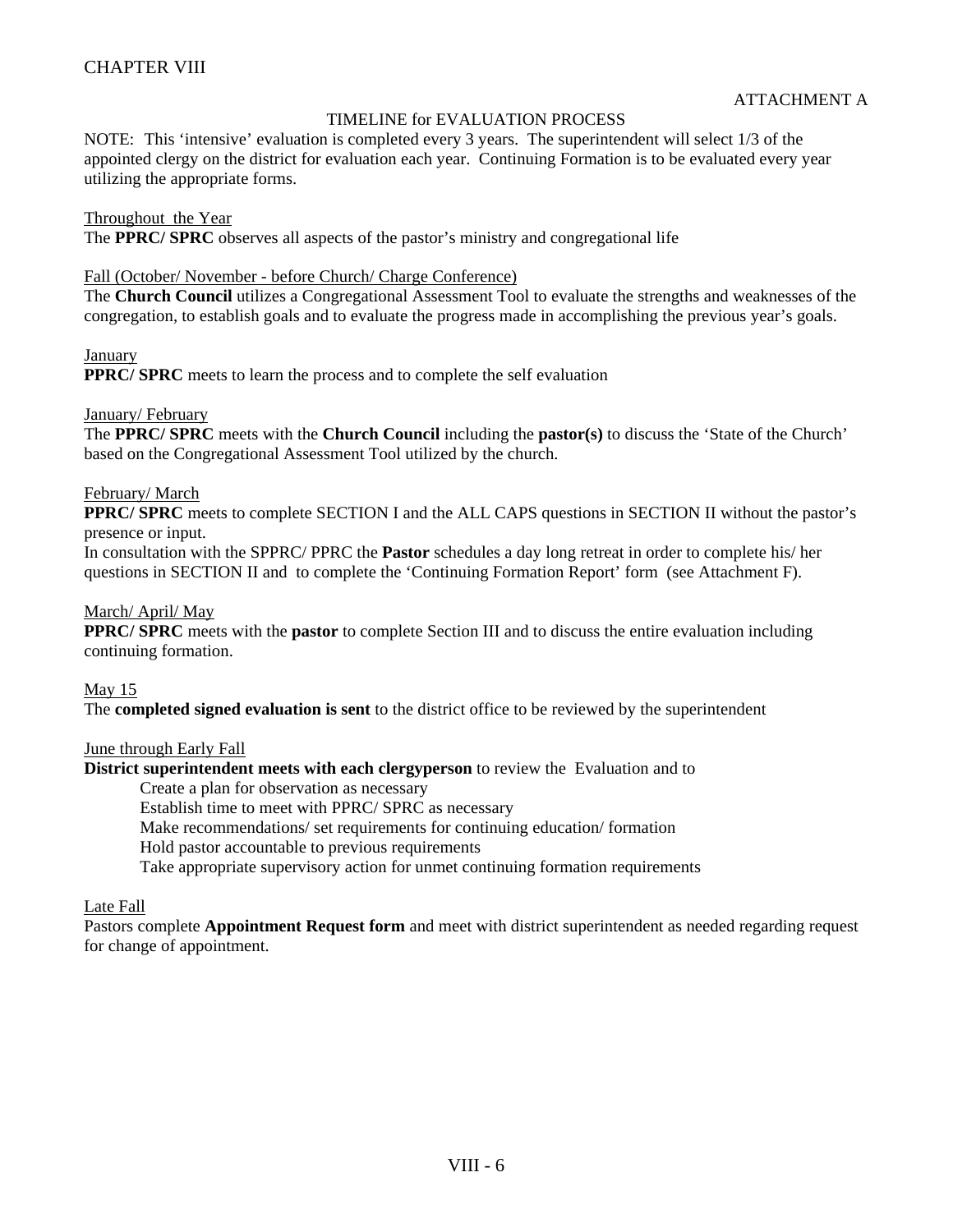#### PPRC/ SPRC SELF-ASSESSMENT

*People serving on this committee must be engaged in and attentive to their Christian spiritual development so as*  to give proper leadership in the responsibilities with which the committee is entrusted. In conducting its work, the *committee shall identify and clarify its values for ministry. It shall engage in biblical and theological reflections on the mission of the church, and the primary task and ministries of the local church. The committee shall reflect biblically and theologically on the role and work of the pastor(s) and staff as they carry out their leadership responsibilities. The committee shall assist the pastor(s) and staff in assessing their gifts and setting priorities for leadership and service. (259.2)* 

In the committee meeting, complete the assessment individually and then share the responses. **Please rate your committee according to the following duties as listed in 259.2.g Provide examples in the space below each statement.** 

|                                                                                                                                                                                                                                                    |          | $rarely \quad 1$                                        | $\overline{2}$ | 3              | $\overline{4}$ | always         | 1. Encourages, strengthens, nurtures, supports, and respects the pastor(s) and their family(s). |  |  |  |
|----------------------------------------------------------------------------------------------------------------------------------------------------------------------------------------------------------------------------------------------------|----------|---------------------------------------------------------|----------------|----------------|----------------|----------------|-------------------------------------------------------------------------------------------------|--|--|--|
|                                                                                                                                                                                                                                                    | rarely 1 | 2. Promotes unity in the church(es)                     | 2              | 3 <sup>7</sup> | $\overline{4}$ | always         |                                                                                                 |  |  |  |
| 3. Confers with and counsels the pastor(s) and staff on the matters pertaining to<br>a) the effectiveness of ministry                                                                                                                              |          |                                                         |                |                |                |                |                                                                                                 |  |  |  |
|                                                                                                                                                                                                                                                    |          | rarely 1                                                |                | 2              | 3              | $\overline{4}$ | always                                                                                          |  |  |  |
|                                                                                                                                                                                                                                                    |          | b) relationships with the congregation                  |                |                |                |                |                                                                                                 |  |  |  |
|                                                                                                                                                                                                                                                    |          |                                                         | rarely 1       | 2              | 2              | $\overline{4}$ | always                                                                                          |  |  |  |
|                                                                                                                                                                                                                                                    |          |                                                         |                |                |                |                | c) conditions that may impede the effectiveness of ministry                                     |  |  |  |
|                                                                                                                                                                                                                                                    |          |                                                         | rarely 1       | 2              | 3              | $\overline{4}$ | always                                                                                          |  |  |  |
|                                                                                                                                                                                                                                                    |          | d) interpreting the nature and function of the ministry | $rarely$ 1     | $\overline{2}$ | 3              | $\overline{4}$ | always                                                                                          |  |  |  |
| 4. Confers with consults and counsels the pastor(s) in the use of gifts, skills, and time and priorities for the<br>demands and effectiveness of the mission and ministry of the congregation.<br>$\overline{4}$<br>rarely $1$<br>2<br>3<br>always |          |                                                         |                |                |                |                |                                                                                                 |  |  |  |

5. Provides evaluation at least annually for the use of the pastor(s) and staff in developing an ongoing effective ministry and for identifying continuing educational needs and plans.

rarely  $1 \t 2 \t 3 \t 4$  always 6. Communicates and interprets to the congregation the nature and function of ministry in The United Methodist Church regarding open itinerancy, the preparation for ordained ministry and the Ministerial Education Fund.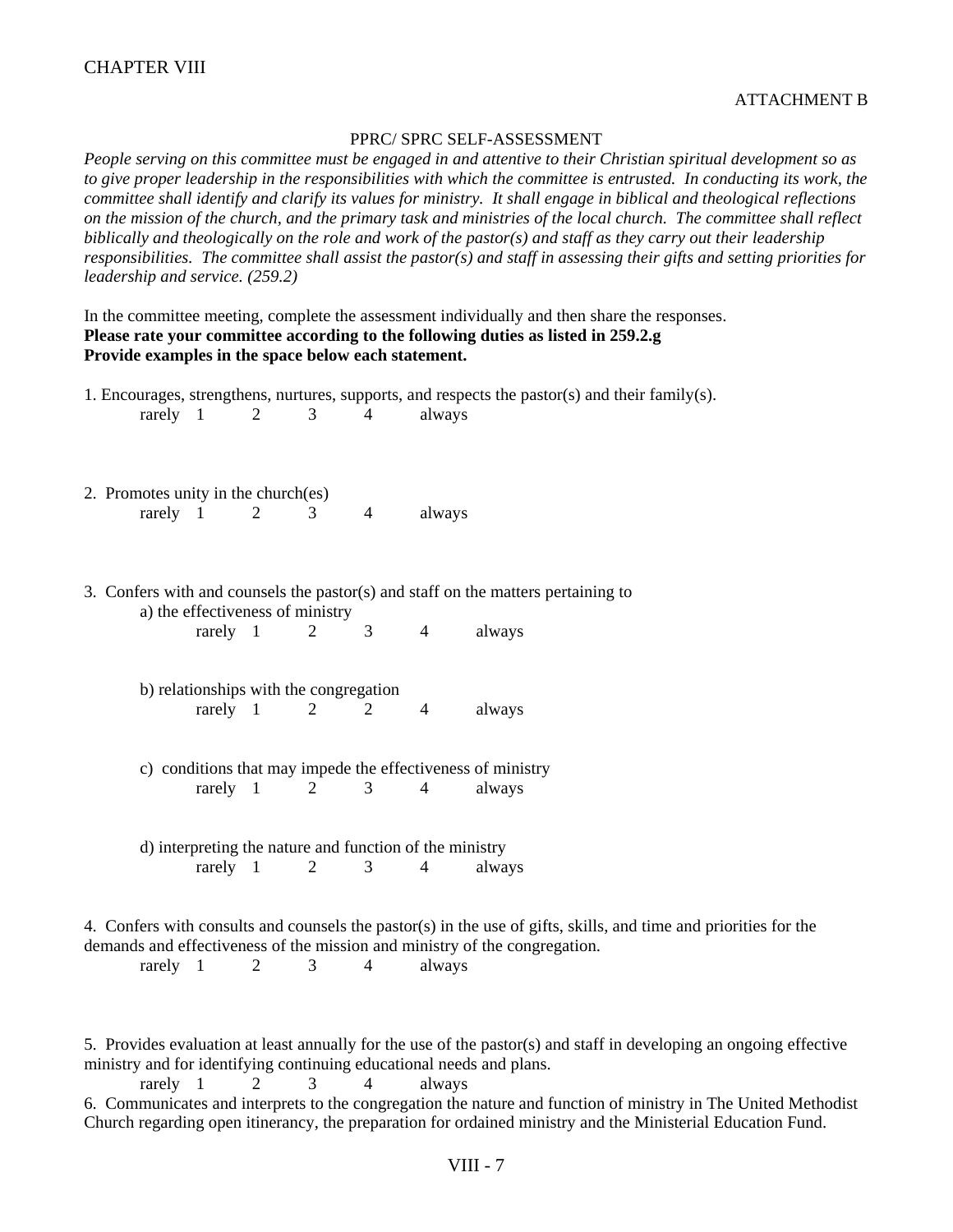|                                                                                                                                                                                                                                                                                                                                                                                                                                                                         | <b>CHAPTER VIII</b> |                  |                                          |                |                |                |                                                                                                                                                                                                                                 |  |  |  |
|-------------------------------------------------------------------------------------------------------------------------------------------------------------------------------------------------------------------------------------------------------------------------------------------------------------------------------------------------------------------------------------------------------------------------------------------------------------------------|---------------------|------------------|------------------------------------------|----------------|----------------|----------------|---------------------------------------------------------------------------------------------------------------------------------------------------------------------------------------------------------------------------------|--|--|--|
|                                                                                                                                                                                                                                                                                                                                                                                                                                                                         |                     | $rarely \quad 1$ | $\overline{2}$                           | $\mathfrak{Z}$ | $\overline{4}$ | always         |                                                                                                                                                                                                                                 |  |  |  |
|                                                                                                                                                                                                                                                                                                                                                                                                                                                                         | rarely 1            |                  | cooperation with the senior pastor.<br>2 | 3              | $\overline{4}$ | always         | 7. Develops and approves written job descriptions and titles for associate pastors and other staff members in                                                                                                                   |  |  |  |
|                                                                                                                                                                                                                                                                                                                                                                                                                                                                         |                     |                  |                                          |                |                |                |                                                                                                                                                                                                                                 |  |  |  |
|                                                                                                                                                                                                                                                                                                                                                                                                                                                                         |                     |                  |                                          | $\overline{2}$ | 3              | $\overline{4}$ | always                                                                                                                                                                                                                          |  |  |  |
|                                                                                                                                                                                                                                                                                                                                                                                                                                                                         |                     |                  |                                          |                |                |                | b) arranges with the church council for the necessary time and financial assistance for the attendance of<br>the pastor and/ or staff at such continuing education and spiritual renewal events as may foster and support their |  |  |  |
|                                                                                                                                                                                                                                                                                                                                                                                                                                                                         |                     |                  |                                          | 2              | $3^{\circ}$    | $\overline{4}$ | always                                                                                                                                                                                                                          |  |  |  |
|                                                                                                                                                                                                                                                                                                                                                                                                                                                                         |                     |                  |                                          | 2              | 3              | $\overline{4}$ | c) and encourages staff embers to seek professional certification in their fields of specialization.<br>always                                                                                                                  |  |  |  |
| 8. Consults with the pastor and staff concerning<br>a) continuing education and spiritual renewal<br>rarely 1<br>professional and spiritual growth<br>rarely 1<br>rarely 1<br>9. Enlists, interviews, evaluates, reviews and recommends annually to the charge conference<br>a) lay preachers and persons for candidacy for ordained ministry<br>rarely 1<br>$\overline{2}$<br>b) candidates for missionary service<br>rarely 1<br>2<br>rarely 1<br>3<br>$\overline{2}$ |                     | 3                | 4                                        | always         |                |                |                                                                                                                                                                                                                                 |  |  |  |
|                                                                                                                                                                                                                                                                                                                                                                                                                                                                         |                     |                  |                                          |                | 3              | 4              | always                                                                                                                                                                                                                          |  |  |  |
|                                                                                                                                                                                                                                                                                                                                                                                                                                                                         |                     |                  |                                          |                | 4              | always         | 10. Interprets preparation for ordained ministry and the Ministerial Education Fund to the congregation.                                                                                                                        |  |  |  |
|                                                                                                                                                                                                                                                                                                                                                                                                                                                                         | rarely 1            |                  | 2                                        | 3              | 4              | always         | 11. a) Confers with the pastor and/or other appointed members of the staff if it should become evident that the<br>best interests of the charge and pastor(s) will be served by a change of pastors                             |  |  |  |
|                                                                                                                                                                                                                                                                                                                                                                                                                                                                         | rarely 1            |                  | $\overline{2}$                           | 3              | 4              | always         | b) Cooperates with the pastor(s), the district superintendent, and the bishop in securing clergy leadership.                                                                                                                    |  |  |  |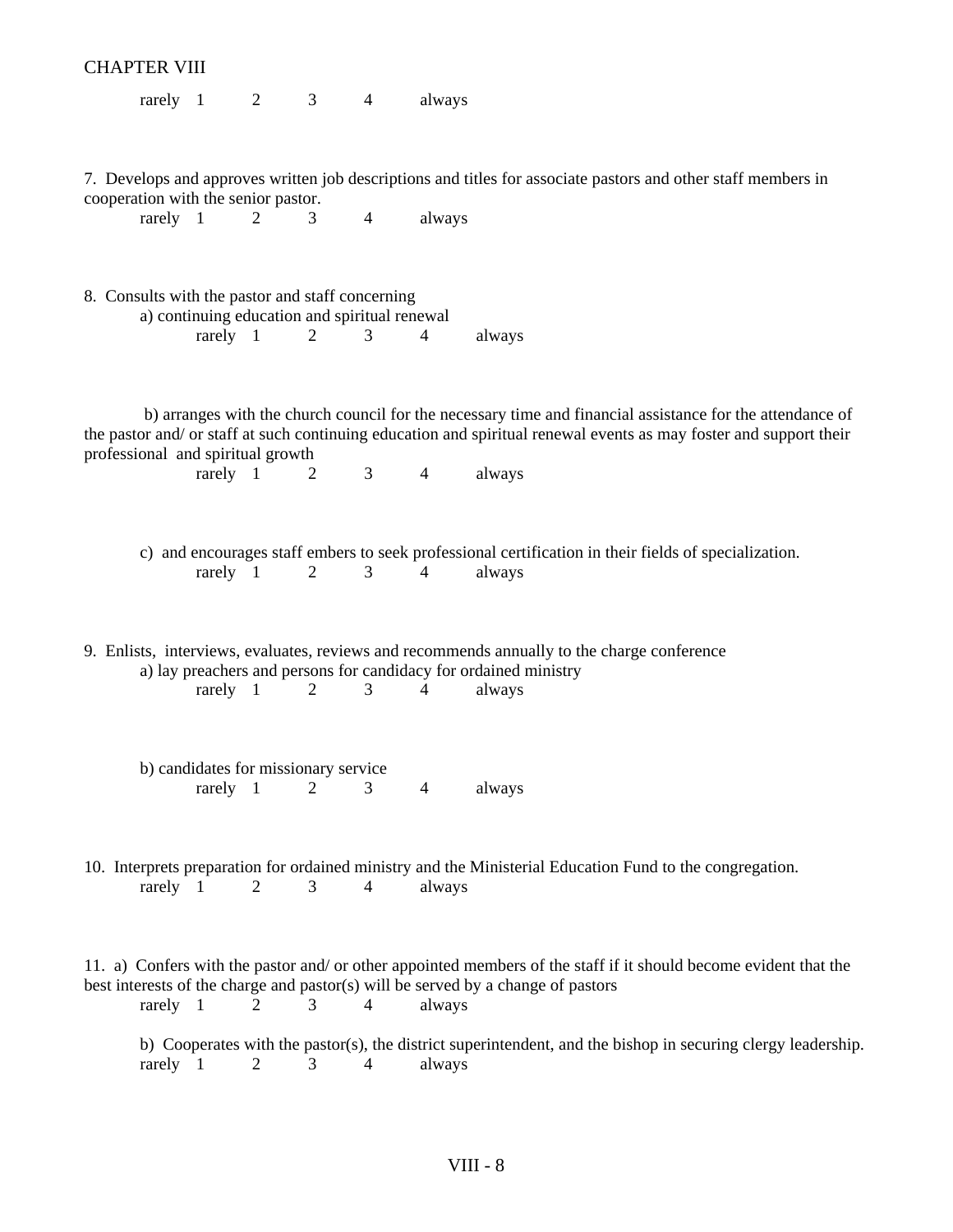12. a) Recommends to the church council, after consultation with the pastor, the professional and other staff positions needed to carry out the work of the church or charge.

rarely  $1 \t 2 \t 3 \t 4$  always

 b) Recommends to the church council a written statement of policy and procedures regarding the process for hiring, contracting, evaluating, promoting, retiring and dismissing staff personnel who are not subject to episcopal appointment as ordained clergy.

rarely 1 2 3 4 always

13. Recommends to the charge conference, when the size of the employed staff of the charge makes it desirable, the establishment of a personnel committee.

rarely 1 2 3 4 always

14. Educates the church community on the value of diversity of selection in clergy and lay staff and develop a commitment to the same.

rarely 1 2 3 4 always

15. Keeps the committee informed of personnel matters in relationship to the Chruch's policy, professional standards, liability issues, and civil law.

| rarely |  |  |  |  | always |
|--------|--|--|--|--|--------|
|--------|--|--|--|--|--------|

16. a) Consults on matters pertaining to pulpit supply, proposals for compensation, travel expense, vacation, health and life insurance, pension, housing, and other practical matters affecting the work and families of the pastor and staff, and makes annual recommendations regarding such matters to the church council, reporting budget items to the committee on finance.

rarely  $1 \t 2 \t 3 \t 4$  always

 b) With the chairperson of the board of trustees and the pastor, the chair of this committee makes an annual review of the church-owned parsonage to assure proper maintenance rarely  $1 \t 2 \t 3 \t 4$  always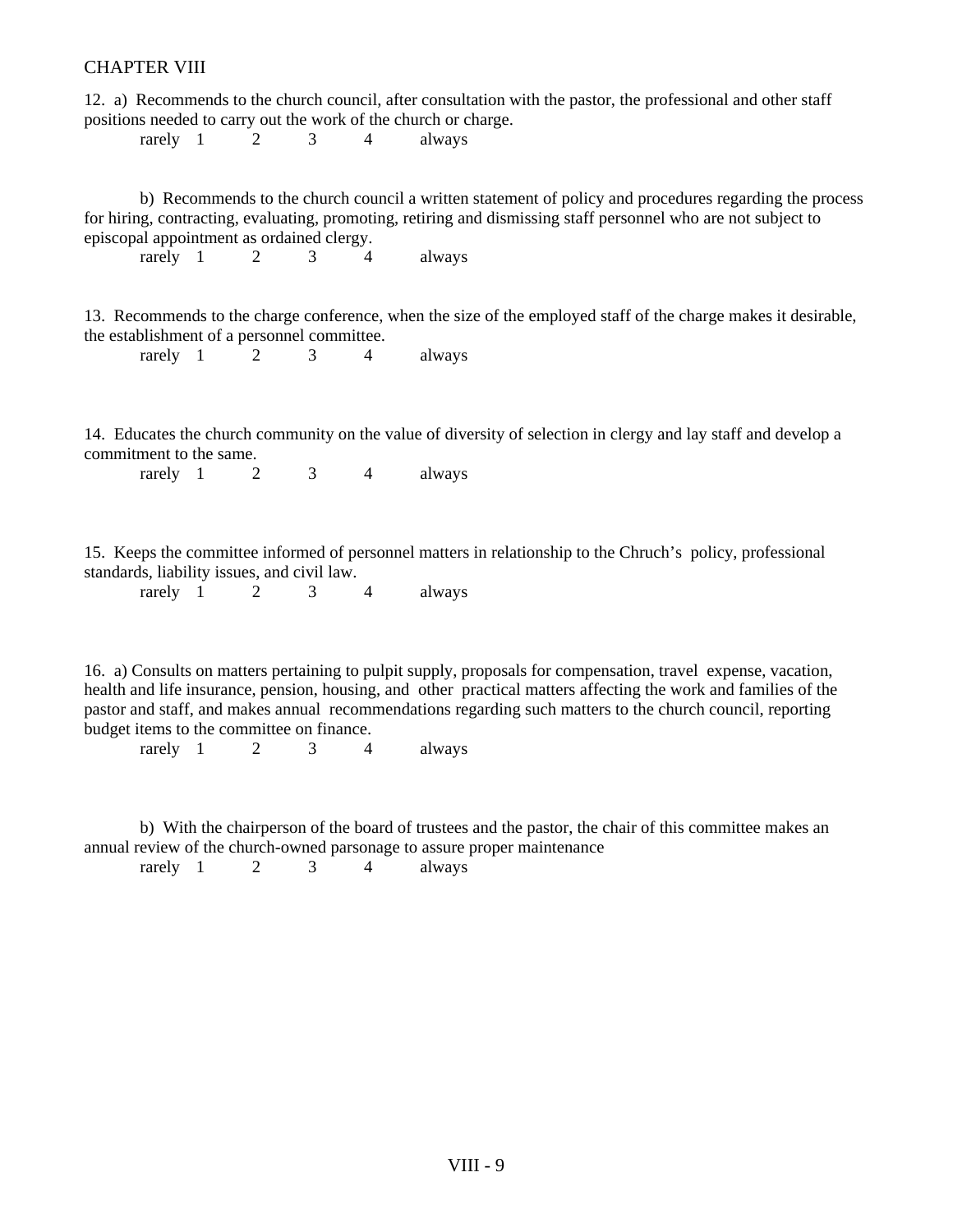## ATTACHMENT C

## **PASTOR'S EVALUATION**

| For the year ________________                                                         | Date _____________                                                                         |
|---------------------------------------------------------------------------------------|--------------------------------------------------------------------------------------------|
| Members of the SPRC/ PPRC participating in this evaluation _____________________      |                                                                                            |
|                                                                                       |                                                                                            |
| Please indicate date when each step of the intensive evaluation process is completed: |                                                                                            |
| __ PPRC/ SPRC meeting for the purpose of self evaluation                              |                                                                                            |
|                                                                                       | Meeting of PPRC/ SPRC, pastor and Church Council to review State of the Church             |
| <b>SECTION II</b>                                                                     | PPRC/SPRC meeting to complete SECTION I and ALL CAPS questions in                          |
| <b>Example 20</b> Pastor's daylong retreat for the purpose of self-evaluation         |                                                                                            |
| including his/ her progress in continuing education/ formation                        | PPRC/ SPRC meeting with the pastor to complete and discuss evaluation \                    |
| Pastor meeting with district superintendent                                           |                                                                                            |
|                                                                                       | Please indicate the date when each step of the short form evaluation process is completed: |
| ____ PPRC/ SPRC meeting to complete the evaluation                                    |                                                                                            |
| progress in continuing education/formation                                            | __ PPRC/SPRC meeting with the pastor to discuss the evaluation including his/ her          |
| <b>Pastor meeting with the district superintendent</b>                                |                                                                                            |
| Signatures:                                                                           |                                                                                            |
|                                                                                       | Date _____________                                                                         |
|                                                                                       |                                                                                            |
|                                                                                       |                                                                                            |
|                                                                                       | Date __________                                                                            |
|                                                                                       | <b>SECTION I</b>                                                                           |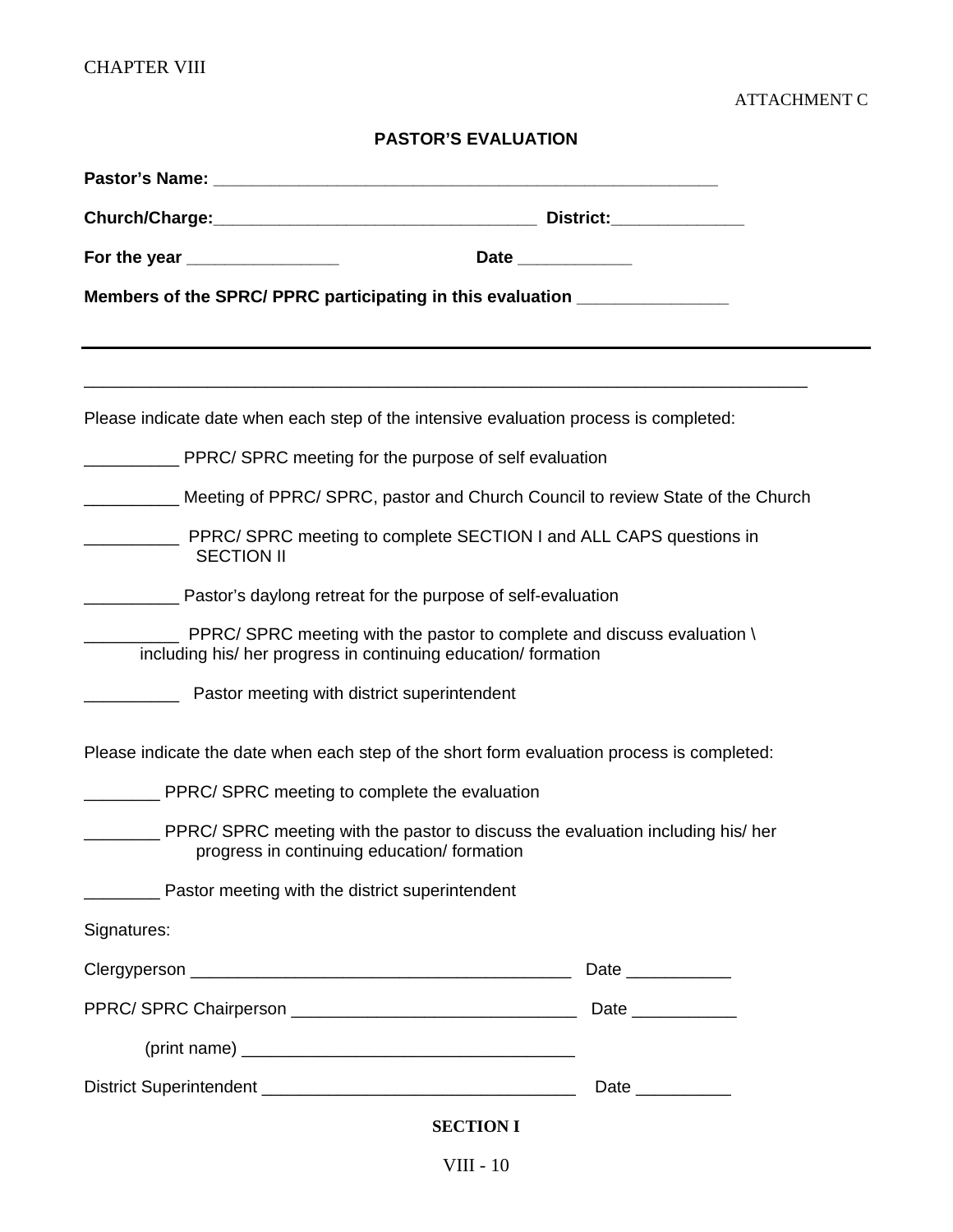*To measure how effectively the pastor fulfills the responsibilities and performs the duties of ministry. This section is to be completed by the PPR/ SPRC and then reviewed with the clergyperson.* 

*The items below are based on Paragraph 340 of the 2004 United* Methodist Book of Discipline, 'Responsibilities and Duties of Elders and Licensed Pastors.' For Deacons, see below.

**Please complete this evaluation form using the following performance values for the numbers. Circle the number selected.** 

 **1= Highly Effective 2=Effective 3=Adequate 4= Needs Improvement 5=Unable to comment** 

**Indicate in the spaces provided under the numbers one or more specific instances of initiation, accomplishment, effectiveness, inadequacy, or inaction.** 

\* \* \* \* \* \*

#### **1.** *Word and ecclesial acts:*

*a)* To preach the Word of God, lead in worship, read and teach the Scriptures, and engage the people in study and witness.

 (1) To ensure faithful transmission of the Christian faith. (2) To lead people in discipleship and evangelistic outreach that others might come to know Christ and to follow him.

1 2 3 4 5

b) To counsel persons with personal, ethical, or spiritual struggles.

c) To perform the ecclesial acts of marriage and burial.

 (1) To perform the marriage ceremony after due counsel with the parties involved and in accordance with the laws of the state and the rules of The United Methodist Church. The decision to perform the ceremony shall be the right and responsibility of the pastor.

1 2 3 4 5

(2) To conduct funeral and memorial services and provide care and grief counseling.

1 2 3 4 5

d) To visit in the homes of the church and the community, especially among the sick, aged, imprisoned, and others in need.

1 2 3 4 5

e) To maintain all confidences inviolate, including confessional confidences except in the cases of suspected child abuse or neglect, or in cases where mandatory reporting is required by civil law. 1 2 3 4 5

#### **2.** *Sacrament:*

*a)* To administer the sacraments of baptism and the Supper of the Lord according to Christ's ordinance.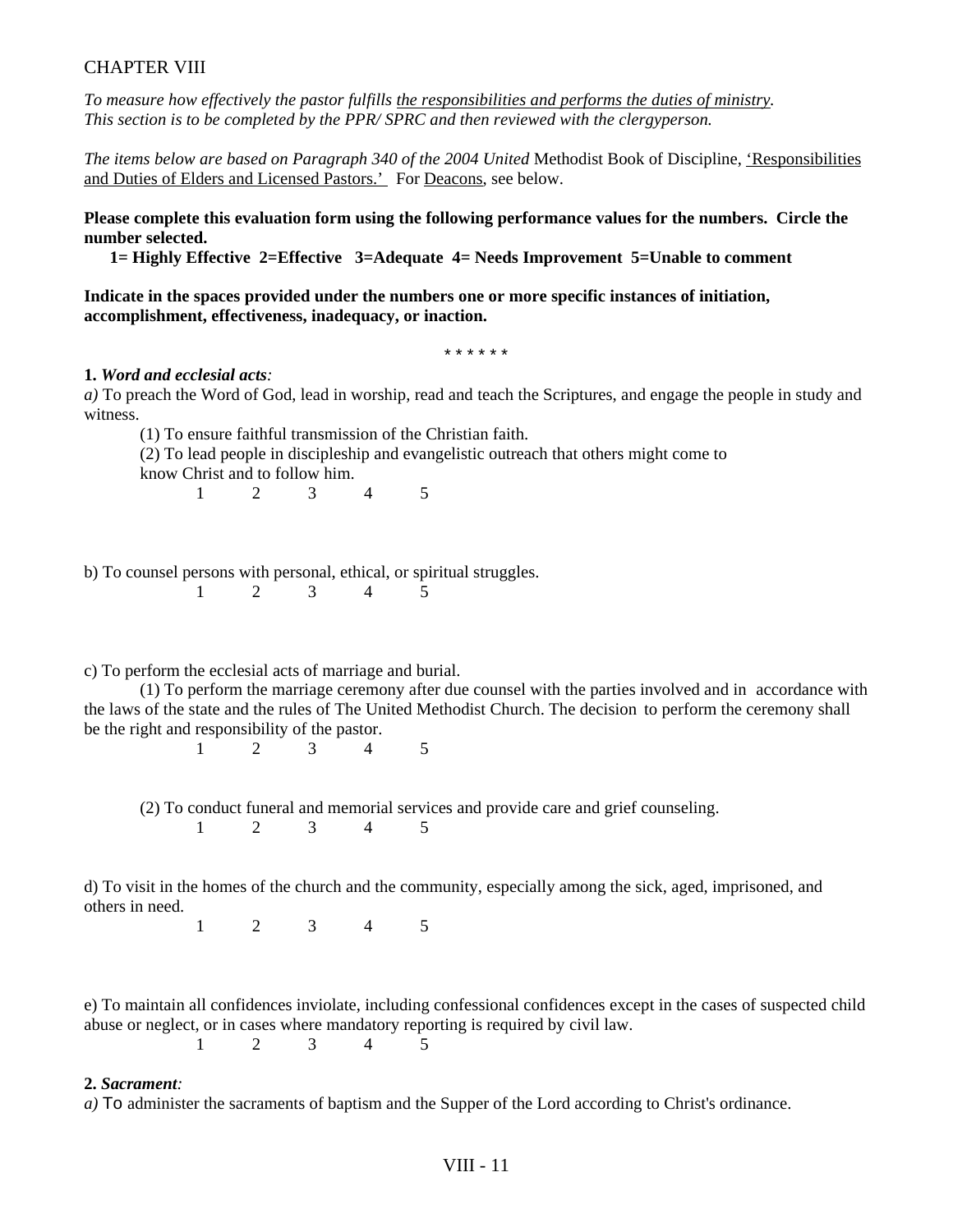(1) To prepare the parents and sponsors before baptizing infants or children, and instruct them concerning the significance of baptism and their responsibilities for the Christian training of the baptized child.

1 2 3 4 5

 (2) To encourage reaffirmation of the baptismal covenant and renewal of baptismal vows at different stages of life.

1 2 3 4 5

 (3) To encourage people baptized in infancy or early childhood to make their profession of faith, after instruction, so that they might become professing members of the church.<br> $\frac{1}{2}$   $\frac{2}{3}$   $\frac{3}{4}$   $\frac{4}{5}$ 

1 2 3 4 5

 (4) To explain the meaning of the Lord's Supper and to encourage regular participation as a means of grace to grow in faith and holiness.

1 2 3 4 5

 (5) To select and train deacons and lay members to serve the consecrated communion elements. 1 2 3 4 5

b) To encourage the private and congregational use of the other means of grace. 1 2 3 4 5

#### **3.** *Order:*

*a)* To be the administrative officer of the local church and to assure that the organizational concerns of the congregation are adequately provided for.

 (1) To give pastoral support, guidance, and training to the lay leadership, equipping them to fulfill the ministry to which they are called.

1 2 3 4 5

 (2) To give oversight to the educational program of the church and encourage the use of United Methodist literature and media.

1 2 3 4 5

(3) To be responsible for organizational faithfulness, goal setting, planning and evaluation.

1 2 3 4 5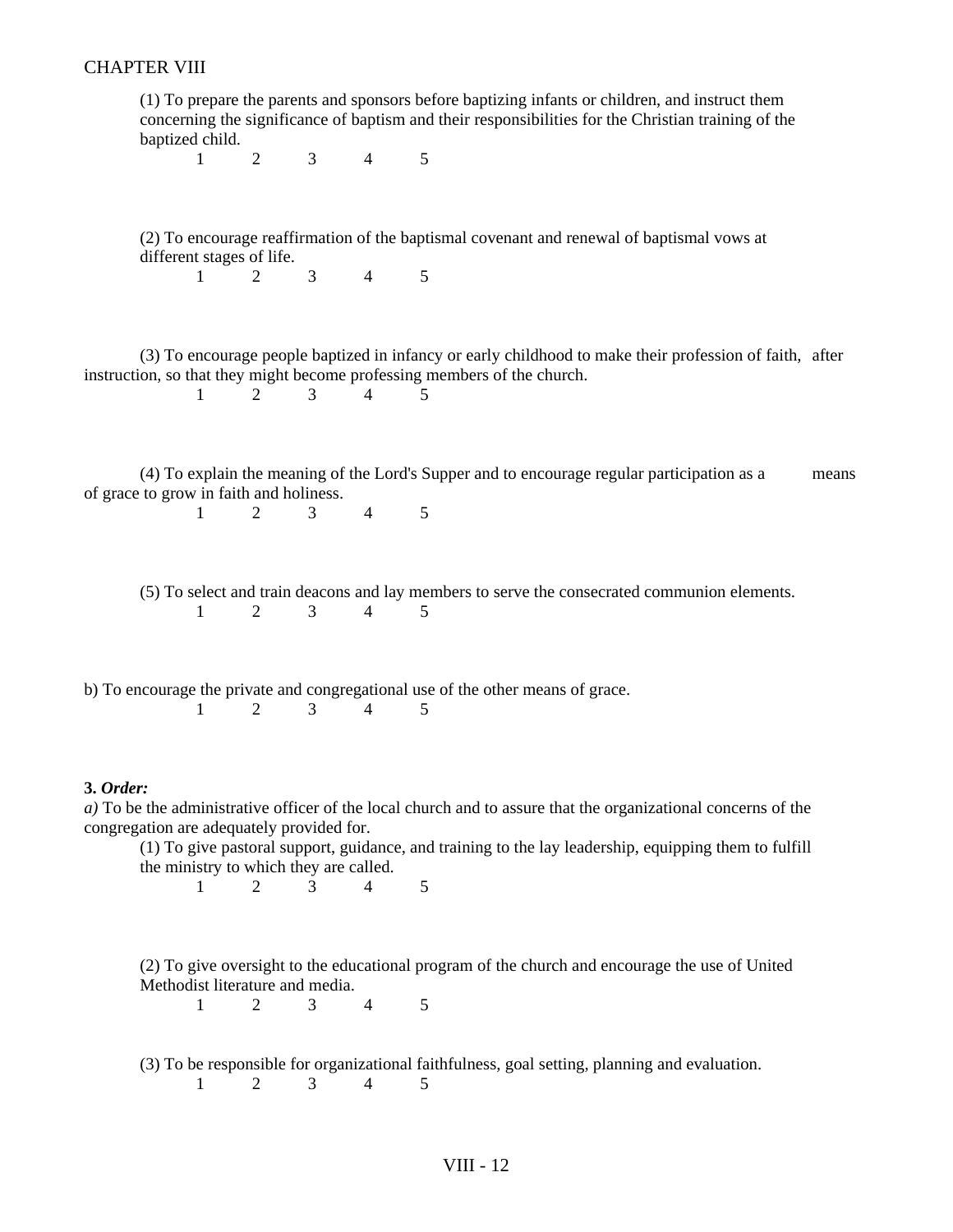(4) To search out and counsel men and women for the ministry of deacons, elders, local pastors and other church related ministries.

1 2 3 4 5

*b)* To administer the temporal affairs of the church in their appointment, the annual conference, and the general church.

 (1) To administer the provisions of the *Discipline.*  1 2 3 4 5

1 2 3 4 5

1 2 3 4 5

 (2) To give an account of their pastoral ministries to the charge and annual conference according to the prescribed forms.

 (3) To provide leadership for the funding ministry of the congregation. 1 2 3 4 5

|                                     |  |  |  | (4) To promote faithful, financial stewardship and to encourage giving as a spiritual discipline. |
|-------------------------------------|--|--|--|---------------------------------------------------------------------------------------------------|
| $1 \quad 2 \quad 3 \quad 4 \quad 5$ |  |  |  |                                                                                                   |

 (5) To lead the congregation in the fulfillment of its mission through full and faithful payment of all apportioned ministerial support, administrative, and benevolent funds. 1 2 3 4 5

 (6) To care for all church records and local church financial obligations, and certify the accuracy of all financial, membership, and any other reports submitted by the local church to the annual conference for use in apportioning costs back to the church.

*c)* To participate in denominational and conference programs and training opportunities.

1 2 3 4 5

 (1) To seek out opportunities for cooperative ministries with other United Methodist pastors and churches.

1 2 3 4 5

 (2) To be willing to assume supervisory responsibilities within the connection. 1 2 3 4 5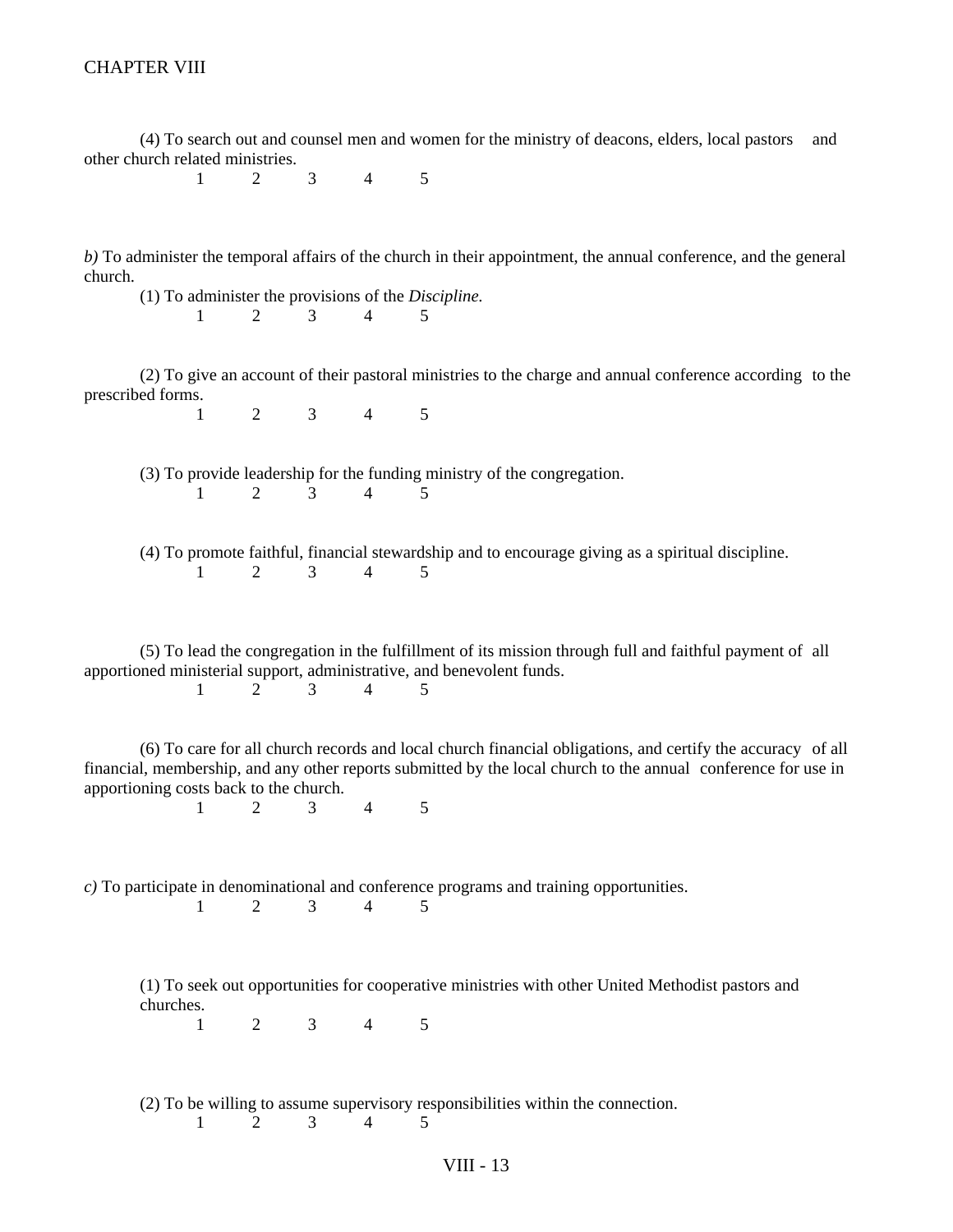| $d$ ) To lead the congregation in racial and ethnic inclusiveness.<br>2<br>3<br>$\overline{4}$<br>5<br>$\mathbf{1}$                                                                                                                           |
|-----------------------------------------------------------------------------------------------------------------------------------------------------------------------------------------------------------------------------------------------|
| 4. Service:<br>$a)$ To embody the teachings of Jesus in servant ministries and servant leadership.<br>5<br>2<br>3<br>$\overline{4}$<br>1                                                                                                      |
| b) To give diligent pastoral leadership in ordering the life of the congregation for discipleship in the world.<br>$\overline{2}$<br>$\overline{4}$<br>1<br>3<br>5                                                                            |
| $c$ ) To build the body of Christ as a caring and giving community, extending the ministry of Christ to the world.<br>3<br>$\overline{4}$<br>2<br>1<br>5                                                                                      |
| d) To participate in community, ecumenical and inter-religious concerns and to encourage the people to become<br>so involved and to pray for the unity of the Christian community.<br>1<br>2<br>3<br>4<br>5                                   |
| 5. Additional items from Clergy Effectiveness: A Working Definition (part III Competence)<br>1. The servant leadership of guiding, supporting, training, and equipping laity for ministry in the world.<br>3<br>1<br>2<br>$\overline{4}$<br>5 |
| 2. Demonstrate the ability to think theologically and articulate the Wesleyan tradition.<br>$\overline{2}$<br>3<br>4<br>1<br>5                                                                                                                |
| 3. Pastoral care in times of illness, crisis, or death.<br>$\overline{2}$<br>3<br>1<br>$\overline{4}$<br>5                                                                                                                                    |
| 4. Leadership in the planning of and participation in worship and sacramental authority in accordance with<br>disciplinary requirements<br>3 <sup>7</sup><br>5<br>$\mathbf{1}$<br>2<br>$\overline{4}$                                         |
| 5. Prophetic leadership that calls the congregation to mission beyond its walls and justice in society                                                                                                                                        |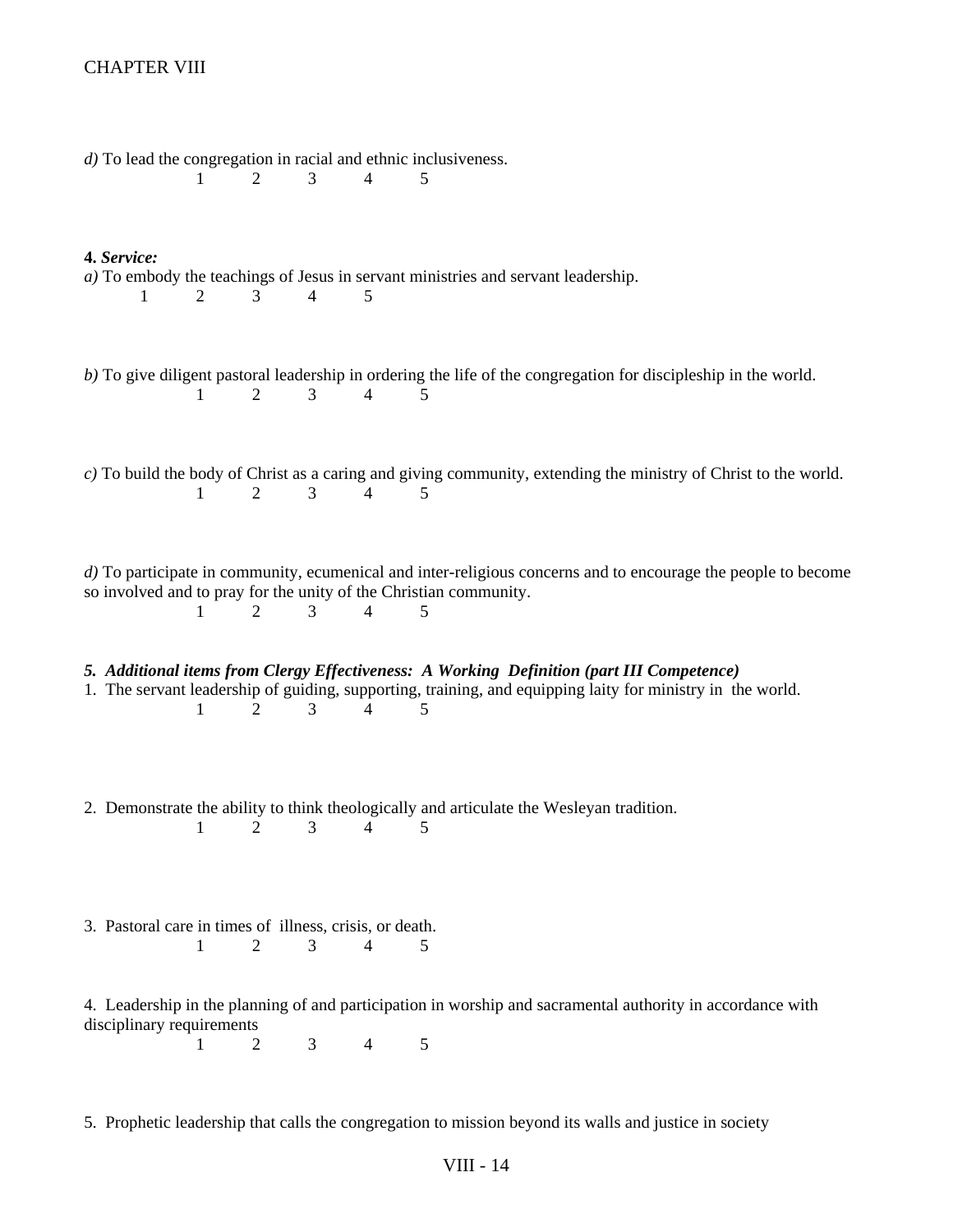| <b>CHAPTER VIII</b>     |  |                         |                                                                                                                                                                                          |
|-------------------------|--|-------------------------|------------------------------------------------------------------------------------------------------------------------------------------------------------------------------------------|
|                         |  | $1 \t 2 \t 3 \t 4 \t 5$ |                                                                                                                                                                                          |
|                         |  | $1 \t 2 \t 3 \t 4 \t 5$ | 6. Administrative leadership in implementing the vision and purpose of the congregation, time management,<br>supervision and management of staff and volunteers, and financial oversight |
|                         |  | $1 \t 2 \t 3 \t 4 \t 5$ | 7. The use of current technology to enhance aspects of church programming and congregational life                                                                                        |
| United Methodist manner |  | $1 \t 2 \t 3 \t 4 \t 5$ | 8. Communicating what it means to be a United Methodist in the 21 <sup>st</sup> century, and in leading a congregation in a                                                              |
|                         |  |                         |                                                                                                                                                                                          |
|                         |  |                         | Q Maintaining the connection between the local church district, annual conference and the specialized ministries                                                                         |

9. Maintaining the connection between the local church, district, annual conference and the specialized ministries of the UMC that exist beyond the local church

1 2 3 4 5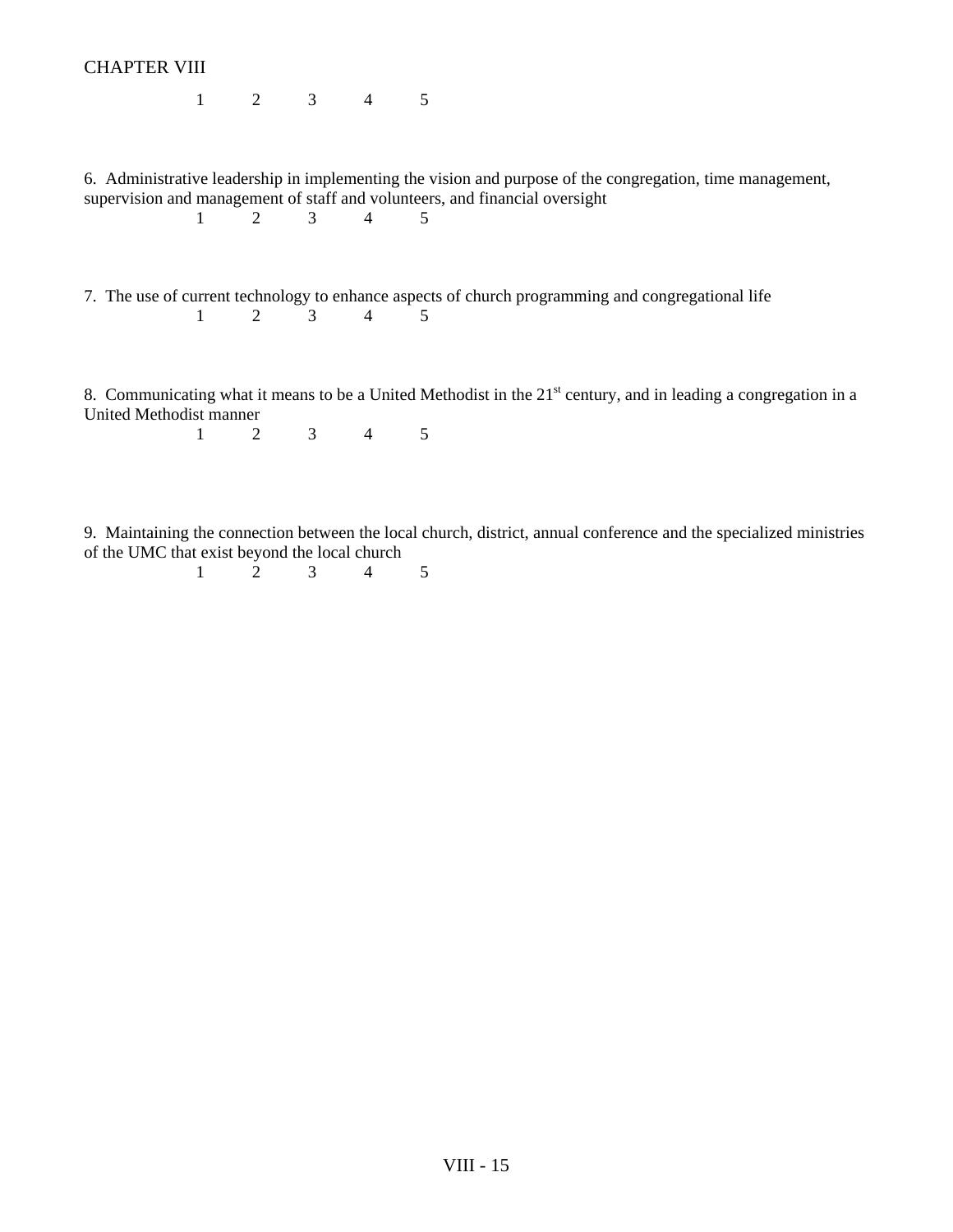#### **FOR DEACONS and those in MINISTRY BEYOND THE LOCAL CHURCH**

**Please complete this evaluation form using the following performance values for the numbers. Circle the number selected.**

 **1=Highly Effective 2=Effective 3=Adequate 4=Needs Improvement 5=Unable to Comment** 

**Indicate in the spaces provided under the numbers one or more specific instances of initiation, accomplishment, effectiveness, inadequacy, or inaction.** 

|                                                           |                |                     | * * * * * *                                                                                                                                                                                   |  |
|-----------------------------------------------------------|----------------|---------------------|-----------------------------------------------------------------------------------------------------------------------------------------------------------------------------------------------|--|
|                                                           |                |                     | from Clergy Effectiveness: A Working Definition (part III Competence)                                                                                                                         |  |
| 1                                                         | $2^{\circ}$    | $\mathfrak{Z}$<br>4 | 1. Leadership in accordance with the requirements of the specialized ministry setting including guiding,<br>supporting, training, and equipping laity for ministry in the world<br>5          |  |
| articulate the Wesleyan tradition<br>$\mathbf{1}$         | 2              | 3<br>$\overline{4}$ | 2. Proclamation of the Word through preaching and teaching, demonstrating ability to think theologically and<br>5                                                                             |  |
| $\mathbf{1}$                                              | 2              | 3<br>$\overline{4}$ | 3. Pastoral care in times of illness, crisis, or death; keeping confidentiality<br>5                                                                                                          |  |
| 1                                                         | $\overline{2}$ | 3<br>4              | 4. Prophetic leadership that calls the congregation to mission beyond its walls and justice in society<br>5                                                                                   |  |
| 1                                                         | 2              | $\overline{4}$<br>3 | 5. Administrative leadership in implementing the vision and purpose of the congregation, time management,<br>supervision and management of staff and volunteers, and financial oversight<br>5 |  |
| 6. The use of current technology to enhance ministry<br>1 | 2              | 3<br>$\overline{4}$ | 5                                                                                                                                                                                             |  |

7. Maintaining the connection between the local church, district, annual conference and the specialized ministries of the UMC that exist beyond the local church. This may include participation in worship (including weddings and funerals), sacramental assistance, and leadership in accordance with the guidelines of ordination and mission activities.

1 2 3 4 5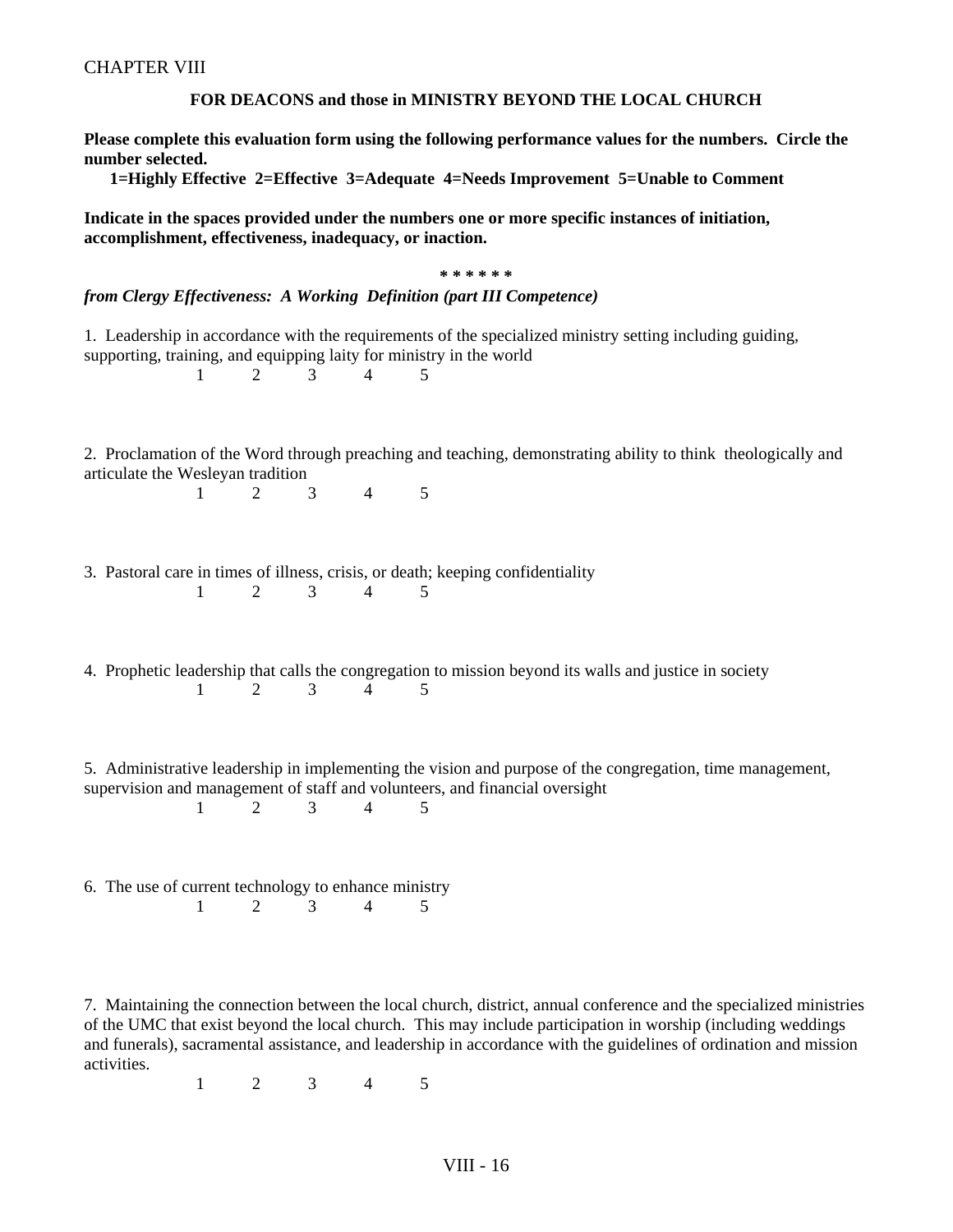### **SECTION II**

*This section relates directly to the "Clergy Effectiveness: A Working Definition" document which grows out of Paragraph 304 of the 2004 United Methodist Book of Discipline. It is intended to guide a conversation between the PPRC and the pastor. Questions (a) in normal type are to be answered by the pastor while questions in all caps are to be answered by the committee members.* 

I. Integrity of Heart and Life:

1. How is the love of God demonstrated in your daily activities?

#### IN WHAT WAYS DO YOU OBSERVE YOUR PASTOR'S FAITH MANIFESTED IN THE WAYS HE/ SHE LIVES? HOW IS THE LOVE OF GOD DEMONSTRATED IN YOUR PASTOR'S DAILY ACTIVITIES?

2. What Spiritual disciplines are you employing in your personal spiritual formation?

### HOW IS THE PPRC/ SPRC ENCOURAGING AND SUPPORTING YOUR PASTOR IN HIS/ HER PRACTICES OF THE SPIRITUAL DISCIPLINES?

3. Are you giving yourself completely to God through your response to the call to ministry?

### DOES YOUR PASTOR DEMONSTRATE A COMPLETE DEDICATION TO MINISTRY FOLLOWING JESUS' PATTERN OF LOVE AND SERVICE?

4. Are you dedicated to the highest ideals of the Christian life?

4a. How do you manage your time in a way that demonstrates both an appropriate work ethic and attention to family balanced with Sabbath and recreation?

### HOW DOES THE PPRC/ SPRC PROMOTE AND SUPPORT YOUR PASTOR'S BALANCED TIME MANAGEMENT?

4b. How do you care for your physical and emotional health?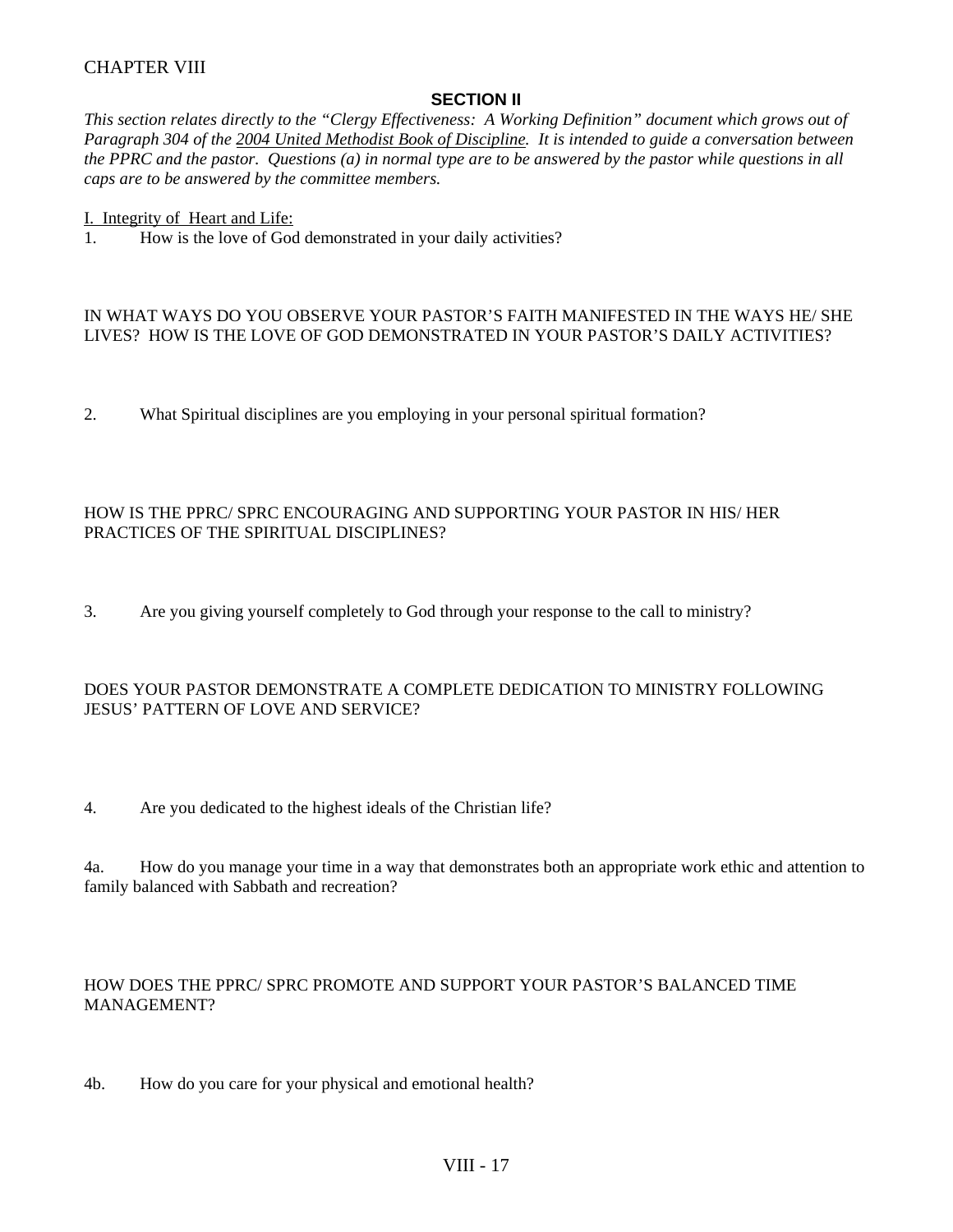### DOES THE CHURCH ALLOW YOUR PASTOR ADEQUATE OPPORTUNITY TO CARE FOR HIS/ HER PHYSICAL AND EMOTIONAL HEALTH? PARTICULARLY, DOES YOUR PASTOR ENGAGE IN REGULAR SABBATH, VACATION AND RENEWAL TIMES?

4c. Are you honest and forthright in your verbal and written communications?

#### IN WHAT WAYS DOES THE PASTOR DEMONSTRATE HONESTY, CLARITY AND OPENESS IN HIS/ HER VERBAL AND WRITTEN COMMUNICATIONS?

4d. Have you experienced any financial difficulties within the church in the last year? What steps have you taken to remedy the situation?

#### DOES YOUR PASTOR DEMONSTRATE THE HIGHEST INTEGRITY IN FINANCIAL MATTERS?

5. Are you self reflective regarding all aspects of spiritual formation, ministry and personal life?

6. Are you dedicated to an ongoing process of personal development, spiritual formation and continuing education? Please review Attachment F "Continuing Education and Formation Covenant' and complete the "Continuing Formation Report Form' found at the end of the attachment.

HOW DOES THE PPRC/ SPRC HOLD THE PASTOR ACCOUNTABLE TO ONGOING FORMATION?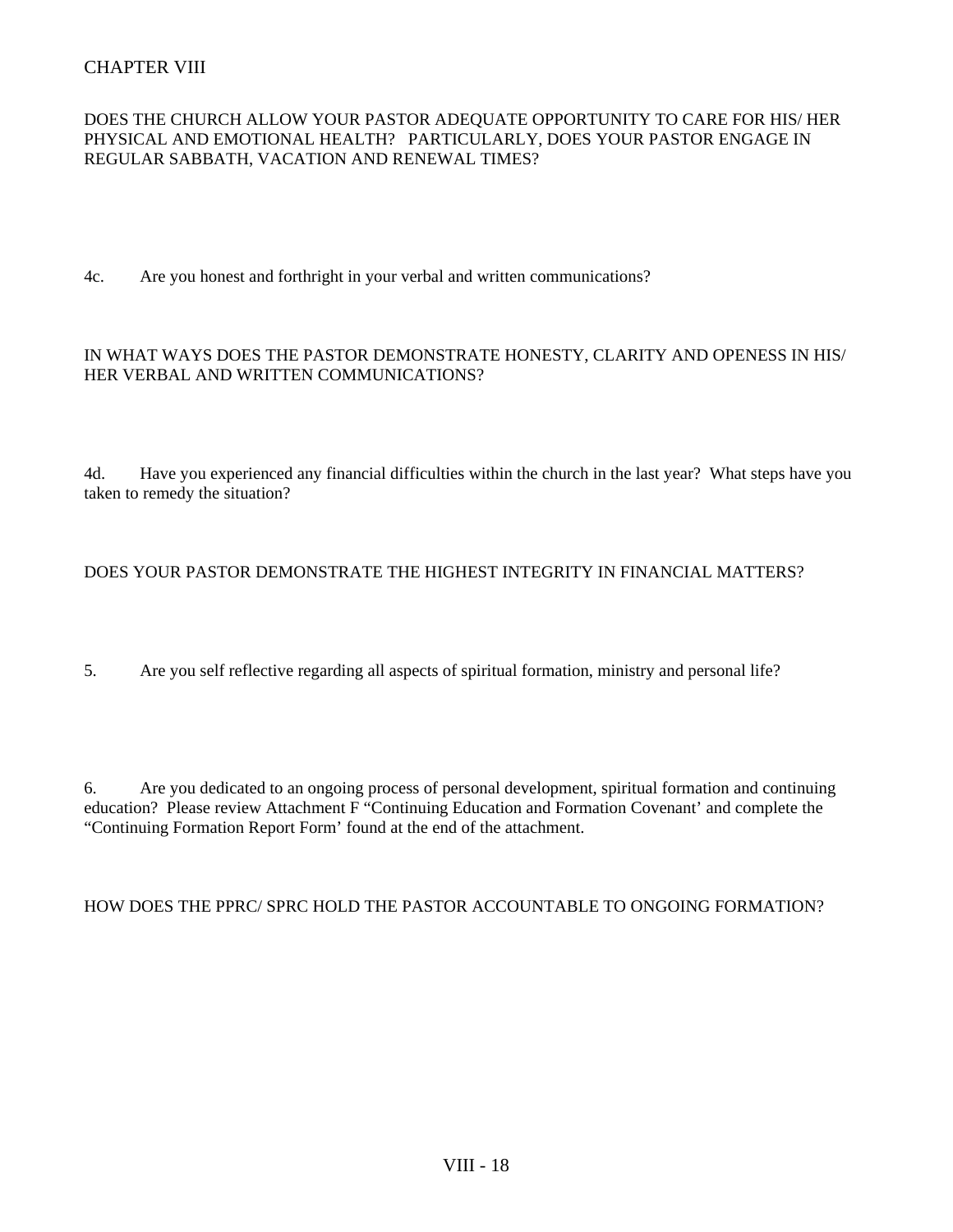II. Wholeness of Relationships

1. How do you identify, recognize and utilize the gifts of the laity for ministry?

### DOES THE PASTOR LEAD IN SUCH A WAY THAT THE CONGREGATION UNDERSTANDS THAT FAITHFUL MINISTRY IS NOT 'PASTOR-CENTERED'?

### IN WHAT WAYS ARE THE LAITY OF THE CONGREGATION EMPOWERED TO DO MINISTRY?

2. Are you part of a covenant and/ or accountability group that promotes self-reflection regarding all aspects of your spiritual formation, ministry and personal life? How often do you meet?

#### HOW IS THE PPRC ENCOURAGING AND HOLDING THE PASTOR ACCOUNTABLE TO PARTICIPATION IN A COVENANT AND/ OR ACCOUNTABILITY GROUP?

3-4. How do you respond to criticism? Are you willing to engage in honest and open conversation with the PPRC/ SPRC and/ or the district superintendent regarding your evaluation?

#### HOW DOES YOUR PASTOR RESPOND TO CRITICISM AND PRAISE?

### IS YOU COMMITTEE WILLING TO ENGAGE IN OPEN AND HONEST CONVERSATIONS WITH YOUR PASTOR?

5. Do you receive adequate support, encouragement and supervision by the district superintendent?

#### DOES YOU PASTOR RESPECT, PROMOTE AND SUPPORT THE MINISTRY OF THE ANNUAL CONFERENCE?

6. Are you committed to fidelity in marriage and celibacy in singleness?

### VIII - 19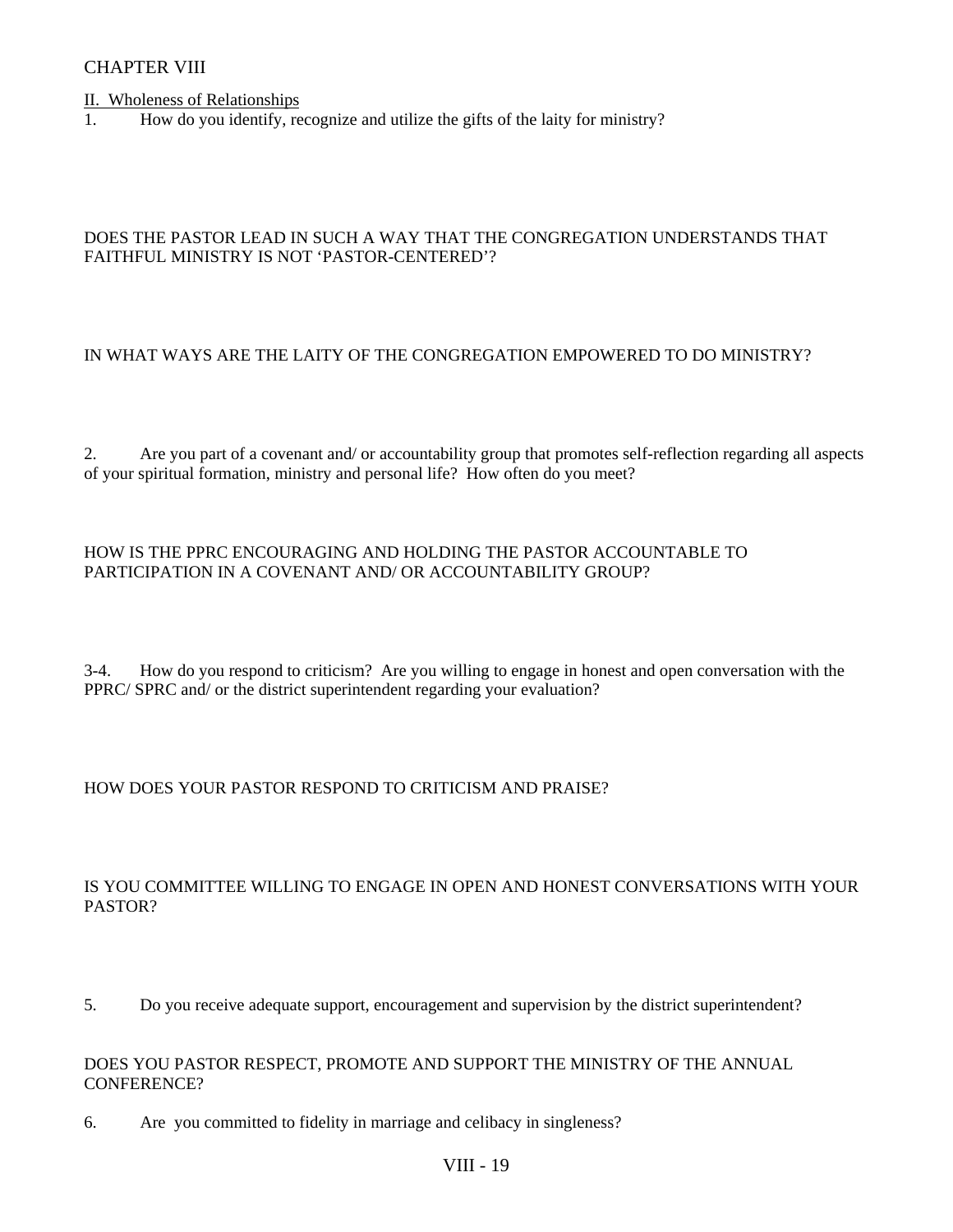How do you nurture your closest relationships?

### DOES YOUR PASTOR DEMONSTRATE THE HIGHEST LEVEL OF INTEGRITY IN ALL PERSONAL RELATIONSHIPS?

7. To whom do you turn for help when your personal relationships are strained or broken?

### IS YOUR PASTOR WILLING TO SEEK HELP WHEN RELATIONSHIPS ARE STRAINED OR BROKEN?

8. Have you established and hold to appropriate boundaries so that issues of sexual misconduct or harassment are never in question?

Have you completed mandatory 'boundaries' training?

#### IS THE CONGREGATION AWARE OF APPROPRIATE BOUNDARIES ON THE PASTOR'S TIME AND IN CONTACTS WITH THE PASTOR? HOW DOES THE PPRC/ SPRC TEACH THE PROPER UNDERSTANDING/

9. Do you preach and teach inclusivity and sensitivity to issues of 'race, ethnicity, gender, sexual orientation, religious affiliation or economic status?

### DOES THE PASTOR PROMOTE THE UNITED METHODIST WAY OF OPEN HEARTS, OPEN MINDS, OPEN DOORS?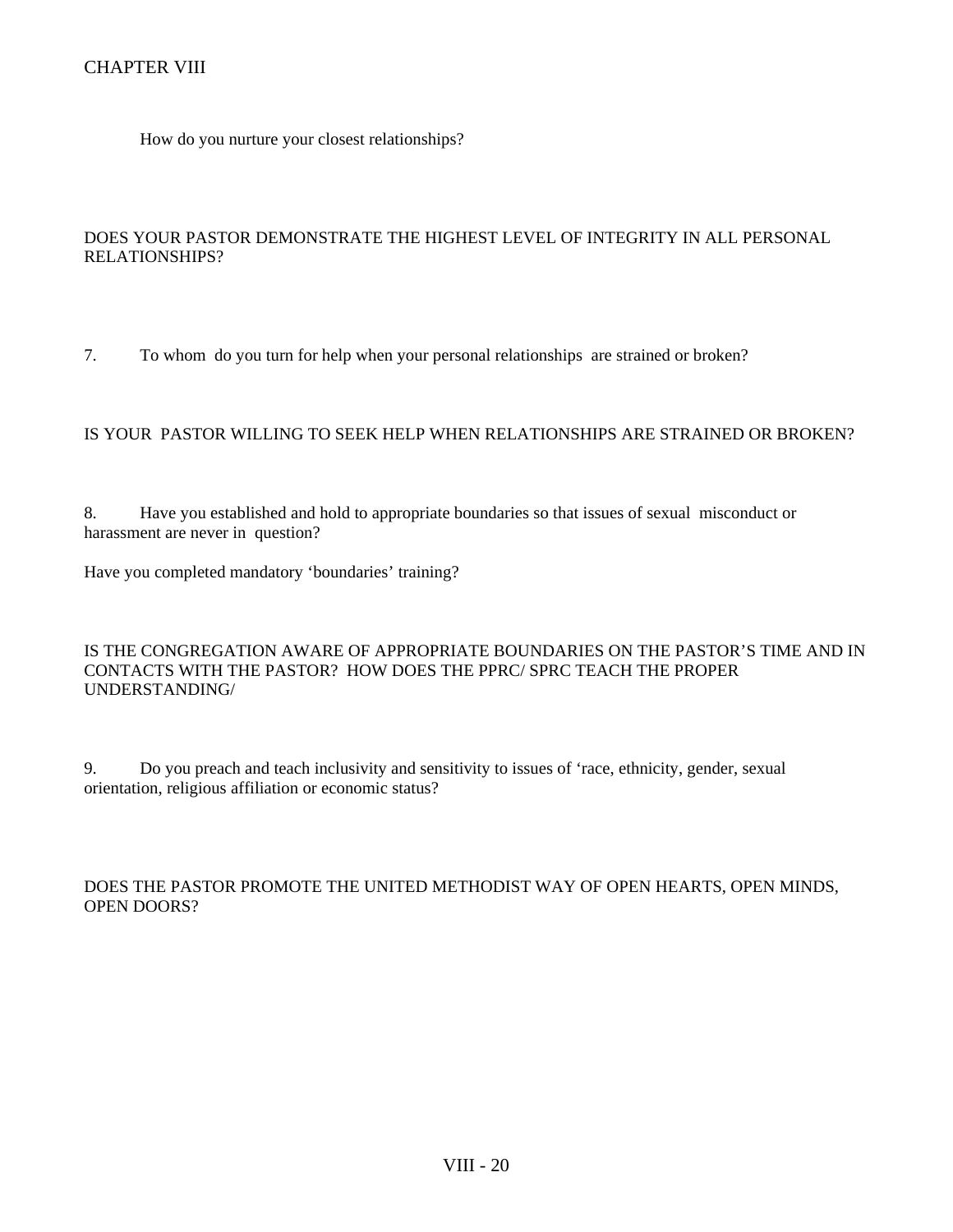### **SECTION III**

*Fruitfulness:* 

*Metrics based on desired outcomes - that is, what will I see if this pastor is faithful and effective? What are the evident fruits of this pastor's leadership? How many new disciples have been made (not just POF) but how many are making significant progress in their personal spiritual lives? What evidence is there of persons lives being transformed?* 

#### **Please answer the following questions listed below each statement from 'Clergy Effectiveness: A Working Definition" using both numbers, narrative and examples:**

\* \* \* \* \* \*

- 1. Mission and vision
	- a) Does the church have a clearly articulated mission and vision?
	- b) Does the congregation understand and know the mission and vision of the church?
- 2. Do visitors in worship know that the church has 'made space for them'
	- a) How often are there visitors in worship? How many?
	- b) What percentage of the average worshiping congregation are non-members?
	- c) What specific provisions are made for visitors to feel welcome and a part of the congregation?
- 3. Worship visitors returning as a result of 'radical hospitality'
	- a) How often do visitors return to worship?
	- b) How are visitors 'tracked'? What is done to 'follow up' on repeat visitors?
- 4. Persons newly professing faith in Jesus Christ
	- a) How many persons were welcomed into the congregation by profession of faith this year?
	- b) How many youth were confirmed this year?
	- c) How many adults were baptized this year?
- 5. Parents, bringing their children for baptism and re-affirming their commitment to Christ a) How many children were baptized this year?
	- b) How many parents of baptized children became re-active in the life of the church?
- 6. Diversity (age, race, socio-economic status, family make-up, etc. ) in the worshipping community and ministry life of the congregation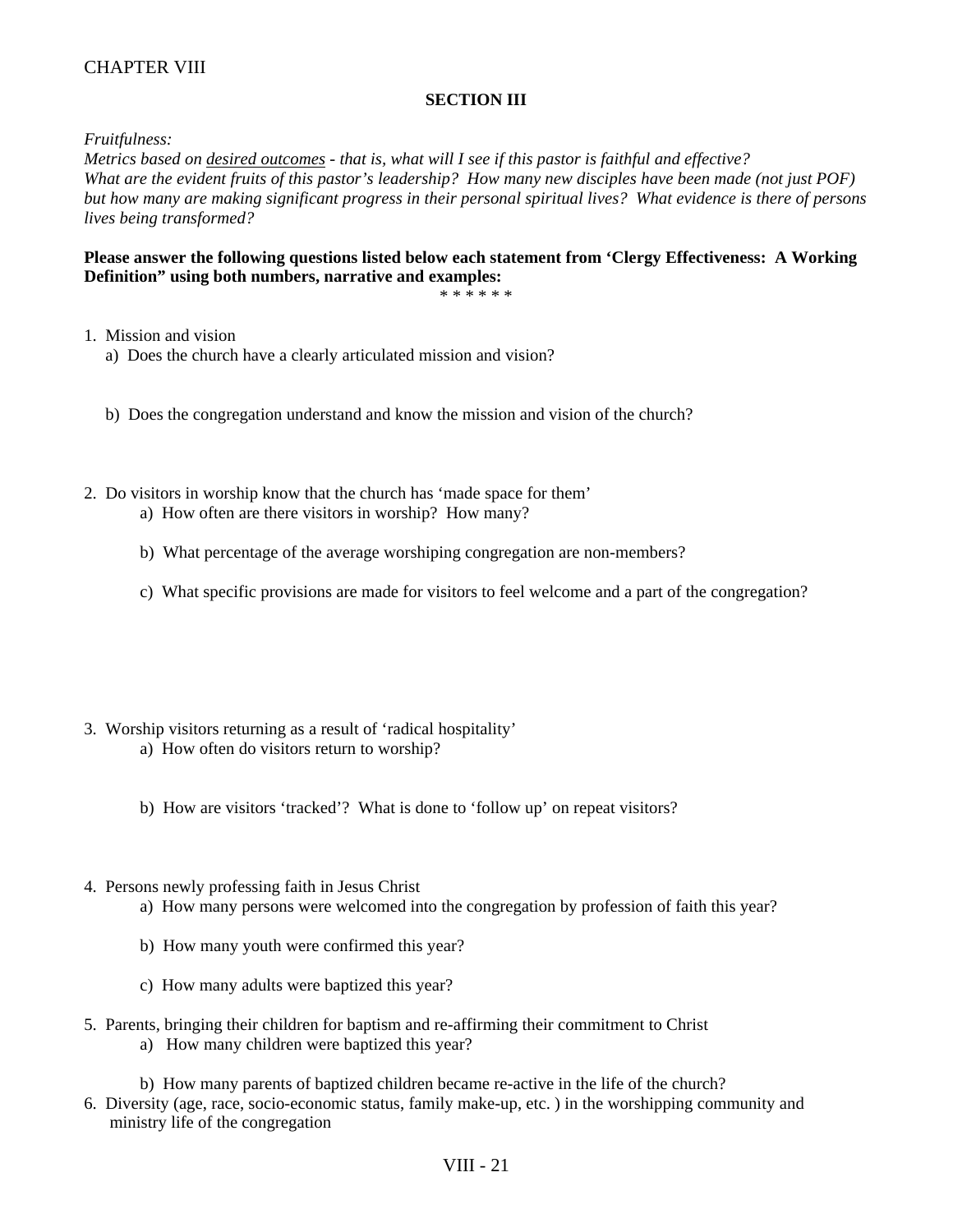- a) What diversity is present in the community? How much does the congregation reflect the composition of the community?
- b) What diversity is evident in the congregation (worship and ministries)?
- 7. Wesleyan theological heritage
	- a) What classes on Methodism and our Wesleyan heritage have been offered in your congregation in the past year? How many persons participated?
	- b) How often does the pastor refer to John Wesley or emphasize our theological heritage in preaching and teaching?
- 8. Church members renewing and revitalizing their commitment to God's love in Jesus Christ manifest in
	- Healing of inner-church conflicts, reconciliation among members
		- a) Is there 'peace and harmony' among the membership?
	- A renewed spirit of peace and joy in worship a) Is worship joyful and spirit-filled?
	- Shared leadership among the laity in all aspects of church life a) Is the diversity in the congregation reflected in the elected leadership?
		- b) Are newer members trained and becoming leaders in the congregation?
		- c) Are all members encouraged in ministry?
		- d) Is there a plan for intentional leadership development?
	- Passion for reaching the 'unchurched'
		- a) What is the desire and intentionality among church members regarding outreach and evangelism?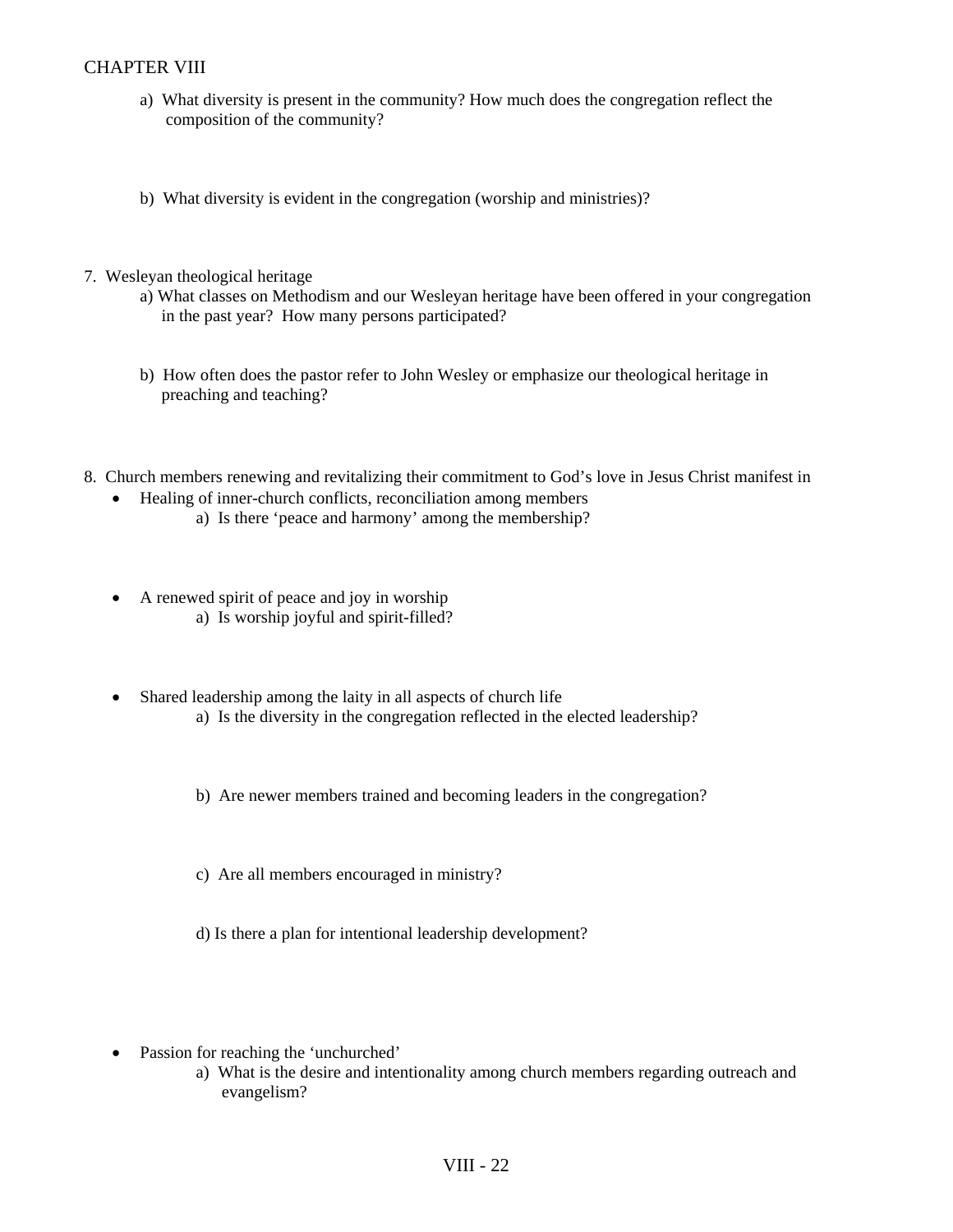b) How are church members interacting and building relationships with persons 'outside the body'?

- More consistent attendance in worship and participation in Bible studies, small groups etc. a) Is worship, Sunday School, etc. attendance consistent?
- 9. Church members building relationships with persons in the community manifest in
	- restored standing of the church as a vital part of the community
		- a) Do the people in the community surrounding the church know about its ministries?
		- b) For what is the church known among its neighbors?
	- new people participating in church ministries and being introduced to the gospel
		- a) Is the gospel shared with those who participate in the churches ministries/ programs? How? By whom?

 b) Do persons from the community who attend church functions inquire about faith, or the ministries?

- discernment of the needs of people in the community and development of ministries that meets those needs
	- a) Are ministries designed based on research into community needs?
	- b) What ministries are meeting community needs and thus witnessing to the gospel?
- transformed lives as the needs of the people in the community being holistically met a) Has the church received positive response from the community? How?
	- b) Name persons whose lives have been transformed by the church's ministry and describe the transformation.

10. Increasing number of children and youth participating in Christian education and other gospel-centered programs/ ministries

 a) How many children and youth are a part of the church's life? Is this an increase or decrease over the previous year?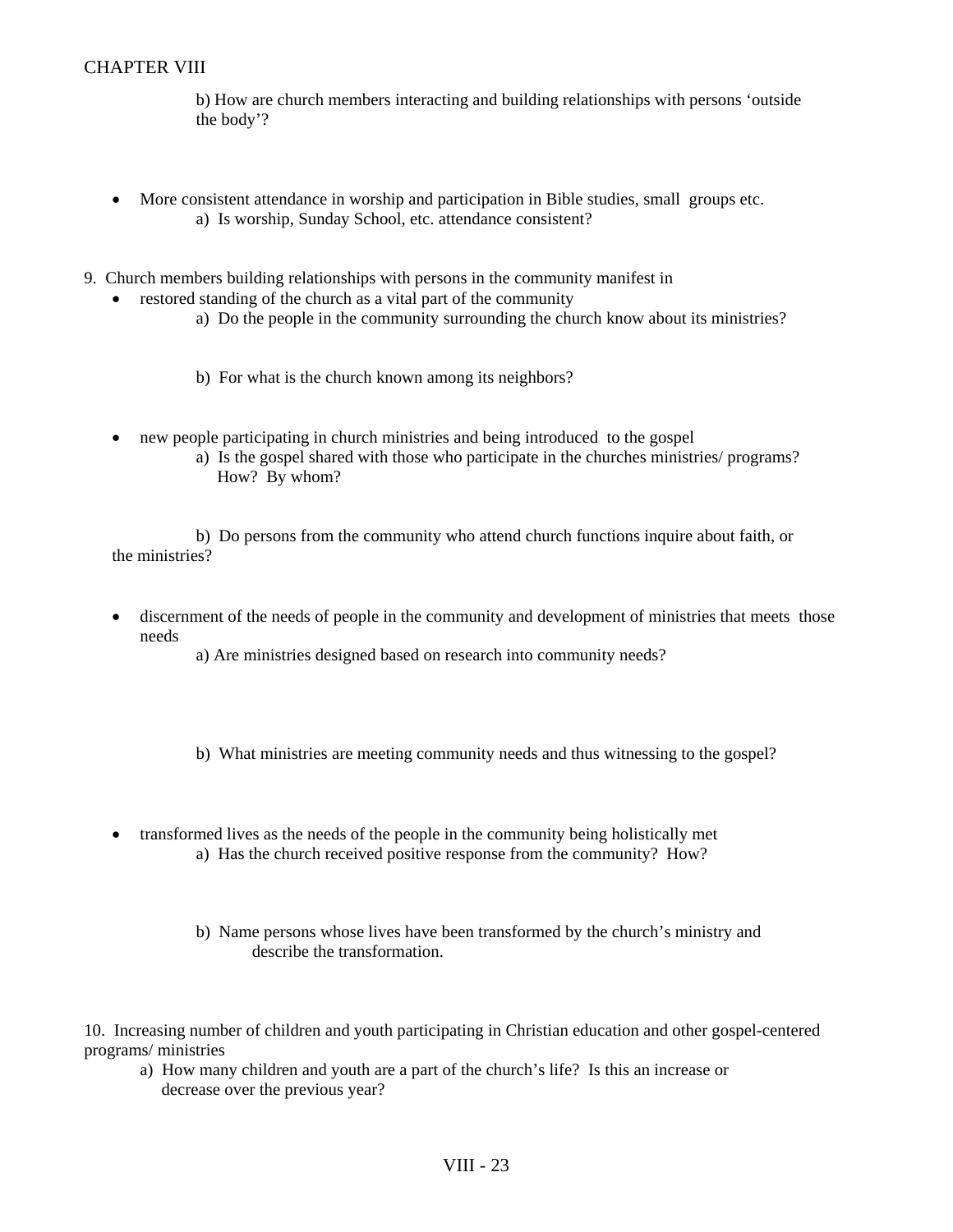- b) What new ministries are designed specifically for youth and children?
- 11. Increasing numbers of adults committed to small groups that nurture spiritual formation
	- a) How many adults regularly participate in small groups that nurture spiritual formation? Is this an increase or decrease over the last year?
	- b) Describe any transformation in the church as a result of person's participation in small accountability groups.
- 12. Persons being called into ministry.

 a) In the last three years, who has been called out of your congregation and answered the call to ordained, licensed and/ or certified lay ministry.

13. Youth and young adults in leadership

 a) List the names and approximate ages and position of youth and young adults in leadership positions in the church.

- 14. Small groups and spiritual formation.
	- a) Describe the small groups that meet in your congregation.
	- b) How many persons are committed to regular participation in these groups?
- 15. Financial stability in the church as commitment to and trust in God is lived out in giving and tithing a) Has per capita financial support of the church increased or decreased over the last year?
	- b) What percentage of your membership tithes?
	- c) How often does the pastor discuss/ mention stewardship and tithing in preaching and teaching?

#### 16. Connectionalism

- a) List mission share and percentage paid in the last 3 years?
- b) List ways that the pastor promotes the broader mission of the United Methodist Church.
- 17. New ministries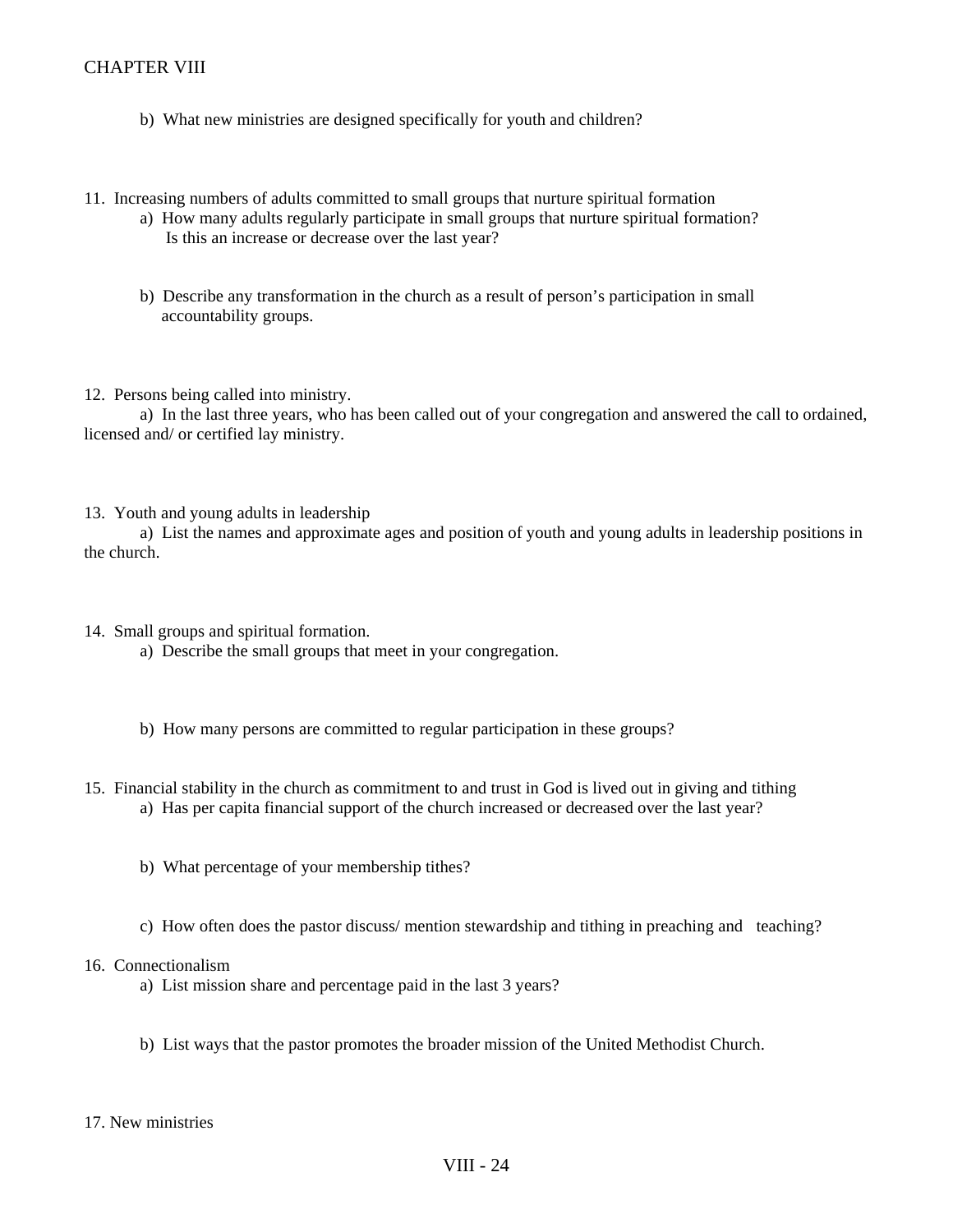a) What new ministries have begun over the last year?

b) Have there been additional worship services or has the worship changed to accommodate cultural changes?

 c) List new ministries that have been conceived and carried out by the laity and the ways in which the pastor encouraged and supported these ministries.

- 18. Ministry done in collaboration with other United Methodist churches a) What ministry has been done in collaboration with other United Methodist churches in the region?
- 19. All activities, programs and events building on and supporting the mission and vision of the church a) Are all activities regularly evaluated for their adherence to the mission and vision of the church?

 b) Have any programs been 'allowed to die' or eliminated because they did not conform to the mission and vision of the church?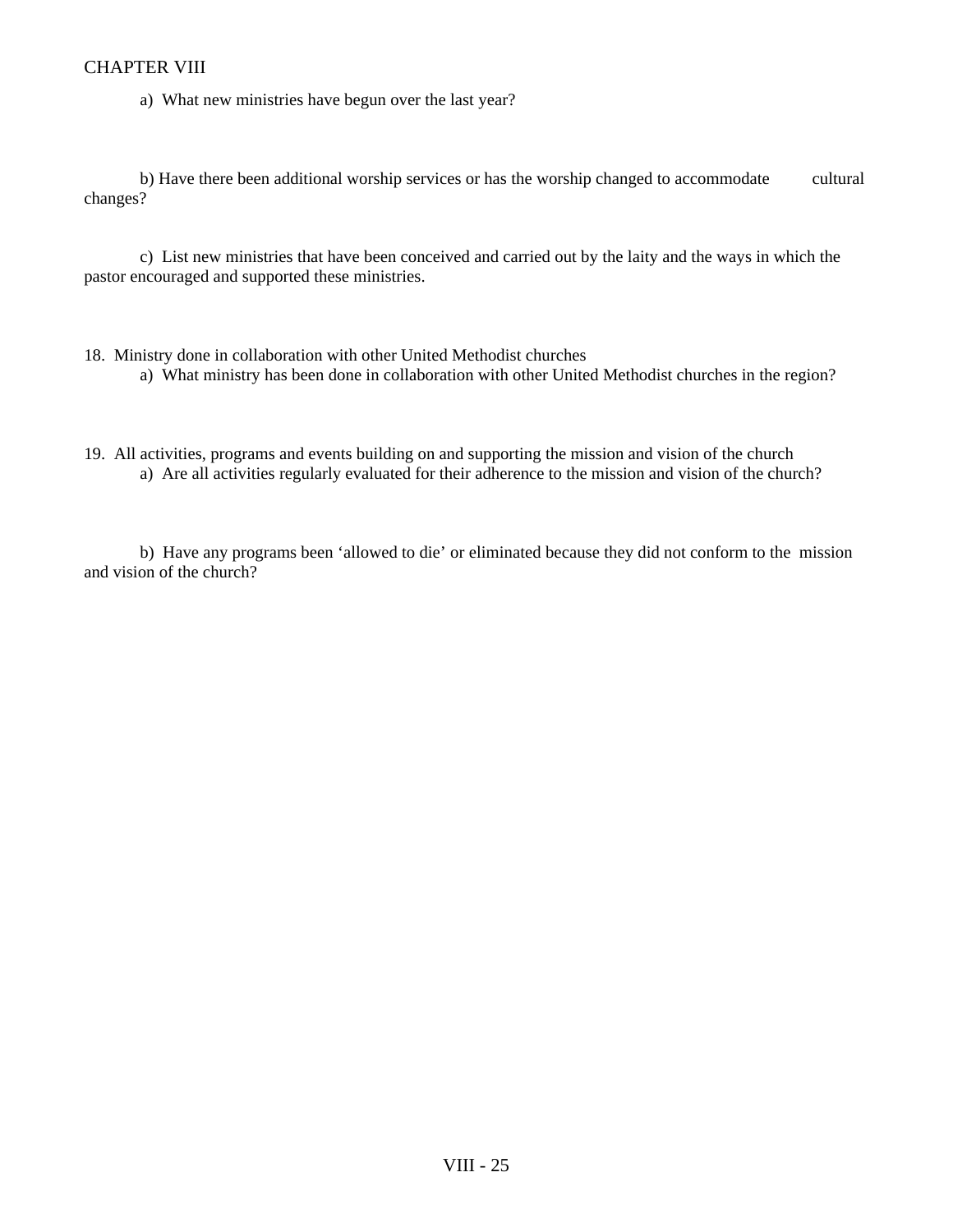### ATTACHMENT D

## DISTRICT SUPERINTENDENT EVALUATION OF THE PASTOR

|                                                                                                                                                                                                                                                                                                                                                                                                                                                                                                                                                                                                  | STATUS |
|--------------------------------------------------------------------------------------------------------------------------------------------------------------------------------------------------------------------------------------------------------------------------------------------------------------------------------------------------------------------------------------------------------------------------------------------------------------------------------------------------------------------------------------------------------------------------------------------------|--------|
|                                                                                                                                                                                                                                                                                                                                                                                                                                                                                                                                                                                                  |        |
|                                                                                                                                                                                                                                                                                                                                                                                                                                                                                                                                                                                                  |        |
| Indicate date when each step is completed:                                                                                                                                                                                                                                                                                                                                                                                                                                                                                                                                                       |        |
| 1a. Review the PPRC/SPRC self-assessment.                                                                                                                                                                                                                                                                                                                                                                                                                                                                                                                                                        |        |
| 1b. (optional) Meet with the committee for clarification of its role as necessary.                                                                                                                                                                                                                                                                                                                                                                                                                                                                                                               |        |
| 2a. Review the congregational assessment                                                                                                                                                                                                                                                                                                                                                                                                                                                                                                                                                         |        |
| 2b. (optional) Discuss this assessment with PPRC or Church Council chair as needed.                                                                                                                                                                                                                                                                                                                                                                                                                                                                                                              |        |
| 3. Review the completed 'Pastor's Evaluation Tool'                                                                                                                                                                                                                                                                                                                                                                                                                                                                                                                                               |        |
| 4. Meet with the pastor (annual 'one-on-one') to discuss the above with emphasis on<br>continuing formation:<br>receiving and reviewing the continuing formation covenant<br>(including and emphasizing requirements established the previous year)<br>and making recommendations for further continuing formation.<br>______ 6. If remediation is necessary:<br>Develop a plan for observation<br>Establish a time to meet with the PPRC/ SPRC<br>Set requirements for continuing education/formation                                                                                           |        |
| 7. (optional) Mid-year meeting with pastor to review progress in continuing education and<br>formation requirements established in #6 above                                                                                                                                                                                                                                                                                                                                                                                                                                                      |        |
| The Annual One-on-One Interview<br>In addition to performance review utilizing the evaluation tools mentioned above, the following questions might<br>be asked:<br>1. What makes you believe that God continues to call you to this ministry?<br>2. What gifts do you bring to ordained/licensed ministry?<br>3. What learning do you need?<br>4. What have you been doing?<br>5. What are the fruits of your ministry?<br>6. What have you been learning?<br>7. What relationships do you need to build or improve as you move along?<br>8. Do you regularly meet with an accountability group? |        |
| Questions regarding appointment will be addressed following the receipt of the 'Appointment Request Form' by<br>the district office in the late fall.                                                                                                                                                                                                                                                                                                                                                                                                                                            |        |

Annual review of CE Report Form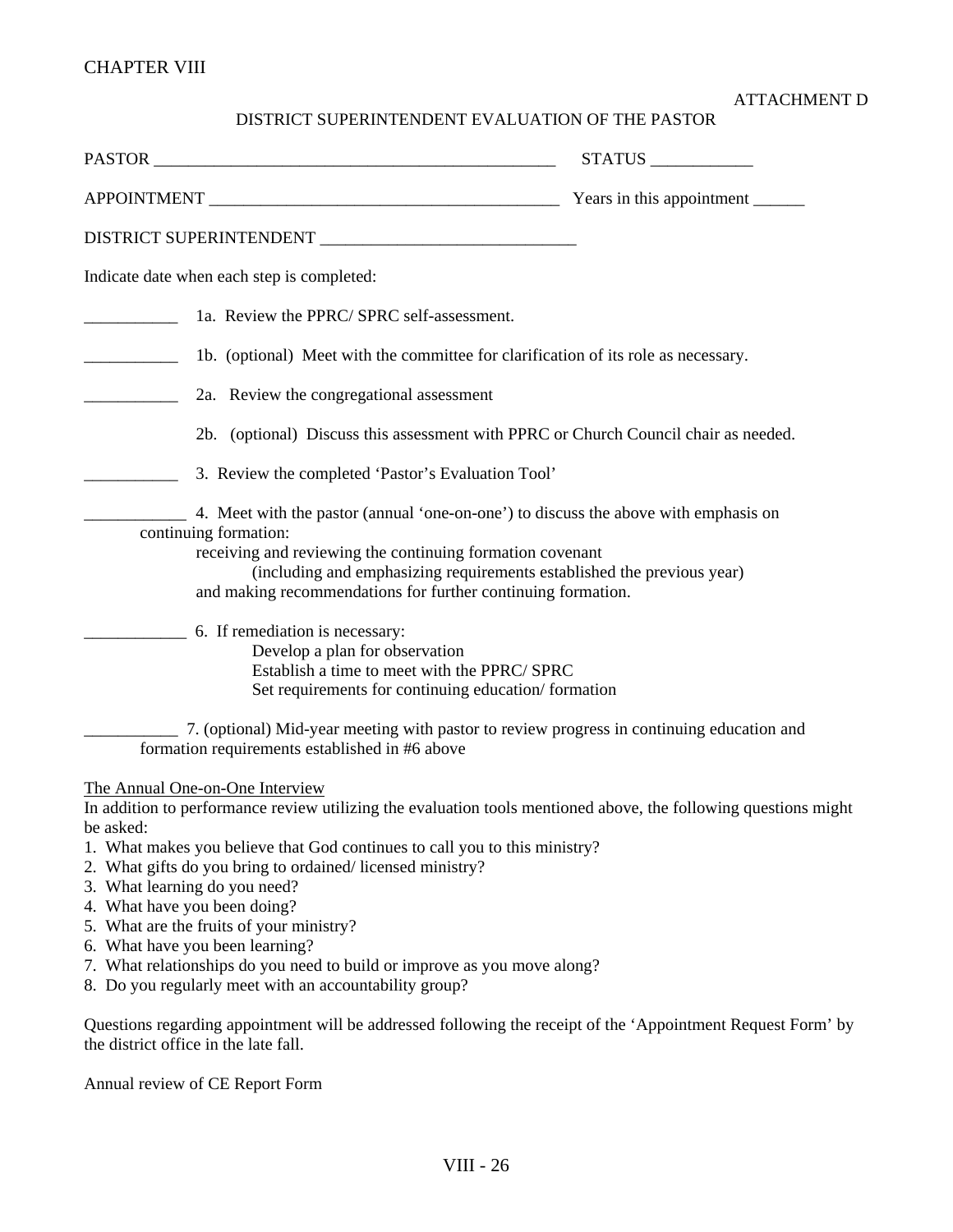| Western Pennsylvania Annual Conference<br><b>Clergy Evaluation Form for Clergy Appointed to Serve Churches - Short Form</b> |                                                                                            |              |                |   |   |            |  |  |
|-----------------------------------------------------------------------------------------------------------------------------|--------------------------------------------------------------------------------------------|--------------|----------------|---|---|------------|--|--|
| <b>Clergy's Name</b>                                                                                                        | Date:                                                                                      |              |                |   |   |            |  |  |
| <b>Appointment</b>                                                                                                          | District:                                                                                  |              |                |   |   |            |  |  |
| <b>SPRC Chairperson</b>                                                                                                     |                                                                                            |              |                |   |   |            |  |  |
| <b>District Superintendent</b>                                                                                              |                                                                                            |              |                |   |   |            |  |  |
|                                                                                                                             | <b>Evaluation of Faithful, Effective, Fruitful Clergy:</b>                                 |              |                |   |   |            |  |  |
|                                                                                                                             | Faithful 1-Highly Faithful 2-Faithful 3-Adequate 4-Needs Improvement 5-Unable to Comment   | $\mathbf{1}$ | $\overline{2}$ | 3 | 4 | 5          |  |  |
|                                                                                                                             | Faithfully responds to God's call to ministry utilizing the gifts God has given him /      |              |                |   |   |            |  |  |
| Call / Using Gifts                                                                                                          | her                                                                                        |              |                |   |   |            |  |  |
| Personal Spiritual                                                                                                          | Faithfully takes time for the spiritual disciplines in living and modeling his / her       |              |                |   |   |            |  |  |
| Journey                                                                                                                     | own personal spiritual journey                                                             |              |                |   |   |            |  |  |
| Health as                                                                                                                   | Faithfully cares for all asepcts of his / her health: spiritual, physical, mental,         |              |                |   |   |            |  |  |
| Wholeness                                                                                                                   | emotional, social, and financial                                                           |              |                |   |   |            |  |  |
|                                                                                                                             | Faithfully preaches, teaches, and lives out a Christian theology consistent with           |              |                |   |   |            |  |  |
| Theology                                                                                                                    | the Wesleyan tradition                                                                     |              |                |   |   |            |  |  |
| Core Value                                                                                                                  | Faithfully lives and models the Core Value of the Annual Conference, love of               |              |                |   |   |            |  |  |
|                                                                                                                             | God and love for all people                                                                |              |                |   |   |            |  |  |
| Visitation                                                                                                                  | Faithfully visits in hospitals, homes, and in cases of need, in person or ensures          |              |                |   |   |            |  |  |
|                                                                                                                             | that visititation occurs                                                                   |              |                |   |   |            |  |  |
|                                                                                                                             | Effective 1-Highly Effective 2-Efective 3-Adequate 4-Needs Improvement 5-Unable to Comment | $\mathbf{1}$ | $\overline{2}$ | 3 | 4 | 5          |  |  |
| Preacher                                                                                                                    | Effectively prepares and presents clear, inspirational, and challenging sermons /          |              |                |   |   |            |  |  |
|                                                                                                                             | messages appropriate to the setting                                                        |              |                |   |   |            |  |  |
| Teacher                                                                                                                     | Effectively prepares and leads education sessions which draw participants into a           |              |                |   |   |            |  |  |
|                                                                                                                             | deeper relationship with Christ                                                            |              |                |   |   |            |  |  |
|                                                                                                                             | Effectively leads in the discernment of vision / mission and in the development /          |              |                |   |   |            |  |  |
| Leader                                                                                                                      | implementation of plans for ministry                                                       |              |                |   |   |            |  |  |
| Counsellor                                                                                                                  | Effectively counsels persons with personal, ethical, or spiritual struggles, makes         |              |                |   |   |            |  |  |
|                                                                                                                             | appropriate referrals, and maintains confidentiality                                       |              |                |   |   |            |  |  |
| Administrator                                                                                                               | Effectively oversees the organization, finances, and building, so that they                |              |                |   |   |            |  |  |
|                                                                                                                             | provide maximimum support to ministry                                                      |              |                |   |   |            |  |  |
|                                                                                                                             | Fruitful 1-Highly Fruitful 2-Fruitful 3-Adequate 4 -Needs Improvement 5-Unable to Comment  | $\mathbf{1}$ | $\overline{2}$ | 3 | 4 | $\sqrt{5}$ |  |  |
| New Members                                                                                                                 | Ministry results in new members joining the church; number of new members                  |              |                |   |   |            |  |  |
|                                                                                                                             | which joined thus far this year                                                            |              |                |   |   |            |  |  |
| Spiritual                                                                                                                   | Ministry results in deepening the spirtual walk of the members; number of                  |              |                |   |   |            |  |  |
| Development                                                                                                                 | educational settings taught this year                                                      |              |                |   |   |            |  |  |
| Leadership                                                                                                                  | Ministry results in developing leadership skills and effectiveness of laity; number        |              |                |   |   |            |  |  |
| Development                                                                                                                 | of laity actively involved in ministry                                                     |              |                |   |   |            |  |  |
| Service                                                                                                                     | Ministry is marked by leading and personal participation in missions / community           |              |                |   |   |            |  |  |
|                                                                                                                             | service; number of service participations                                                  |              |                |   |   |            |  |  |
| Inclusion                                                                                                                   | Ministry includes individuals of varying backgrounds including race, ethnicity,            |              |                |   |   |            |  |  |
|                                                                                                                             | level of education, financial resources, etc.                                              |              |                |   |   |            |  |  |
| <b>Overall Evaluation (Check one)</b>                                                                                       |                                                                                            |              |                |   |   |            |  |  |
| Highly Faithful, Effective, Fruitful                                                                                        |                                                                                            |              |                |   |   |            |  |  |
| Faithful, Effective, Fruitful                                                                                               |                                                                                            |              |                |   |   |            |  |  |
| Adequate                                                                                                                    |                                                                                            |              |                |   |   |            |  |  |
| <b>Needs Improvement</b>                                                                                                    |                                                                                            |              |                |   |   |            |  |  |
|                                                                                                                             |                                                                                            |              |                |   |   |            |  |  |
|                                                                                                                             |                                                                                            |              |                |   |   |            |  |  |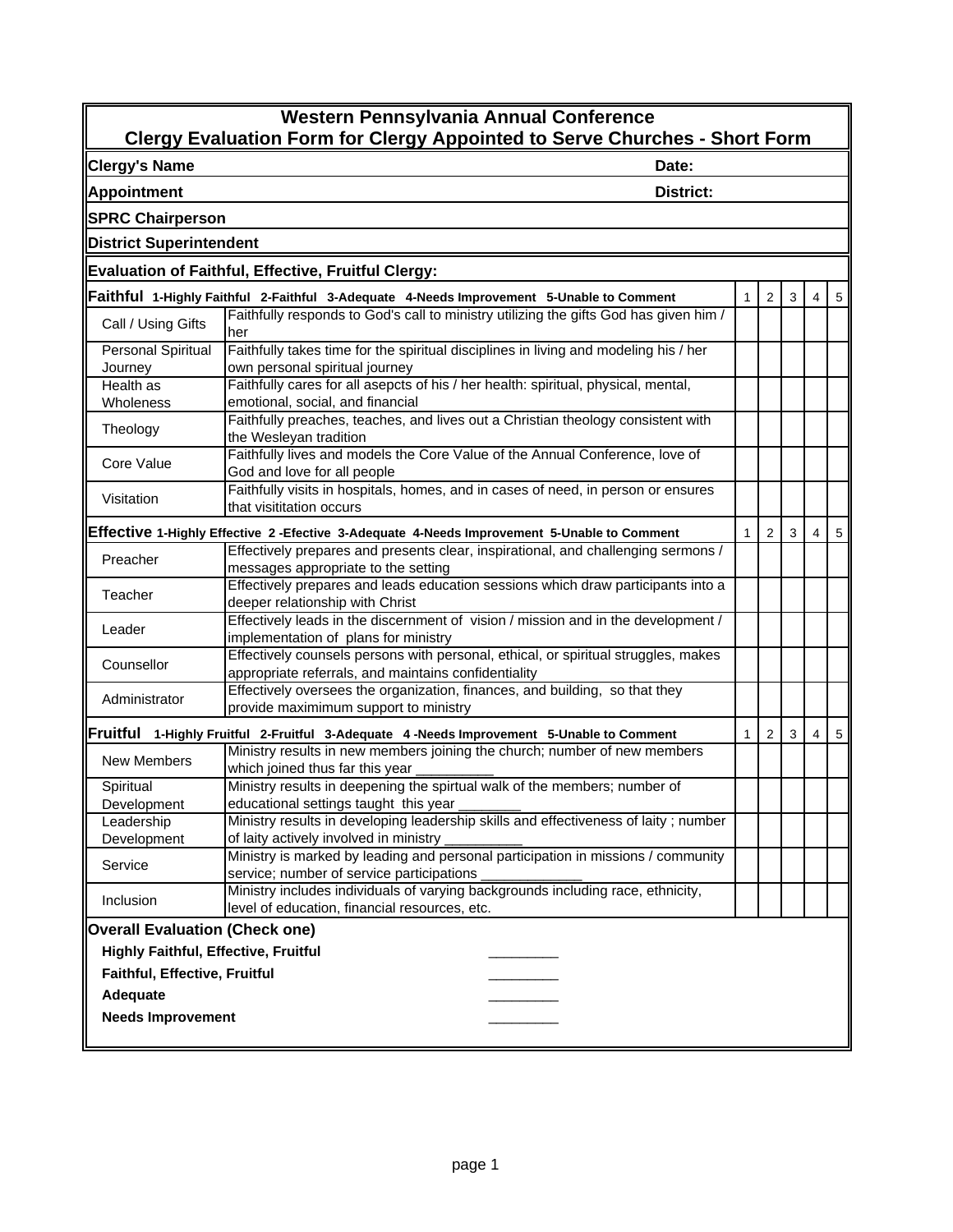| <b>Clergy Evaluation Form - Clergy Appointed to Serve Churches</b>                              |
|-------------------------------------------------------------------------------------------------|
| Explanation of Ratings, especially any ratings of NI (Needs Improvement):                       |
|                                                                                                 |
|                                                                                                 |
|                                                                                                 |
|                                                                                                 |
|                                                                                                 |
|                                                                                                 |
|                                                                                                 |
| Clergy's Ministry goals for last 12 months: list and evaluate levels of completion              |
|                                                                                                 |
|                                                                                                 |
|                                                                                                 |
|                                                                                                 |
|                                                                                                 |
|                                                                                                 |
|                                                                                                 |
| Clergy's Ministry goals for next 12 months                                                      |
|                                                                                                 |
|                                                                                                 |
|                                                                                                 |
|                                                                                                 |
|                                                                                                 |
|                                                                                                 |
|                                                                                                 |
| Summarize career development plan and continuing education plan for last 12 months and evaluate |
| completion                                                                                      |
|                                                                                                 |
|                                                                                                 |
|                                                                                                 |
|                                                                                                 |
|                                                                                                 |
|                                                                                                 |
|                                                                                                 |
| Identify career development plan and continuing education plan for next 12 months (Plans for    |
| addressing any ratings of NI need to be included)                                               |
|                                                                                                 |
|                                                                                                 |
|                                                                                                 |
|                                                                                                 |
|                                                                                                 |
|                                                                                                 |
|                                                                                                 |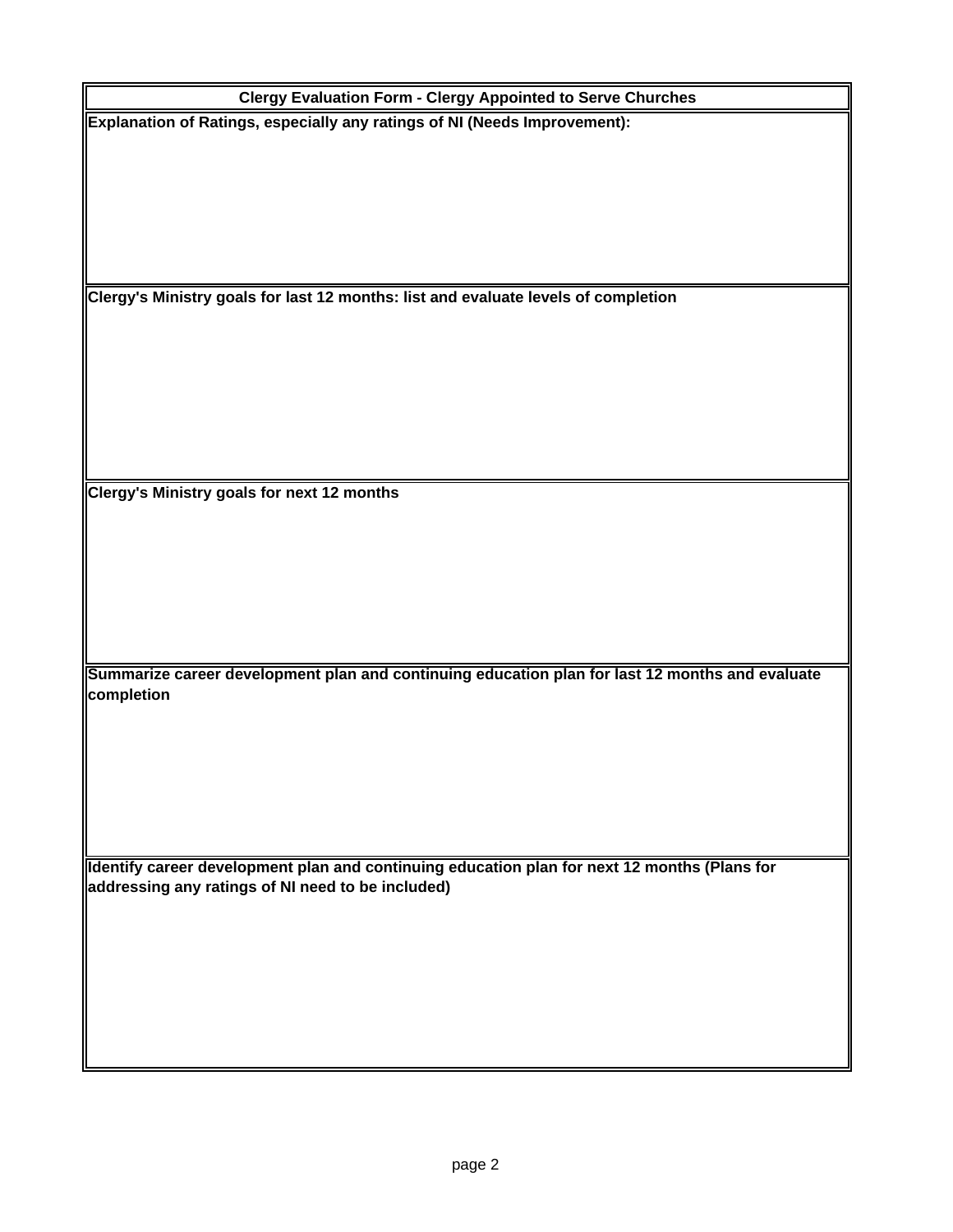|                                           | <b>Clergy Evaluation Form - Clergy Appointed to Serve Churches</b>                                    |              |
|-------------------------------------------|-------------------------------------------------------------------------------------------------------|--------------|
| <b>Comments - SPRC</b>                    |                                                                                                       |              |
|                                           |                                                                                                       |              |
|                                           |                                                                                                       |              |
|                                           |                                                                                                       |              |
|                                           |                                                                                                       |              |
|                                           |                                                                                                       |              |
|                                           |                                                                                                       |              |
|                                           |                                                                                                       |              |
|                                           |                                                                                                       |              |
|                                           |                                                                                                       |              |
|                                           |                                                                                                       |              |
|                                           |                                                                                                       |              |
| <b>Comments - District Superintendent</b> |                                                                                                       |              |
|                                           |                                                                                                       |              |
|                                           |                                                                                                       |              |
|                                           |                                                                                                       |              |
|                                           |                                                                                                       |              |
|                                           |                                                                                                       |              |
|                                           |                                                                                                       |              |
|                                           |                                                                                                       |              |
|                                           |                                                                                                       |              |
|                                           |                                                                                                       |              |
|                                           | Comments - Pastor (optional, unless disagreement)                                                     |              |
|                                           |                                                                                                       |              |
|                                           |                                                                                                       |              |
|                                           |                                                                                                       |              |
|                                           |                                                                                                       |              |
|                                           |                                                                                                       |              |
|                                           |                                                                                                       |              |
|                                           |                                                                                                       |              |
|                                           |                                                                                                       |              |
|                                           | Signatures: By signing below, the SPRC Chairperson, the Clergy, and the District Superintendent       |              |
|                                           | affirm the covenant that this evaluation represents and confirm that all three parties have discussed |              |
| the contents of the evaluation.           |                                                                                                       |              |
|                                           |                                                                                                       |              |
| <b>Clergy</b>                             |                                                                                                       | Date _______ |
|                                           |                                                                                                       |              |
| <b>SPRC Chairperson</b>                   |                                                                                                       | Date ______  |
|                                           |                                                                                                       |              |
| <b>District Superintendent</b>            |                                                                                                       | Date ______  |
|                                           |                                                                                                       |              |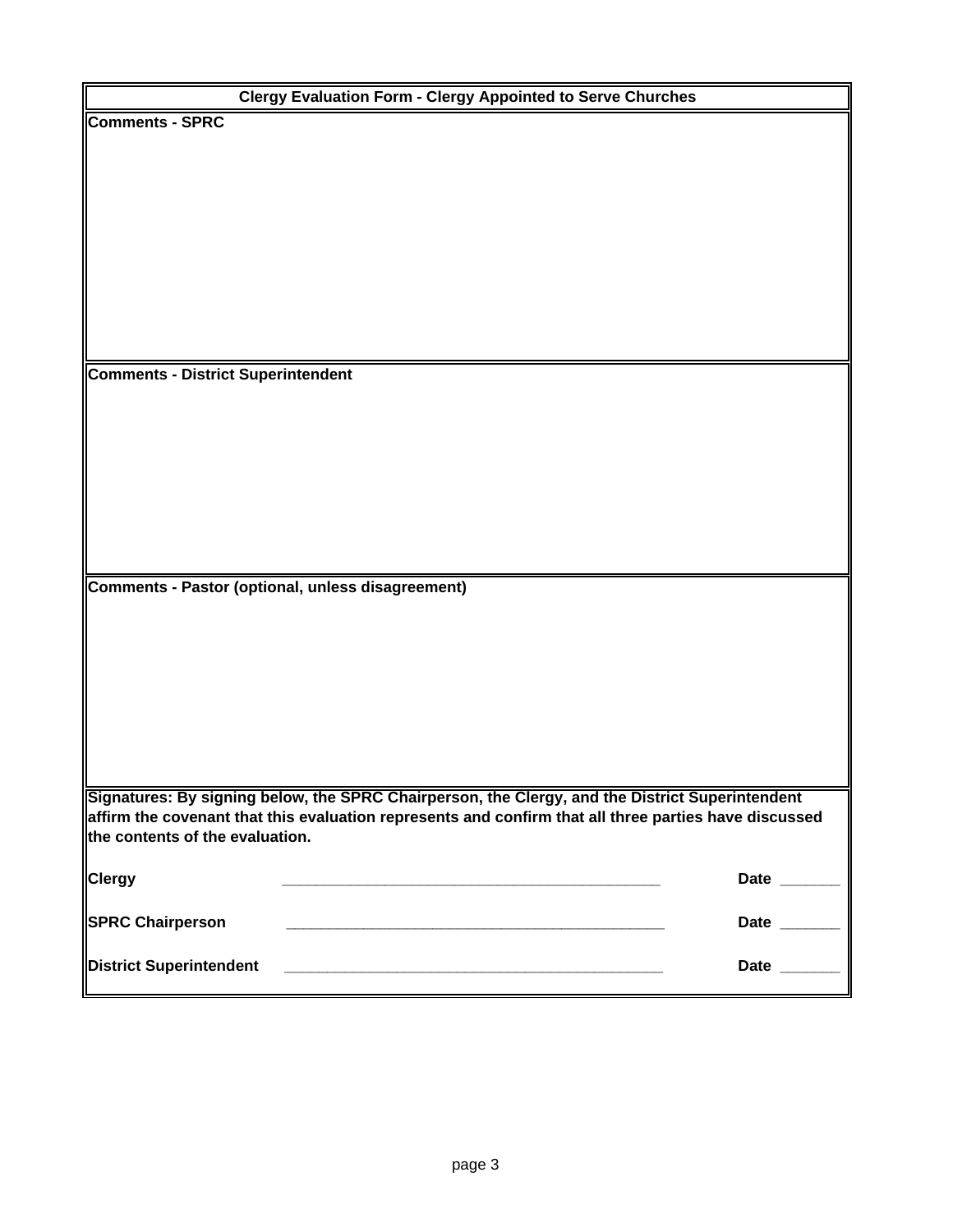#### **Guidelines for completing this form:**

-

-

-

-

-

-

-

The purpose of the evaluation process is to encourage open dialgoue between the pastor, the SPRC, and the District Superintendent concerning the pastor's effectiveness.

The form should be completed by the SPRC as a whole, not just the chairperson.

The long form evaluation form will be used periodically when deemed appropriate by the District Superintendent and when there are any "Needs Improvement" ratings to facilitate support a more comprehensive discussion and evaluation

The short form will be used during the first year of an appointment as a conversation tool and in years when the District Superintendent doesn't indicate that the long form is needed.

Page 1 is intended as an evaluation of how well the pastor meets the expectations of faithful, effective, and fruitful clergy leadership. Each category should be checked. If the SPRC senses that it cannot provide a rating, then the "Unable to comment" box should be used.

Page 2 should be used to explain any Needs Improvement ratings and to a) evaluate the clergy's progress toward achieving the goals established during the previous evaluation, b) define the goals for the next 12 months, c) evaluate progress toward completing career development plan and continuing education plan steps defined during the last evaluation, and d) define the career development plan and continuing education plan steps for the next 12 months.

Page 3 provides space where the the SPRC, the District Superintendent, and the Clergy person are encouraged to make additional comments. If the Clergy person has any concerns or disagreemnt with the evaluation, they should be noted on page 3.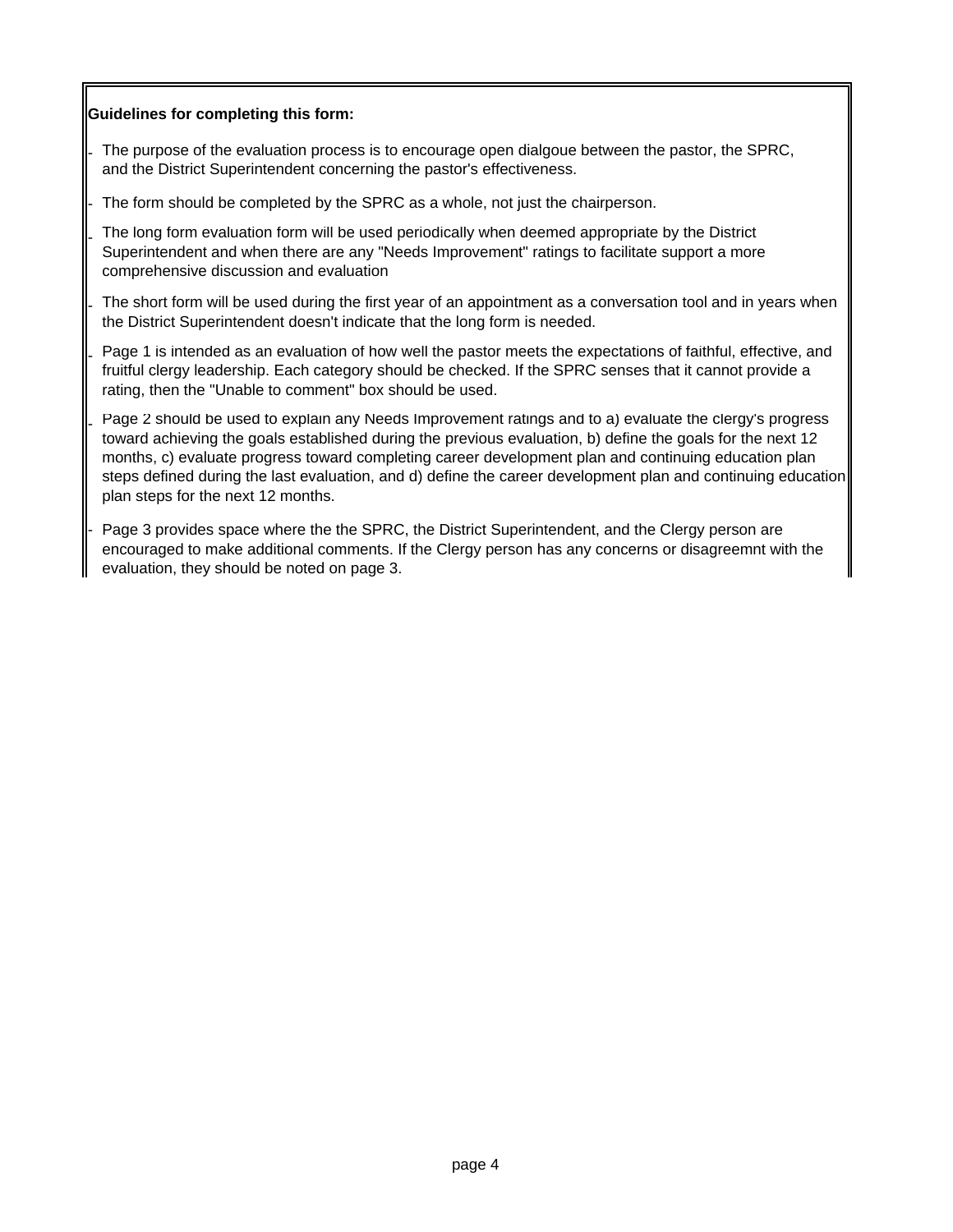## **Continuing Education and Spiritual Formation Covenant To Equip the Clergy in the Western Pennsylvania Conference of The United Methodist Church for Faithful, Effective and Fruitful Ministry**

(as proposed by the Clergy Study Team of the WPAUMC Believe Again! Plan for Ministry)

## **Chapter I I. STATEMENT OF PURPOSE**

This Covenant is intended to motivate all clergy to participate in continuous study, education and spiritual formation; the intent is to encourage and enable life-long learning, leading to growth in faithfulness, effectiveness and fruitfulness throughout the career of each clergyperson.

While the primary responsibility for continuing education and spiritual formation rests with the individual who designs his/her own program, it is also a part of the responsibility of a Staff/Pastor-Parish Relations Committee (S/PPRC), in consultation with the District Superintendent, to assist the clergyperson in the development of a continuing education and spiritual formation program and a financial plan to achieve that program.

## **Chapter II II. DISCIPLINARY REQUIREMENTS**

Paragraph 351 of the 2004 *Book of Discipline* states:

- A. Throughout their careers, clergy shall engage in continuing education for ministry, professional development, and spiritual formation and growth in order to lead the church in fulfilling the mission of making disciples for Jesus Christ. This shall include carefully developed personal programs of study augmented periodically by involvement in organized educational and spiritual growth activities.
- B. A clergy member's continuing education and spiritual growth program should include such leaves at least one week each year and at least one month during one year of every quadrennium. Such leaves shall not be considered as part of the ministers' vacations and shall be planned in consultation with their charges or other agencies to which they are appointed as well as the bishop, district superintendent, and annual conference continuing education committee.
- C. A clergy member may request a formational and spiritual growth leave of up to six months while continuing to hold an appointment in the local church. Such leaves are available to clergy members who have held full-time appointments for at least six (6) years. Such a leave shall be with the approval of the S/PPRC, the church council, and the district superintendent. Annual conferences are encouraged to assist with pulpit supply and other temporary support for such leaves.
- D. Financial arrangements for continuing education as part of one's professional development, formation, and spiritual growth shall be negotiated in the following manner: (1) for elders and local pastors it shall be done in consultation with the district superintendent and S/PPRC; (2) for deacons, with an appropriate supervisory body; (3) for district superintendents, with the district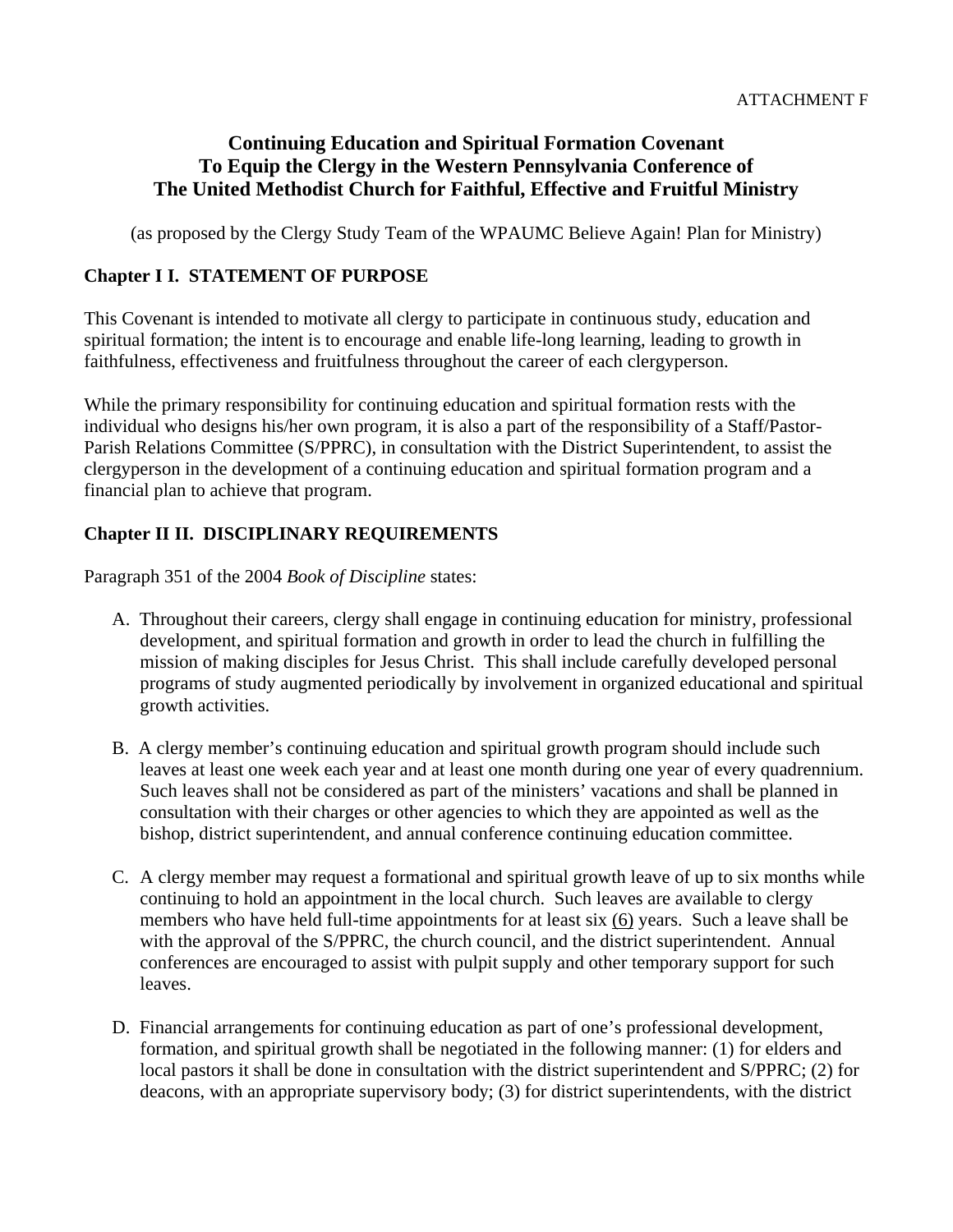committee on superintendency; (4) for conference staff, with the appropriate supervisory body; (5) for others in extension ministries, with the appropriate persons in their agency.

E. Clergy shall be asked by the district superintendent in the charge conference to report on their programs of continuing education, formation, and spiritual growth for the past year and plans for the year to come. The district superintendent shall also ask the local church to describe its provision for time and financial support of continuing education for ministry, professional development, formation and spiritual growth for the pastors, diaconal ministers and deacons serving their primary appointment in that local church.

## **Chapter III III. CONTINUING EDUCATION AND SPIRITUAL FORMATION REQUIREMENTS**

A. 1. Every clergyperson who is serving under appointment shall annually complete four (4) Continuing Education Units (CEUs). Any clergyperson who is serving less than full-time shall complete a pro rata portion of CEUs each year.

2. Clergypersons are exempt from the above continuing education and spiritual formation requirements if they are Probationary Members of an Annual Conference who are active in the Board of Ordained Ministry's Mentoring Program, or are involved in academic study, such as: Course of Study; Advanced Course of Study; college or university degree programs; seminary degree programs; accredited clinical Pastoral Education programs; or Doctor of Ministry programs.

- B. Any or all of a clergyperson's program for completing the 4 CEUs required annually may be determined by the District Superintendent (in consultation with the clergyperson and his/her S/PPRC) in satisfaction of the recommendations and requirements which result from an annual "Evaluation of Clergy Effectiveness".
- C. As part of the 4 CEUs required annually, each clergyperson shall complete one (1) CEU per quadrennium in each of the following four (4) areas:
	- 1. Theology/Ethics/Biblical Studies
	- 2. Practice of Ministry (preaching, pastoral care, administration)
	- 3. Leadership/Contemporary Church
	- 4. Prayer/Spirituality
- D. In addition to the above requirements, all active clergy are required to complete training mandated by the Annual Conference (i.e., Safe Sanctuaries, Domestic Violence, Racial Inclusiveness, etc.).
- E. In addition, all active clergy are encouraged to participate in a covenant accountability group with other clergy which meets at least once every month.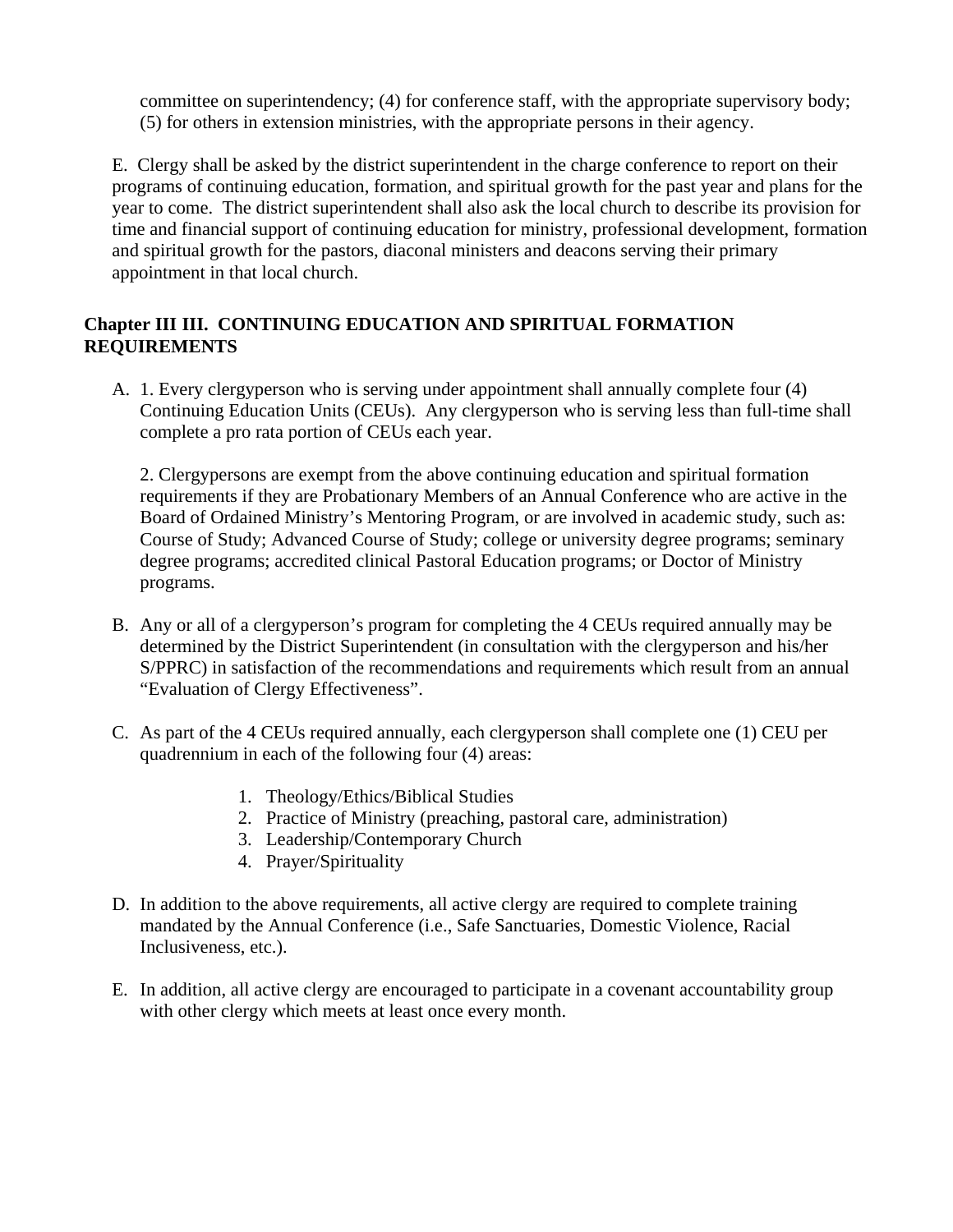## **IV. DEFINITION OF A CEU**

Each of the following, when duly reported, shall be the equivalent of one (1) CEU:

- A. Ten (10) contact hours of instructional and/or counseling sessions under qualified leadership that results in the receipt by the clergyperson of an official Certificate of Continuing Education, or where no Certificate is received, it has been pre-approved by the District Superintendent (travel and meal time will not be included as contact hours.)
- B. Study / Book / Lectionary Groups related to formation for ministry (not including Covenant Accountability Groups), for a maximum of one (1) CEU annually, when accompanied by the following information: name of group, approximate number in group, location, frequency of meeting, leader, hours person seeking CEUs has attended (minimum of 10 contact hours in group).
- C. Reading and reflection on three (3) books, when accompanied by an outline of study and a written reflection on each book with regard to how it impacts one's ministry, for a maximum of one (1) CEU annually.
- D. Ten (10) hours of listening to or viewing audio or videotapes / CDs / DVDs, either with a group of other clergypersons or individually, with a written reflection paper with regard to how it impacts one's ministry, for a maximum of one (1) CEU annually.
- E. Ten (10) contact hours (instructional session or its equivalent) under qualified leadership with distance learning (including online classes).

## **V. FUNDING FOR CONTINUING EDUCATION AND SPIRITUAL FORMATION**

While some seminars and other programs of study can be expensive, this must be weighed against the absolutely critical task of maintaining faithfulness, effectiveness and fruitfulness in one's ministry. Continuing education funding through the Board of Ordained Ministry is available (up to \$1,200 per quadrennium) for every clergyperson. Clergy are also encouraged to view a portion of their accountable reimbursement amount as available for continuing education and spiritual formation. In addition, the S/PPRC must prioritize the designation of church funding for such purposes in consultation with its clergyperson(s) and the District Superintendent.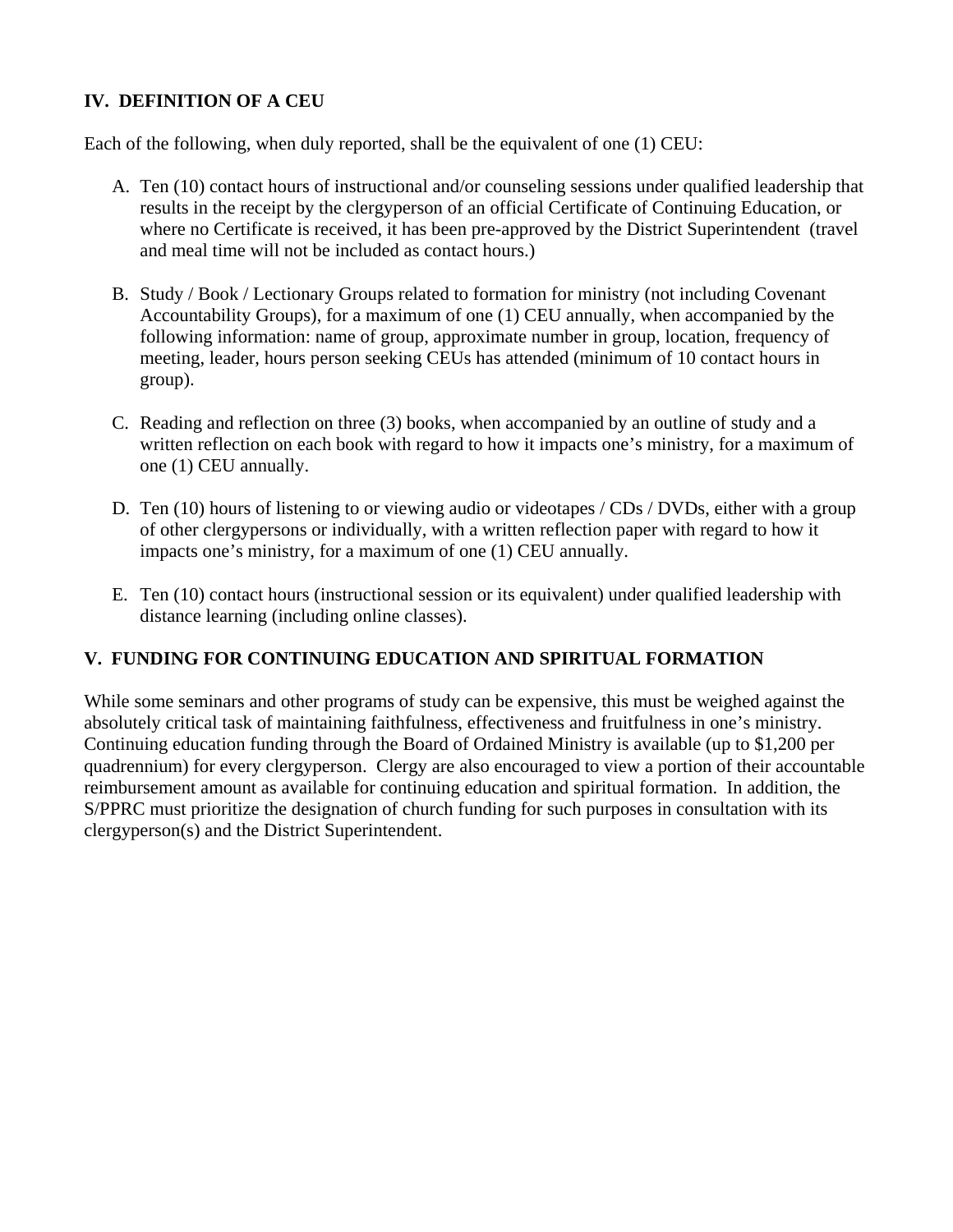### NURTURE

Recommendation:

1. Develop a three million dollar endowment for reducing graduate student indebtedness or for scholarship support for graduate education.

2. Implement Continuing Education requirements by designating Olmsted Manor as a center for Pastoral Continuing Formation.

Rationale:

Research/ Background Data

Possible considerations for Clergy Student Debt Issues:

Continue to link service to the Western PA Conference with and financial help provided through the conference. Issues to consider:

Note: is may be wise to set up a process that assists each student going into school with the intent of becoming a clergy person to work out a financial plan well before going into excessive debt. (The goal is to look at all possible options to avoid adding excessively to the debt level before even starting school). This is to avoid the situation where some may go through school funding all by loans and not working to make any effort to pay for the cost of school while others hold down job(s) and go to school at the same time.

1. Students shall be made aware of the availability of funds by all means possible prior to them graduating seminary.

2. Monies become available upon successful graduation (a 3.0 GPA or better) from an approved seminary and acceptance into the Western Pennsylvania Conference and with their appointment to serve a designated appointment. A formal application shall be completed initially upon graduation.

3. Debt reduction shall be in a form of matching funds – match 50% of approved school debt annually up to \$10,000 per year per qualifying Clergy person. (This amount can and should be adjusted as needed and as funding is available.) The individual clergy person is responsible for financing the other 50% by whatever means they are able to do so. Example: a person graduates from seminary with a total debt of \$50,000 (\$15,000 from undergraduate school and \$35,000 from seminary). They will be eligible to receive up to a total of \$25,000 over the next 3 years - \$10,000 year one, \$10,000 year two and \$5,000 year three. There is a maximum lifetime total grant allowance established by this program of \$50,000 – (this would be 50% of \$100,000 of debt).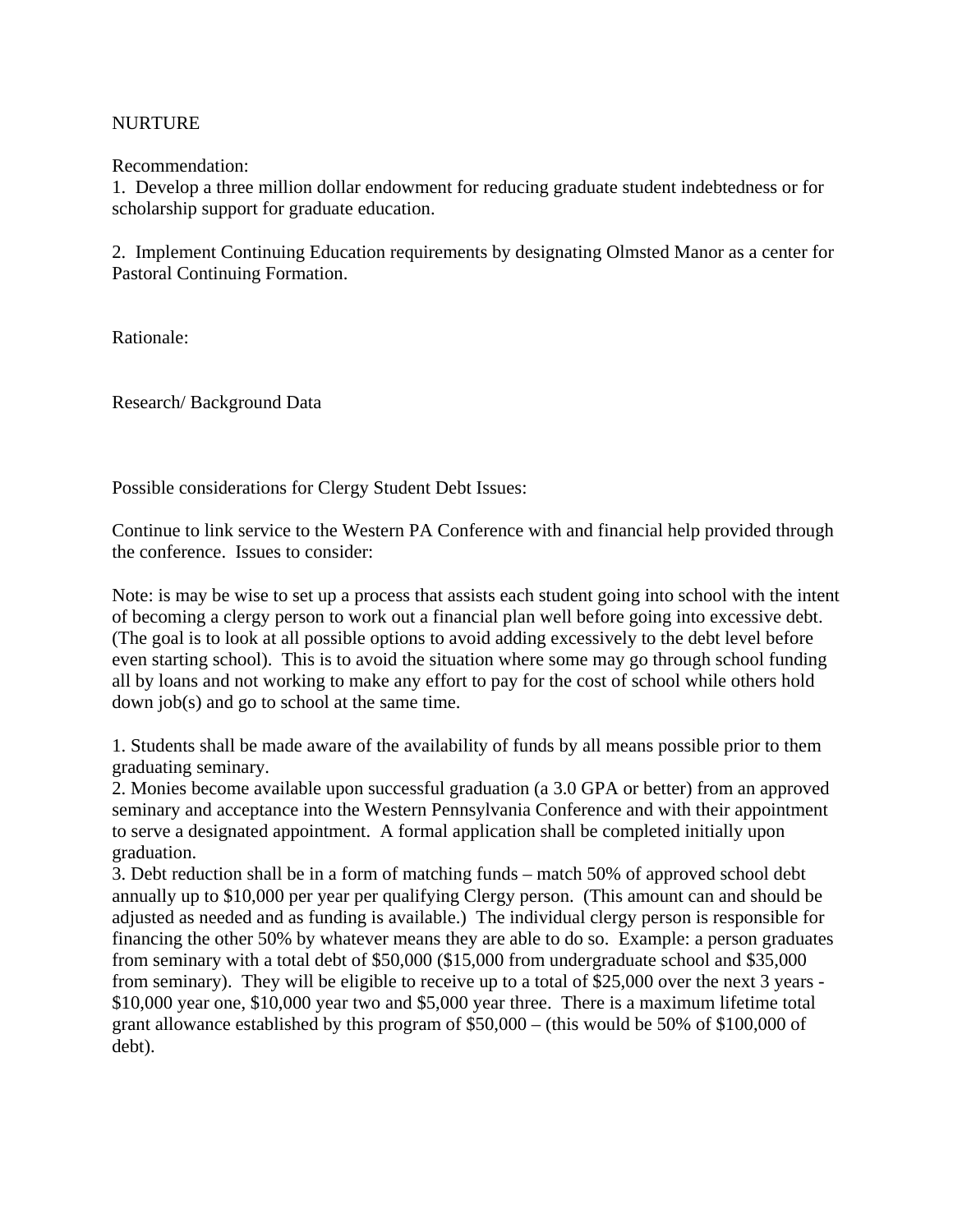4. These grants (each annual request for funds by the clergy person) shall also be dependent upon a successful evaluation and approval by the Church (SPRC and Superintendent or others if not appointed to a charge).

5. Failure to successfully complete the first 5 years of work as a clergy person after graduation will require the person to repay the grants provided on a prorated basis. Example: The clergy person leaves the conference to go to another conference of another denomination after receiving \$20,000 in grants over the first two years – they would be required to repay 60% (\$12,000) of the total grant (5 years is 100% paid off, 4 years is 80% paid off, 3 years is 60% paid off, 2 years is 40% paid off, and 1 year is 20% paid off.) Payment schedule would be created to allow for realistic repayments.

To fund this endeavor, an endowment would need to be established – approximately \$3,000,000 (This would be invested and hopefully earn approximately 8% per year or \$240,000 per year). This would make available approximately 24 \$10,000 grants per year. If there is more need than funding, then one may have to establish an annual application process and select only the number of individuals that funds are available for. OR one can reduce the annual allowance down but too much altering will make the help insufficient for those in greater need.

Submission by Don Henley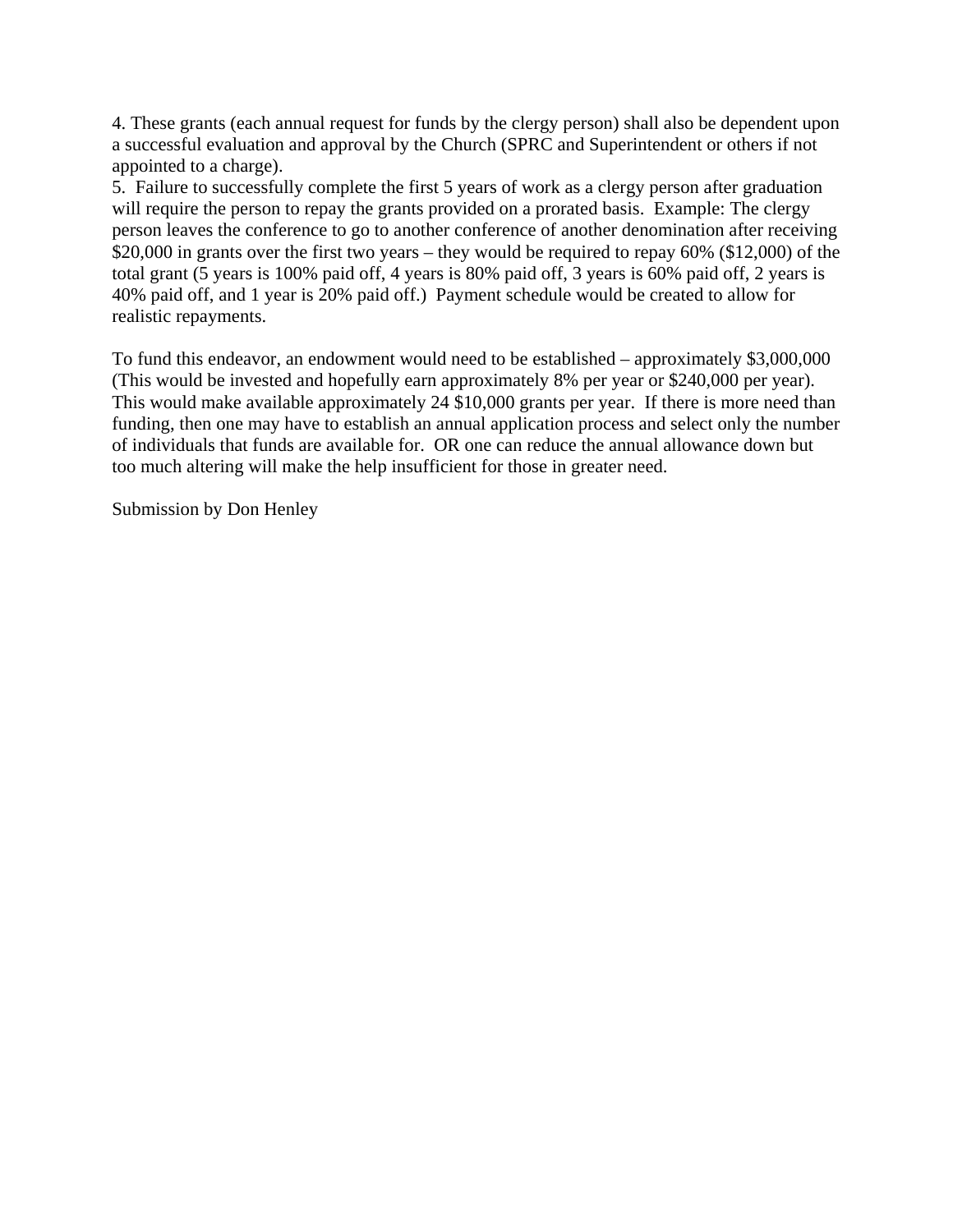*Please make copies for your use and for submitting to the District Office* 

|                                                                                                                                                                                                                                |                                     | <b>CONTINUING FORMATION REPORT FORM</b>            |                           |
|--------------------------------------------------------------------------------------------------------------------------------------------------------------------------------------------------------------------------------|-------------------------------------|----------------------------------------------------|---------------------------|
| (Please mark one of the following) ______ Elder in Full Connection; _____ Deacon; _____ Probationary Member; _____ Assoc. Member; _____ Local Pastor                                                                           |                                     |                                                    |                           |
| Address: Andreas Address Andrew Management and Address and Address and Address and Address Andrew Management and Address and Address and Address and Address and Address and Address and Address and Address and Address and A |                                     |                                                    |                           |
| Reporting Period: June 1, ______ - May 31, _______ Charge(s) served during the above reporting period: _______________________________                                                                                         |                                     |                                                    |                           |
|                                                                                                                                                                                                                                |                                     | <b>Event Types</b> (to be noted in Column 1 below) |                           |
| 1. Workshop                                                                                                                                                                                                                    | 5. Spiritual growth event 9. Mentor |                                                    | 13. Other (specify)       |
| 2. Internet Course                                                                                                                                                                                                             | 6. Teleconference                   | 10. Video/Audio Cassette Study                     |                           |
| 3. College Course                                                                                                                                                                                                              | 7. Seminary Course                  | 11. Course of Study                                |                           |
| 4. Certification Course                                                                                                                                                                                                        | 8. Correspondence Course            | 12. Travel                                         |                           |
|                                                                                                                                                                                                                                |                                     |                                                    | $\mathbf{N}$ $\mathbf{A}$ |

| <b>EVENT</b><br><b>TYPE</b> | <b>TOPIC</b>                                        | <b>LOCATION</b> | <b>DATE</b> | <b>LEADER</b> | NU. UF<br><b>CONTACT</b><br><b>HOURS</b><br>$(10 = 1 C.E.U.)$ | C.E.U.'S<br><b>OR</b><br><b>CREDITS</b> |
|-----------------------------|-----------------------------------------------------|-----------------|-------------|---------------|---------------------------------------------------------------|-----------------------------------------|
|                             |                                                     |                 |             |               |                                                               |                                         |
|                             |                                                     |                 |             |               |                                                               |                                         |
|                             |                                                     |                 |             |               |                                                               |                                         |
|                             |                                                     |                 |             |               |                                                               |                                         |
|                             |                                                     |                 |             |               |                                                               |                                         |
|                             | TOTAL CONTACT HOURS / C.E.U.'s FROM ATTACHED SHEETS |                 |             |               |                                                               |                                         |

### TOTAL CONTACT HOURS / C.E.U.'s

*(Please list the same information as above on a separate sheet for additional Formation Events, as needed, and attach to this form, noting the total hours / C.E.U.'s on the next to last line above, before totaling hours in the last line above.)* 

| τ<br>C. |
|---------|
|---------|

Pastor: \_\_\_\_\_\_\_\_\_\_\_\_\_\_\_\_\_\_\_\_\_\_\_\_\_\_\_\_\_\_\_\_\_\_\_\_\_\_\_\_\_ Chairperson of S/PPRC: \_\_\_\_\_\_\_\_\_\_\_\_\_\_\_\_\_\_\_\_\_\_\_\_\_\_\_\_\_\_\_\_\_\_\_\_\_\_\_\_\_

District Superintendent: \_\_\_\_\_\_\_\_\_\_\_\_\_\_\_\_\_\_\_\_\_\_\_\_\_\_\_\_\_\_\_\_\_\_\_\_\_\_\_\_\_ Date: \_\_\_\_\_\_\_\_\_\_\_\_\_\_\_\_\_\_\_\_\_\_\_\_\_\_\_\_\_\_

*(Please make four copies of this form: One copy to the Pastor, One copy for the S/PPRC Chairperson, Two copies to the District Superintendent (one copy being forwarded to the Order of Elders Coordinating Committee).*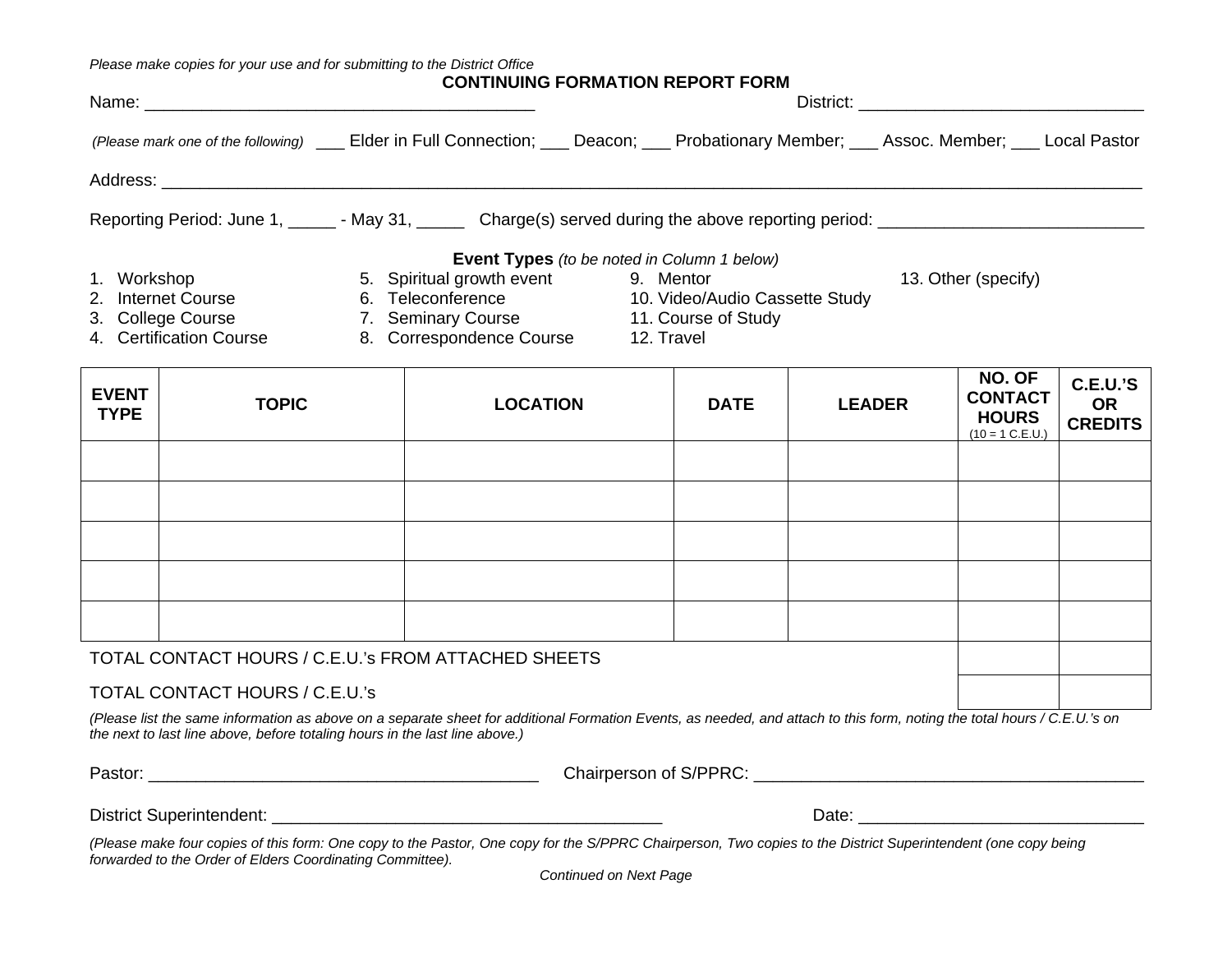### **CONTINUING FORMATION REPORT FORM (continued)**

In the space below, please list reading from the past year that has been helpful to your ministry:

| <b>Title</b> | <b>Author</b> | Subject |
|--------------|---------------|---------|
|              |               |         |
|              |               |         |
|              |               |         |
|              |               |         |
|              |               |         |
|              |               |         |
|              |               |         |

What Continuing Formation Courses would you like to see offered within our Annual Conference?

,我们就会在这里的,我们就会在这里的时候,我们就会在这里的时候,我们就会在这里的时候,我们就会在这里的时候,我们就会在这里的时候,我们就会在这里的时候,我们就会<br>第251章 我们的时候,我们就会在这里的时候,我们就会在这里的时候,我们就会在这里的时候,我们就会在这里的时候,我们就会在这里的时候,我们就会在这里的时候,我们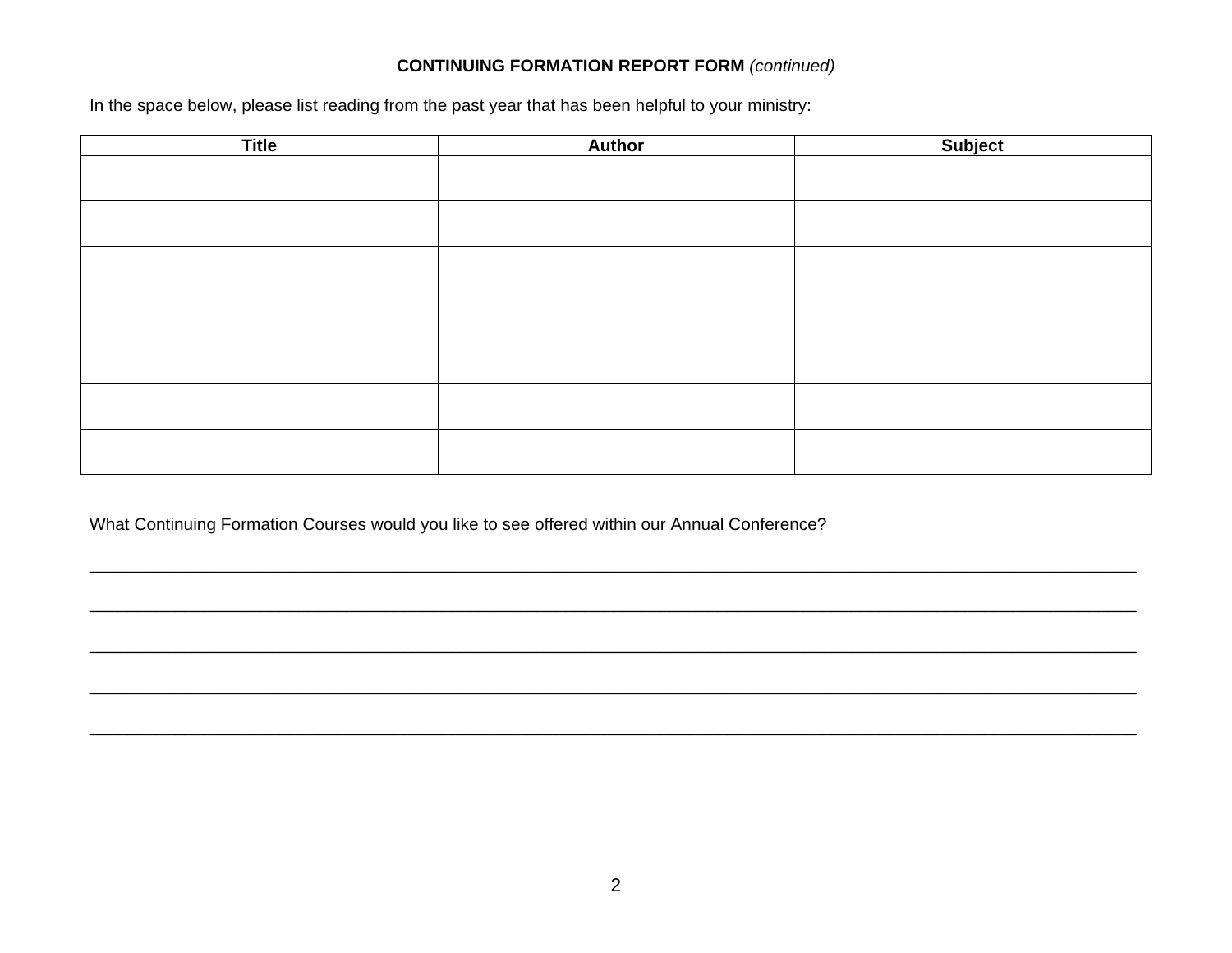## **Continuing Formation Action Plan**

The United Methodist Book of Discipline clearly states the role of the Local Church in assisting the Pastor in the completion of her/his Continuing Formation Requirements:

**Financial arrangements for continuing education as part of one's professional development, formation, and spiritual growth shall be negotiated in the following manner: (a) for elders and local pastors it shall be done in consultation with the district superintendent and the committee on pastor-parish relations: (b) for deacons, with an appropriate supervisory body; (c) for district superintendents, with the district committee on superintendency; (d) for conference staff, with the appropriate supervisory body; (e) for others in extension ministries, with the appropriate person in their agency.** (Paragraph 351, 2004 United Methodist Book of Discipline)

1. After consultation between the Pastor and the S/PPRC, we have determined the following plan of Continuing Formation/Education for our Pastor in the upcoming year:

| Event Type | Topic | Location | Date |
|------------|-------|----------|------|
|            |       |          |      |
|            |       |          |      |
|            |       |          |      |
|            |       |          |      |
|            |       |          |      |

2. Below is the financial plan whereby we together will make the above plan come about:

| Event | Cost | Source of Funding |
|-------|------|-------------------|
|       |      |                   |
|       |      |                   |
|       |      |                   |
|       |      |                   |
|       |      |                   |